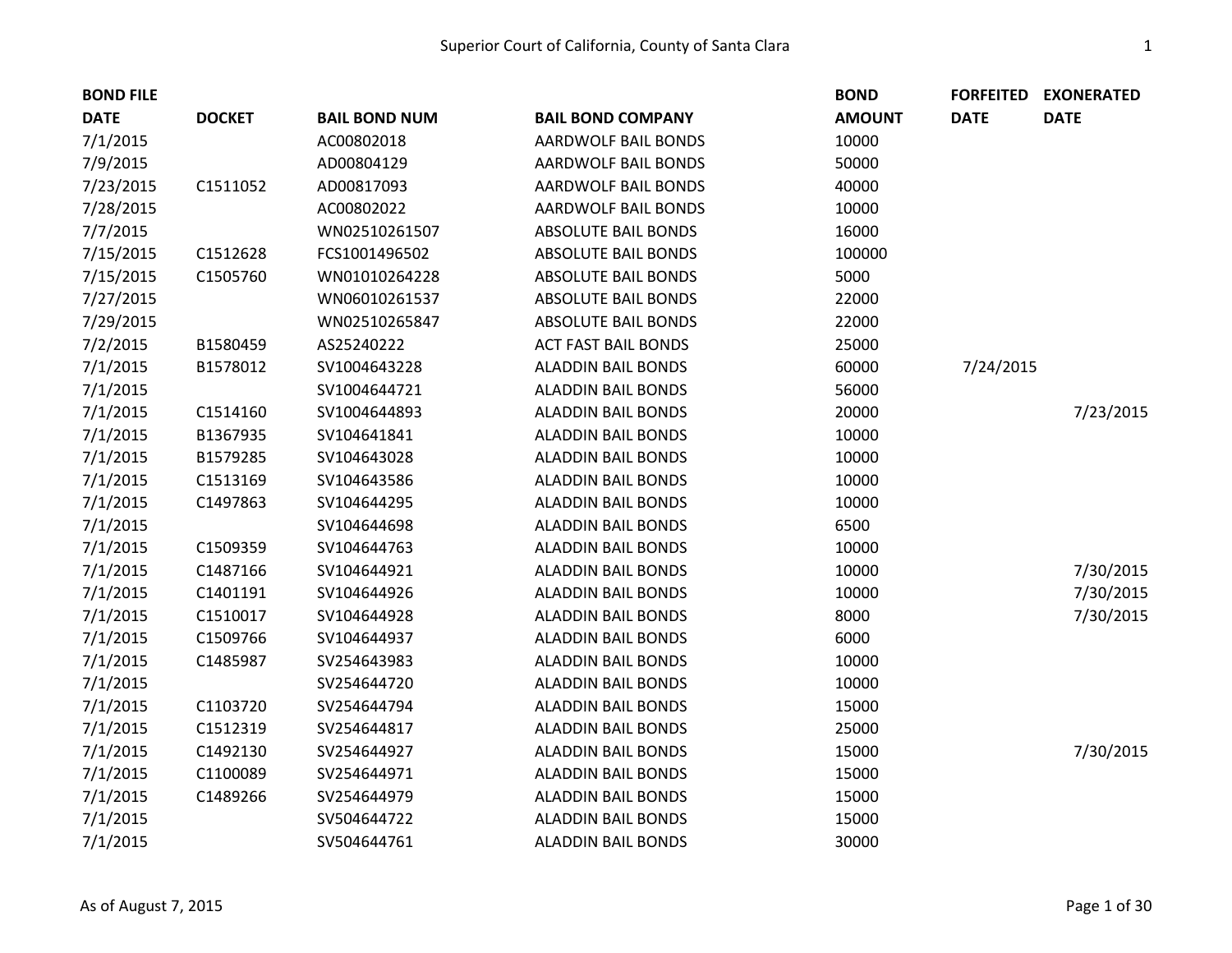| 7/1/2015 | F1555494 | SV504644885  | <b>ALADDIN BAIL BONDS</b> | 30000  |          |           |
|----------|----------|--------------|---------------------------|--------|----------|-----------|
| 7/1/2015 |          | SV504644917  | <b>ALADDIN BAIL BONDS</b> | 30000  |          |           |
| 7/1/2015 |          | SV504644934  | <b>ALADDIN BAIL BONDS</b> | 25000  |          |           |
| 7/1/2015 | C1514156 | SV504644960  | <b>ALADDIN BAIL BONDS</b> | 15000  |          |           |
| 7/1/2015 | C1509353 | SV54644769   | <b>ALADDIN BAIL BONDS</b> | 5000   |          |           |
| 7/1/2015 | C1499246 | SV54644980   | <b>ALADDIN BAIL BONDS</b> | 2000   |          |           |
| 7/2/2015 |          | SV1004641814 | <b>ALADDIN BAIL BONDS</b> | 75000  |          |           |
| 7/2/2015 | C1482231 | SV1004643580 | <b>ALADDIN BAIL BONDS</b> | 75000  |          |           |
| 7/2/2015 | B1470436 | SV104642758  | <b>ALADDIN BAIL BONDS</b> | 10000  |          |           |
| 7/2/2015 |          | SV104643148  | <b>ALADDIN BAIL BONDS</b> | 10000  |          |           |
| 7/2/2015 |          | SV254641882  | <b>ALADDIN BAIL BONDS</b> | 25000  |          |           |
| 7/2/2015 | B1580461 | SV254642695  | <b>ALADDIN BAIL BONDS</b> | 12250  |          |           |
| 7/2/2015 | B1580763 | SV254644301  | <b>ALADDIN BAIL BONDS</b> | 15000  |          |           |
| 7/2/2015 |          | SV254644585  | <b>ALADDIN BAIL BONDS</b> | 10000  |          |           |
| 7/2/2015 | B1364450 | SV254644697  | <b>ALADDIN BAIL BONDS</b> | 15000  |          |           |
| 7/2/2015 |          | SV254644743  | <b>ALADDIN BAIL BONDS</b> | 20000  |          |           |
| 7/2/2015 | C1514040 | SV254645097  | <b>ALADDIN BAIL BONDS</b> | 15000  |          |           |
| 7/2/2015 |          | SV504641659  | <b>ALADDIN BAIL BONDS</b> | 25000  |          |           |
| 7/2/2015 | B1471680 | SV504643902  | <b>ALADDIN BAIL BONDS</b> | 50000  |          |           |
| 7/2/2015 | B1262258 | SV504644123  | <b>ALADDIN BAIL BONDS</b> | 50000  |          |           |
| 7/2/2015 |          | SV504645189  | <b>ALADDIN BAIL BONDS</b> | 30000  |          |           |
| 7/2/2015 |          | SV504645216  | <b>ALADDIN BAIL BONDS</b> | 36000  |          |           |
| 7/6/2015 | C1495217 | SV1004645617 | <b>ALADDIN BAIL BONDS</b> | 50000  |          |           |
| 7/6/2015 |          | SV1004645986 | <b>ALADDIN BAIL BONDS</b> | 75000  |          |           |
| 7/6/2015 | C1510646 | SV1004646106 | <b>ALADDIN BAIL BONDS</b> | 100000 |          |           |
| 7/6/2015 |          | SV104645396  | <b>ALADDIN BAIL BONDS</b> | 5000   |          |           |
| 7/6/2015 | C1497378 | SV104645663  | <b>ALADDIN BAIL BONDS</b> | 10000  |          |           |
| 7/6/2015 | C1511671 | SV104645668  | <b>ALADDIN BAIL BONDS</b> | 10000  |          | 7/15/2015 |
| 7/6/2015 |          | SV104645691  | <b>ALADDIN BAIL BONDS</b> | 5000   |          |           |
| 7/6/2015 | C1509595 | SV104646037  | <b>ALADDIN BAIL BONDS</b> | 8000   | 8/3/2015 |           |
| 7/6/2015 |          | SV104646040  | <b>ALADDIN BAIL BONDS</b> | 8000   |          |           |
| 7/6/2015 | C1510819 | SV104646353  | <b>ALADDIN BAIL BONDS</b> | 6000   |          |           |
| 7/6/2015 | C1231683 | SV104646555  | <b>ALADDIN BAIL BONDS</b> | 10000  |          |           |
| 7/6/2015 | C1509320 | SV104646694  | <b>ALADDIN BAIL BONDS</b> | 10000  | 8/4/2015 |           |
|          |          |              |                           |        |          |           |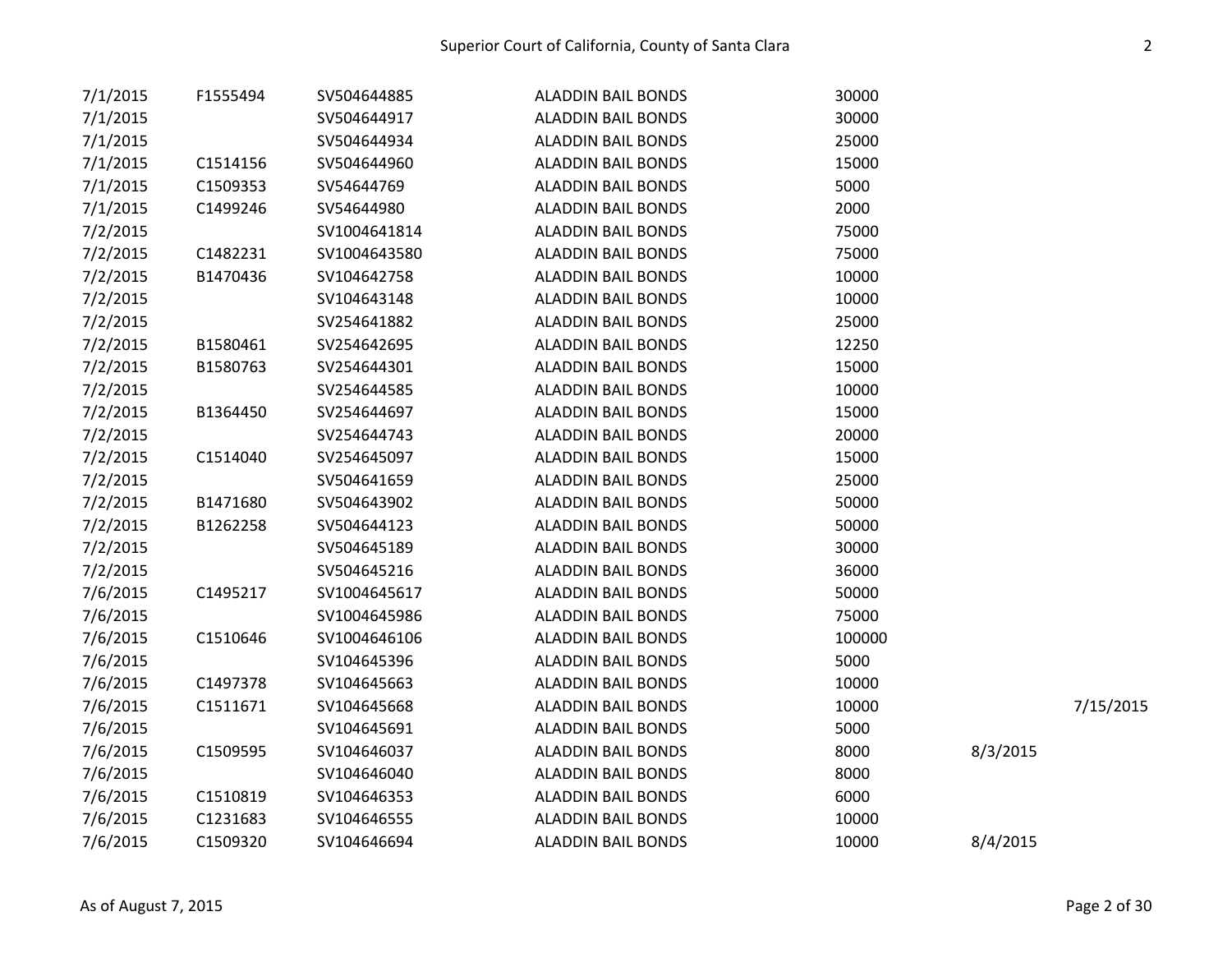| 7/6/2015 |          | SV254632426  | <b>ALADDIN BAIL BONDS</b> | 15000  |          |          |
|----------|----------|--------------|---------------------------|--------|----------|----------|
| 7/6/2015 | C1352870 | SV254645324  | <b>ALADDIN BAIL BONDS</b> | 20000  |          |          |
| 7/6/2015 |          | SV254645552  | <b>ALADDIN BAIL BONDS</b> | 16000  |          |          |
| 7/6/2015 | C1486994 | SV254645659  | <b>ALADDIN BAIL BONDS</b> | 10000  |          |          |
| 7/6/2015 | C1486986 | SV254645660  | <b>ALADDIN BAIL BONDS</b> | 10000  |          |          |
| 7/6/2015 |          | SV254645713  | <b>ALADDIN BAIL BONDS</b> | 10000  |          |          |
| 7/6/2015 | C1490367 | SV254646058  | <b>ALADDIN BAIL BONDS</b> | 20000  |          |          |
| 7/6/2015 |          | SV254646291  | <b>ALADDIN BAIL BONDS</b> | 25000  |          |          |
| 7/6/2015 |          | SV254646391  | <b>ALADDIN BAIL BONDS</b> | 21000  |          |          |
| 7/6/2015 |          | SV254646532  | <b>ALADDIN BAIL BONDS</b> | 15000  |          |          |
| 7/6/2015 |          | SV504645478  | <b>ALADDIN BAIL BONDS</b> | 25000  |          |          |
| 7/6/2015 |          | SV504645651  | <b>ALADDIN BAIL BONDS</b> | 50000  |          |          |
| 7/6/2015 |          | SV504646177  | <b>ALADDIN BAIL BONDS</b> | 42500  |          |          |
| 7/6/2015 |          | SV504646254  | <b>ALADDIN BAIL BONDS</b> | 35000  |          |          |
| 7/6/2015 |          | SV504646493  | <b>ALADDIN BAIL BONDS</b> | 25000  |          |          |
| 7/6/2015 |          | SV504646660  | <b>ALADDIN BAIL BONDS</b> | 30000  |          |          |
| 7/6/2015 | C1510672 | SV54645235   | <b>ALADDIN BAIL BONDS</b> | 5000   |          |          |
| 7/6/2015 | C1509178 | SV54645406   | <b>ALADDIN BAIL BONDS</b> | 5000   | 8/3/2015 |          |
| 7/6/2015 |          | SV54645537   | <b>ALADDIN BAIL BONDS</b> | 1000   |          |          |
| 7/6/2015 | C1494375 | SV54645628   | <b>ALADDIN BAIL BONDS</b> | 5000   |          |          |
| 7/6/2015 |          | SV54645666   | <b>ALADDIN BAIL BONDS</b> | 5000   |          |          |
| 7/6/2015 | C1513026 | SV54645815   | <b>ALADDIN BAIL BONDS</b> | 2500   |          |          |
| 7/6/2015 | C1504331 | SV54645816   | <b>ALADDIN BAIL BONDS</b> | 5000   |          |          |
| 7/6/2015 | C1512336 | SV54646689   | <b>ALADDIN BAIL BONDS</b> | 5000   | 8/4/2015 |          |
| 7/7/2015 | C1514189 | SV1004646372 | <b>ALADDIN BAIL BONDS</b> | 80000  |          |          |
| 7/7/2015 |          | SV1004646962 | <b>ALADDIN BAIL BONDS</b> | 100000 |          |          |
| 7/7/2015 | B1579241 | SV104645075  | <b>ALADDIN BAIL BONDS</b> | 10000  |          |          |
| 7/7/2015 | B1471537 | SV104645077  | <b>ALADDIN BAIL BONDS</b> | 10000  |          |          |
| 7/7/2015 | B1474782 | SV104645492  | <b>ALADDIN BAIL BONDS</b> | 5000   |          |          |
| 7/7/2015 | F1555944 | SV104646052  | <b>ALADDIN BAIL BONDS</b> | 10000  | 8/4/2015 |          |
| 7/7/2015 | F1453061 | SV104646131  | <b>ALADDIN BAIL BONDS</b> | 10000  | 8/4/2015 |          |
| 7/7/2015 | F1453082 | SV104646132  | <b>ALADDIN BAIL BONDS</b> | 10000  | 8/4/2015 |          |
| 7/7/2015 | B1365729 | SV254643716  | <b>ALADDIN BAIL BONDS</b> | 25000  |          | 8/5/2015 |
| 7/7/2015 | B1475020 | SV254645049  | <b>ALADDIN BAIL BONDS</b> | 20000  |          |          |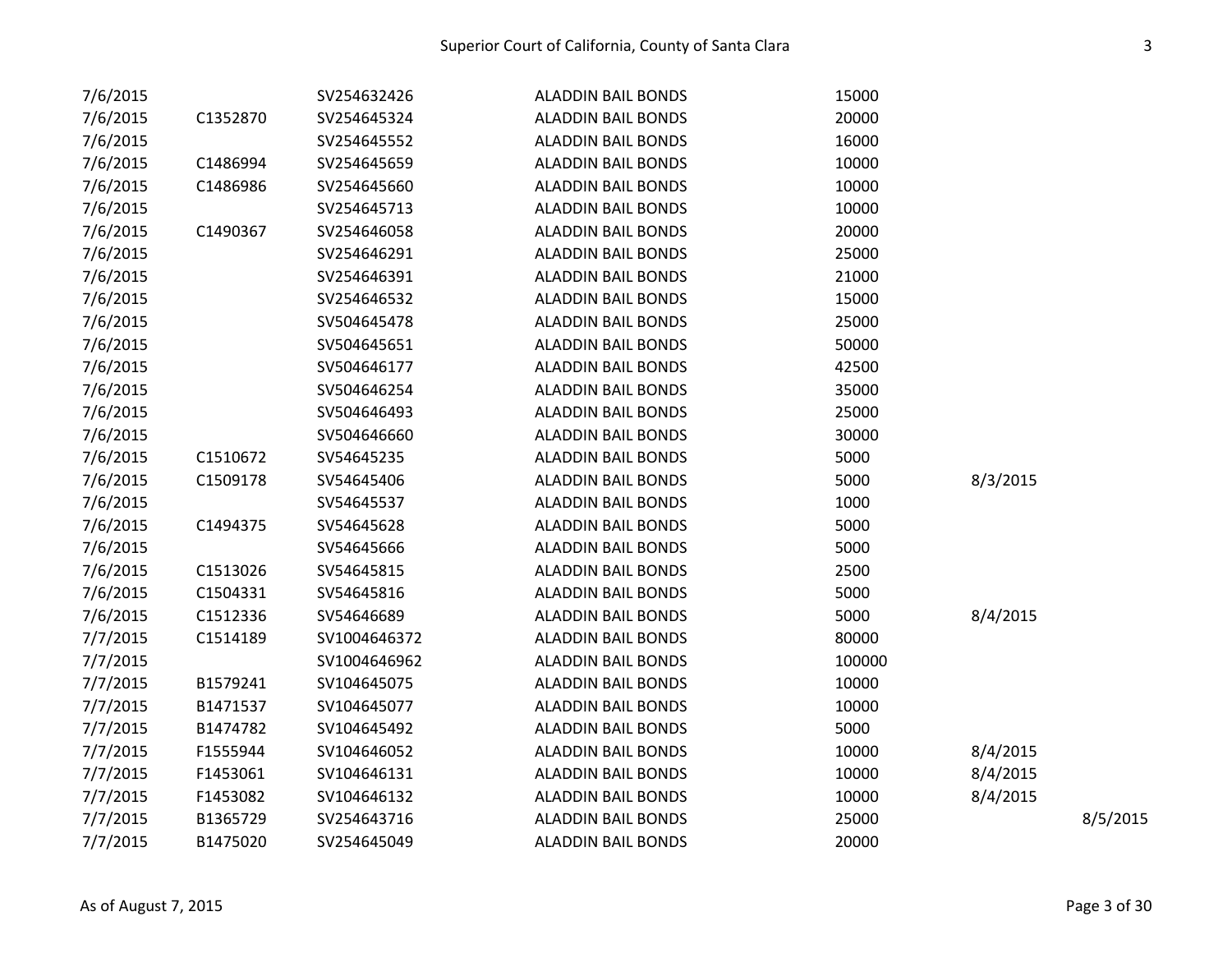| 7/7/2015 | B1579436 | SV254645241  | <b>ALADDIN BAIL BONDS</b> | 25000  |          |           |
|----------|----------|--------------|---------------------------|--------|----------|-----------|
| 7/7/2015 |          | SV254645612  | <b>ALADDIN BAIL BONDS</b> | 5000   |          |           |
| 7/7/2015 | F1555127 | SV254645699  | <b>ALADDIN BAIL BONDS</b> | 15000  |          |           |
| 7/7/2015 | B1579474 | SV254645812  | <b>ALADDIN BAIL BONDS</b> | 12000  |          |           |
| 7/7/2015 | F1555836 | SV254646533  | <b>ALADDIN BAIL BONDS</b> | 15000  |          |           |
| 7/7/2015 | C1511470 | SV254646854  | <b>ALADDIN BAIL BONDS</b> | 10000  |          |           |
| 7/7/2015 | C1351616 | SV504643848  | <b>ALADDIN BAIL BONDS</b> | 50000  |          | 7/29/2015 |
| 7/7/2015 | F1556069 | SV504645058  | <b>ALADDIN BAIL BONDS</b> | 40000  |          |           |
| 7/7/2015 | B1580135 | SV504645173  | <b>ALADDIN BAIL BONDS</b> | 50000  |          |           |
| 7/7/2015 | B1580694 | SV504645387  | <b>ALADDIN BAIL BONDS</b> | 41000  |          |           |
| 7/7/2015 |          | SV504646654  | <b>ALADDIN BAIL BONDS</b> | 50000  |          |           |
| 7/7/2015 | C1508089 | SV54643614   | <b>ALADDIN BAIL BONDS</b> | 5000   |          |           |
| 7/7/2015 | B1577549 | SV54645076   | <b>ALADDIN BAIL BONDS</b> | 5000   |          |           |
| 7/7/2015 | B1579775 | SV54645078   | <b>ALADDIN BAIL BONDS</b> | 5000   |          | 7/17/2015 |
| 7/7/2015 | B1579358 | SV54645667   | <b>ALADDIN BAIL BONDS</b> | 5000   |          | 7/27/2015 |
| 7/7/2015 | F1556213 | SV54646553   | <b>ALADDIN BAIL BONDS</b> | 1000   |          |           |
| 7/8/2015 |          | SV1004647055 | <b>ALADDIN BAIL BONDS</b> | 50000  |          |           |
| 7/8/2015 | C1400501 | SV1004647316 | <b>ALADDIN BAIL BONDS</b> | 50000  |          |           |
| 7/8/2015 |          | SV104647151  | <b>ALADDIN BAIL BONDS</b> | 10000  |          |           |
| 7/8/2015 | C1508024 | SV104647209  | <b>ALADDIN BAIL BONDS</b> | 5000   | 8/6/2015 |           |
| 7/8/2015 | F1555647 | SV104647341  | <b>ALADDIN BAIL BONDS</b> | 6000   |          |           |
| 7/8/2015 | C1401109 | SV254644422  | <b>ALADDIN BAIL BONDS</b> | 15000  |          |           |
| 7/8/2015 | B1579313 | SV254645549  | <b>ALADDIN BAIL BONDS</b> | 15000  |          |           |
| 7/8/2015 | F1555593 | SV254646805  | <b>ALADDIN BAIL BONDS</b> | 15000  |          |           |
| 7/8/2015 | C1492602 | SV254647247  | <b>ALADDIN BAIL BONDS</b> | 25000  |          |           |
| 7/8/2015 |          | SV254647337  | <b>ALADDIN BAIL BONDS</b> | 20000  |          |           |
| 7/8/2015 |          | SV254647338  | <b>ALADDIN BAIL BONDS</b> | 20000  |          |           |
| 7/8/2015 | C1479369 | SV5004634821 | <b>ALADDIN BAIL BONDS</b> | 500000 |          |           |
| 7/8/2015 | C1488053 | SV504644888  | <b>ALADDIN BAIL BONDS</b> | 35000  |          |           |
| 7/8/2015 | C1504809 | SV504645567  | <b>ALADDIN BAIL BONDS</b> | 25000  |          |           |
| 7/8/2015 | F1554847 | SV504646744  | <b>ALADDIN BAIL BONDS</b> | 50000  |          |           |
| 7/8/2015 | C1512566 | SV504647006  | <b>ALADDIN BAIL BONDS</b> | 15000  |          |           |
| 7/8/2015 |          | SV504647106  | <b>ALADDIN BAIL BONDS</b> | 25000  |          |           |
| 7/8/2015 | C1514774 | SV504647319  | <b>ALADDIN BAIL BONDS</b> | 31000  |          |           |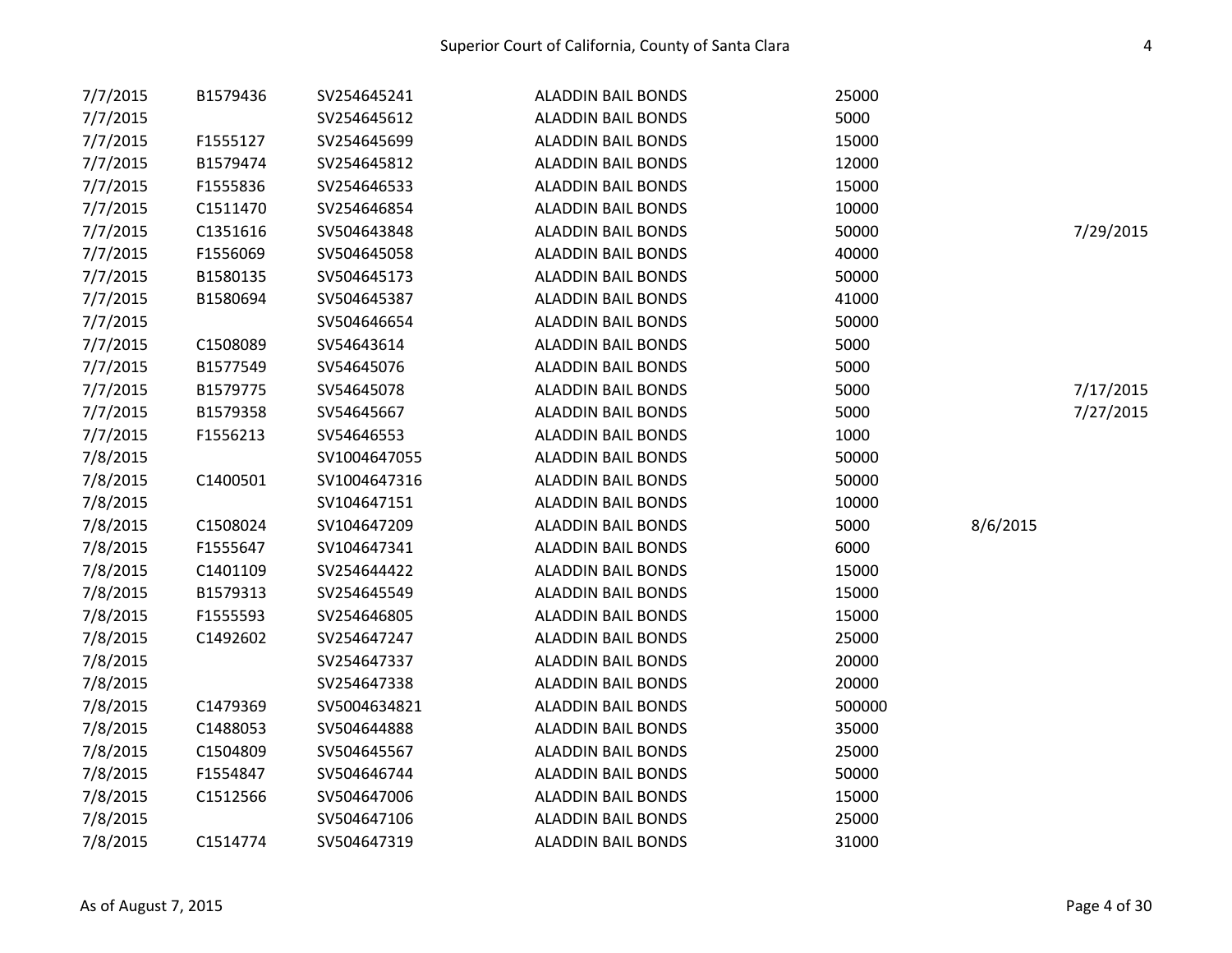| 7/8/2015  | F1554731 | SV54646950   | <b>ALADDIN BAIL BONDS</b> | 5000   |           |           |
|-----------|----------|--------------|---------------------------|--------|-----------|-----------|
| 7/8/2015  | C1508784 | SV54647333   | <b>ALADDIN BAIL BONDS</b> | 3000   |           |           |
| 7/8/2015  |          | SV54647334   | <b>ALADDIN BAIL BONDS</b> | 5000   |           |           |
| 7/9/2015  | C1513305 | AS104647414  | <b>ALADDIN BAIL BONDS</b> | 6000   |           |           |
| 7/9/2015  |          | SV1004647505 | <b>ALADDIN BAIL BONDS</b> | 70000  |           |           |
| 7/9/2015  | F1555677 | SV104635850  | <b>ALADDIN BAIL BONDS</b> | 10000  | 7/28/2015 |           |
| 7/9/2015  | C1514742 | SV104647493  | <b>ALADDIN BAIL BONDS</b> | 67000  |           |           |
| 7/9/2015  | C1112825 | SV104647632  | <b>ALADDIN BAIL BONDS</b> | 10000  |           |           |
| 7/9/2015  | B1577730 | SV254647004  | <b>ALADDIN BAIL BONDS</b> | 15000  |           |           |
| 7/9/2015  |          | SV254647343  | <b>ALADDIN BAIL BONDS</b> | 15000  |           |           |
| 7/9/2015  |          | SV254647600  | <b>ALADDIN BAIL BONDS</b> | 20000  |           |           |
| 7/9/2015  | C1508868 | SV254647604  | <b>ALADDIN BAIL BONDS</b> | 20000  |           |           |
| 7/9/2015  |          | SV4647077    | <b>ALADDIN BAIL BONDS</b> | 1250   |           |           |
| 7/9/2015  | B1471542 | SV504647200  | <b>ALADDIN BAIL BONDS</b> | 35000  |           |           |
| 7/9/2015  | C1497041 | SV504647603  | <b>ALADDIN BAIL BONDS</b> | 50000  |           |           |
| 7/9/2015  | B1579794 | SV54646386   | <b>ALADDIN BAIL BONDS</b> | 5000   |           |           |
| 7/9/2015  | B1579794 | SV54646400   | <b>ALADDIN BAIL BONDS</b> | 5000   |           |           |
| 7/9/2015  | C1241711 | SV54647606   | <b>ALADDIN BAIL BONDS</b> | 5000   |           |           |
| 7/9/2015  | C1068189 | SV54647607   | <b>ALADDIN BAIL BONDS</b> | 5000   |           |           |
| 7/10/2015 | C1506933 | SV1004647766 | <b>ALADDIN BAIL BONDS</b> | 100000 |           |           |
| 7/10/2015 | C1401254 | SV104647915  | <b>ALADDIN BAIL BONDS</b> | 2000   |           |           |
| 7/10/2015 | B1369491 | SV254647541  | <b>ALADDIN BAIL BONDS</b> | 25000  |           |           |
| 7/10/2015 |          | SV254647725  | <b>ALADDIN BAIL BONDS</b> | 25000  |           |           |
| 7/10/2015 |          | SV504647546  | <b>ALADDIN BAIL BONDS</b> | 35000  |           |           |
| 7/10/2015 | F1556137 | SV504647631  | <b>ALADDIN BAIL BONDS</b> | 35000  | 7/16/2015 |           |
| 7/10/2015 | C1509329 | SV54647914   | <b>ALADDIN BAIL BONDS</b> | 5000   |           |           |
| 7/13/2015 | C1513346 | SV1004648208 | <b>ALADDIN BAIL BONDS</b> | 60000  |           |           |
| 7/13/2015 | C1504382 | SV1004648302 | <b>ALADDIN BAIL BONDS</b> | 75000  |           |           |
| 7/13/2015 |          | SV1004648522 | <b>ALADDIN BAIL BONDS</b> | 51000  |           |           |
| 7/13/2015 |          | SV104647874  | <b>ALADDIN BAIL BONDS</b> | 1000   |           |           |
| 7/13/2015 | C1506105 | SV104648097  | <b>ALADDIN BAIL BONDS</b> | 10000  | 7/13/2015 |           |
| 7/13/2015 | C1512572 | SV104648108  | <b>ALADDIN BAIL BONDS</b> | 5000   |           |           |
| 7/13/2015 | C1512953 | SV104648186  | <b>ALADDIN BAIL BONDS</b> | 7000   |           |           |
| 7/13/2015 | C1513508 | SV104648212  | <b>ALADDIN BAIL BONDS</b> | 10000  |           | 7/13/2015 |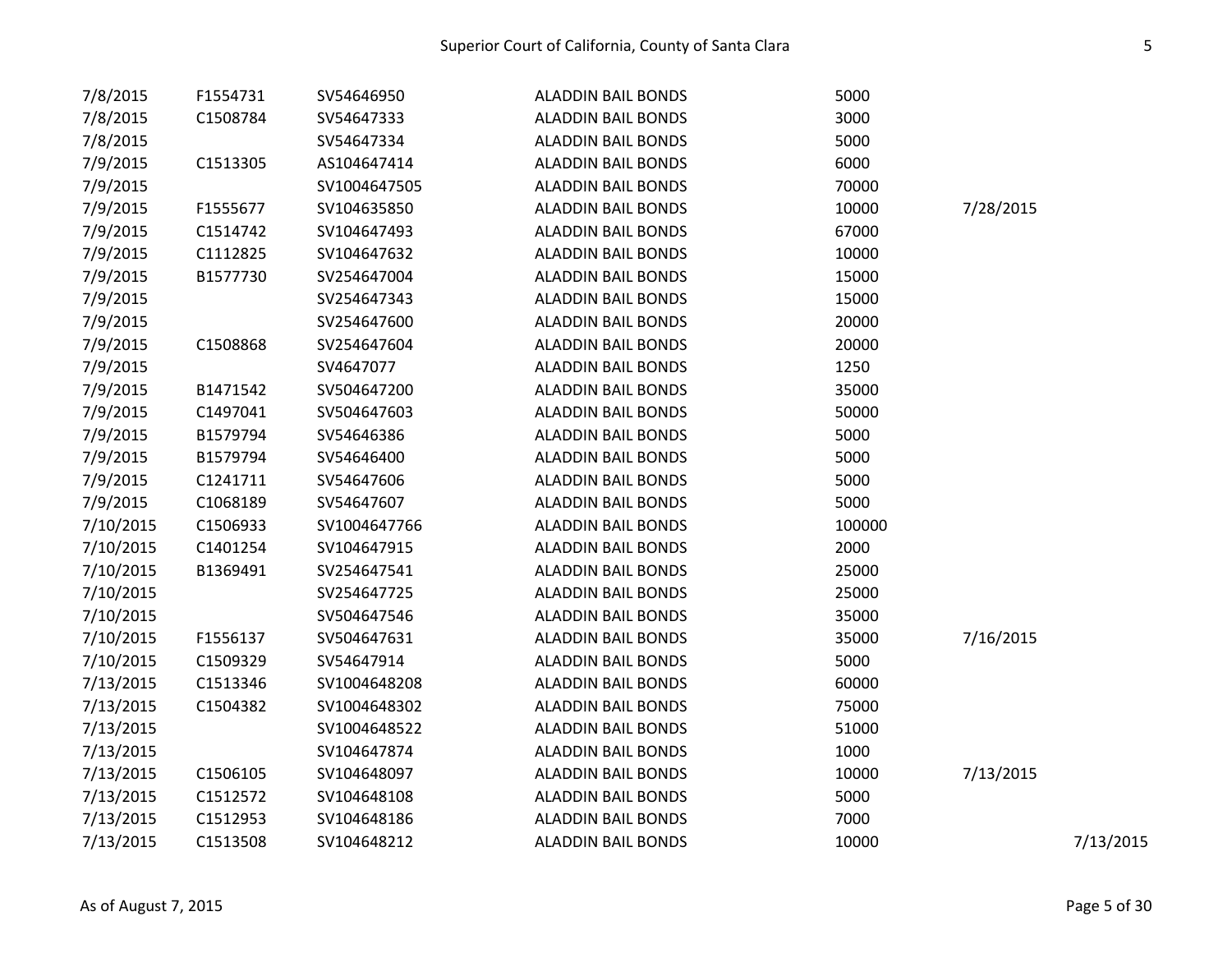| 7/13/2015 | C1514793 | SV104648225  | <b>ALADDIN BAIL BONDS</b> | 8000  | 7/23/2015 |  |
|-----------|----------|--------------|---------------------------|-------|-----------|--|
| 7/13/2015 |          | SV104648303  | <b>ALADDIN BAIL BONDS</b> | 7000  |           |  |
| 7/13/2015 |          | SV104648327  | <b>ALADDIN BAIL BONDS</b> | 10000 |           |  |
| 7/13/2015 |          | SV104648762  | <b>ALADDIN BAIL BONDS</b> | 6000  |           |  |
| 7/13/2015 | B1470521 | SV254632427  | <b>ALADDIN BAIL BONDS</b> | 10000 |           |  |
| 7/13/2015 | C1506800 | SV254632428  | <b>ALADDIN BAIL BONDS</b> | 5000  |           |  |
| 7/13/2015 |          | SV254632429  | <b>ALADDIN BAIL BONDS</b> | 25000 |           |  |
| 7/13/2015 | F1555071 | SV254647875  | <b>ALADDIN BAIL BONDS</b> | 10000 |           |  |
| 7/13/2015 |          | SV254647876  | <b>ALADDIN BAIL BONDS</b> | 1000  |           |  |
| 7/13/2015 |          | SV254648355  | <b>ALADDIN BAIL BONDS</b> | 25000 |           |  |
| 7/13/2015 |          | SV254648501  | <b>ALADDIN BAIL BONDS</b> | 15000 |           |  |
| 7/13/2015 |          | SV254648654  | <b>ALADDIN BAIL BONDS</b> | 20000 |           |  |
| 7/13/2015 |          | SV254648777  | <b>ALADDIN BAIL BONDS</b> | 15000 |           |  |
| 7/13/2015 | C1504791 | SV254648822  | <b>ALADDIN BAIL BONDS</b> | 15000 |           |  |
| 7/13/2015 |          | SV254648827  | <b>ALADDIN BAIL BONDS</b> | 25000 |           |  |
| 7/13/2015 | F1556068 | SV504647721  | <b>ALADDIN BAIL BONDS</b> | 50000 |           |  |
| 7/13/2015 | B1580215 | SV504647752  | <b>ALADDIN BAIL BONDS</b> | 26000 |           |  |
| 7/13/2015 | F1555884 | SV504647877  | <b>ALADDIN BAIL BONDS</b> | 20000 |           |  |
| 7/13/2015 | C1514941 | SV504648148  | <b>ALADDIN BAIL BONDS</b> | 35000 |           |  |
| 7/13/2015 |          | SV504648660  | <b>ALADDIN BAIL BONDS</b> | 20000 |           |  |
| 7/13/2015 |          | SV50-4648692 | <b>ALADDIN BAIL BONDS</b> | 35000 |           |  |
| 7/13/2015 |          | SV504648695  | <b>ALADDIN BAIL BONDS</b> | 35000 |           |  |
| 7/13/2015 | C1229481 | SV54647435   | <b>ALADDIN BAIL BONDS</b> | 5000  |           |  |
| 7/13/2015 | C1513159 | SV54647782   | <b>ALADDIN BAIL BONDS</b> | 5000  |           |  |
| 7/13/2015 | C1503001 | SV54648098   | <b>ALADDIN BAIL BONDS</b> | 5000  | 7/13/2015 |  |
| 7/13/2015 | C1506333 | SV54648224   | <b>ALADDIN BAIL BONDS</b> | 5000  |           |  |
| 7/13/2015 | C1487178 | SV54648481   | <b>ALADDIN BAIL BONDS</b> | 5000  |           |  |
| 7/13/2015 |          | SV54648821   | <b>ALADDIN BAIL BONDS</b> | 1000  |           |  |
| 7/14/2015 | C1510978 | SV104648921  | <b>ALADDIN BAIL BONDS</b> | 10000 |           |  |
| 7/14/2015 |          | SV104648923  | <b>ALADDIN BAIL BONDS</b> | 6000  |           |  |
| 7/14/2015 |          | SV104648928  | <b>ALADDIN BAIL BONDS</b> | 10000 |           |  |
| 7/14/2015 | C1510833 | SV104649073  | <b>ALADDIN BAIL BONDS</b> | 5000  |           |  |
| 7/14/2015 | C1472314 | SV104649088  | <b>ALADDIN BAIL BONDS</b> | 10000 |           |  |
| 7/14/2015 | C1496954 | SV254646840  | <b>ALADDIN BAIL BONDS</b> | 1000  |           |  |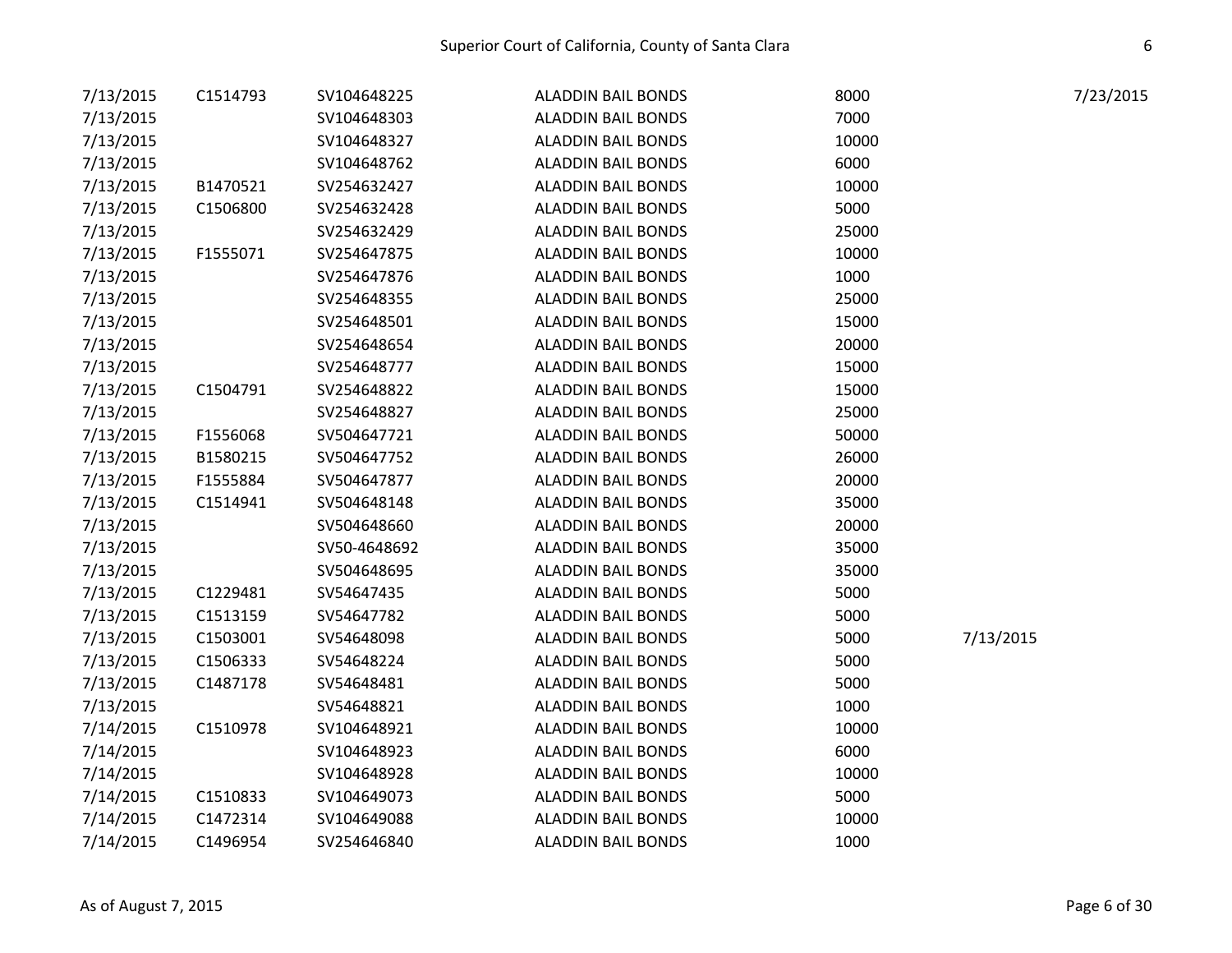| 7/14/2015 |          | SV254648475  | <b>ALADDIN BAIL BONDS</b> | 25000  |
|-----------|----------|--------------|---------------------------|--------|
| 7/14/2015 |          | SV254648905  | <b>ALADDIN BAIL BONDS</b> | 15000  |
| 7/14/2015 | C1508621 | SV254648922  | <b>ALADDIN BAIL BONDS</b> | 20000  |
| 7/14/2015 |          | SV254648936  | <b>ALADDIN BAIL BONDS</b> | 20000  |
| 7/14/2015 |          | SV254649163  | <b>ALADDIN BAIL BONDS</b> | 20000  |
| 7/14/2015 | C1488589 | SV254649190  | <b>ALADDIN BAIL BONDS</b> | 15000  |
| 7/14/2015 | B1580284 | SV504648139  | <b>ALADDIN BAIL BONDS</b> | 40000  |
| 7/14/2015 | C1502748 | SV504649061  | <b>ALADDIN BAIL BONDS</b> | 40000  |
| 7/14/2015 | C1371648 | SV54649152   | <b>ALADDIN BAIL BONDS</b> | 1000   |
| 7/14/2015 | B1050858 | SV54649170   | <b>ALADDIN BAIL BONDS</b> | 5000   |
| 7/14/2015 | C1505270 | SV54649171   | <b>ALADDIN BAIL BONDS</b> | 5000   |
| 7/15/2015 |          | SV1004649427 | <b>ALADDIN BAIL BONDS</b> | 80000  |
| 7/15/2015 | C1496800 | SV1004649457 | <b>ALADDIN BAIL BONDS</b> | 75000  |
| 7/15/2015 | F1554303 | SV104648870  | <b>ALADDIN BAIL BONDS</b> | 7500   |
| 7/15/2015 | B1580001 | SV104649068  | <b>ALADDIN BAIL BONDS</b> | 10000  |
| 7/15/2015 | C1513140 | SV104649113  | <b>ALADDIN BAIL BONDS</b> | 10000  |
| 7/15/2015 | C1490707 | SV104649153  | <b>ALADDIN BAIL BONDS</b> | 5000   |
| 7/15/2015 | C1512012 | SV104649358  | <b>ALADDIN BAIL BONDS</b> | 6000   |
| 7/15/2015 | C1233879 | SV104649458  | <b>ALADDIN BAIL BONDS</b> | 10000  |
| 7/15/2015 | F1555898 | SV254648254  | <b>ALADDIN BAIL BONDS</b> | 20000  |
| 7/15/2015 | F1555597 | SV254648286  | <b>ALADDIN BAIL BONDS</b> | 15000  |
| 7/15/2015 | B1475264 | SV254648896  | <b>ALADDIN BAIL BONDS</b> | 25000  |
| 7/15/2015 |          | SV254649322  | <b>ALADDIN BAIL BONDS</b> | 20000  |
| 7/15/2015 | C1513045 | SV504647467  | <b>ALADDIN BAIL BONDS</b> | 50000  |
| 7/15/2015 | B1580230 | SV504648136  | <b>ALADDIN BAIL BONDS</b> | 26000  |
| 7/15/2015 | B1580388 | SV54649278   | <b>ALADDIN BAIL BONDS</b> | 1000   |
| 7/16/2015 | EE706228 | SV104645981  | <b>ALADDIN BAIL BONDS</b> | 10000  |
| 7/16/2015 | C1493729 | SV104649505  | <b>ALADDIN BAIL BONDS</b> | 10000  |
| 7/16/2015 | C1513557 | SV54649692   | <b>ALADDIN BAIL BONDS</b> | 5000   |
| 7/17/2015 | F1555678 | SV1004649559 | <b>ALADDIN BAIL BONDS</b> | 100000 |
| 7/17/2015 | C1511500 | SV1004649778 | <b>ALADDIN BAIL BONDS</b> | 100000 |
| 7/17/2015 | C1514346 | SV1004649780 | <b>ALADDIN BAIL BONDS</b> | 100000 |
| 7/17/2015 | B1475199 | SV104648230  | <b>ALADDIN BAIL BONDS</b> | 10000  |
| 7/17/2015 | F1555678 | SV104650091  | <b>ALADDIN BAIL BONDS</b> | 10000  |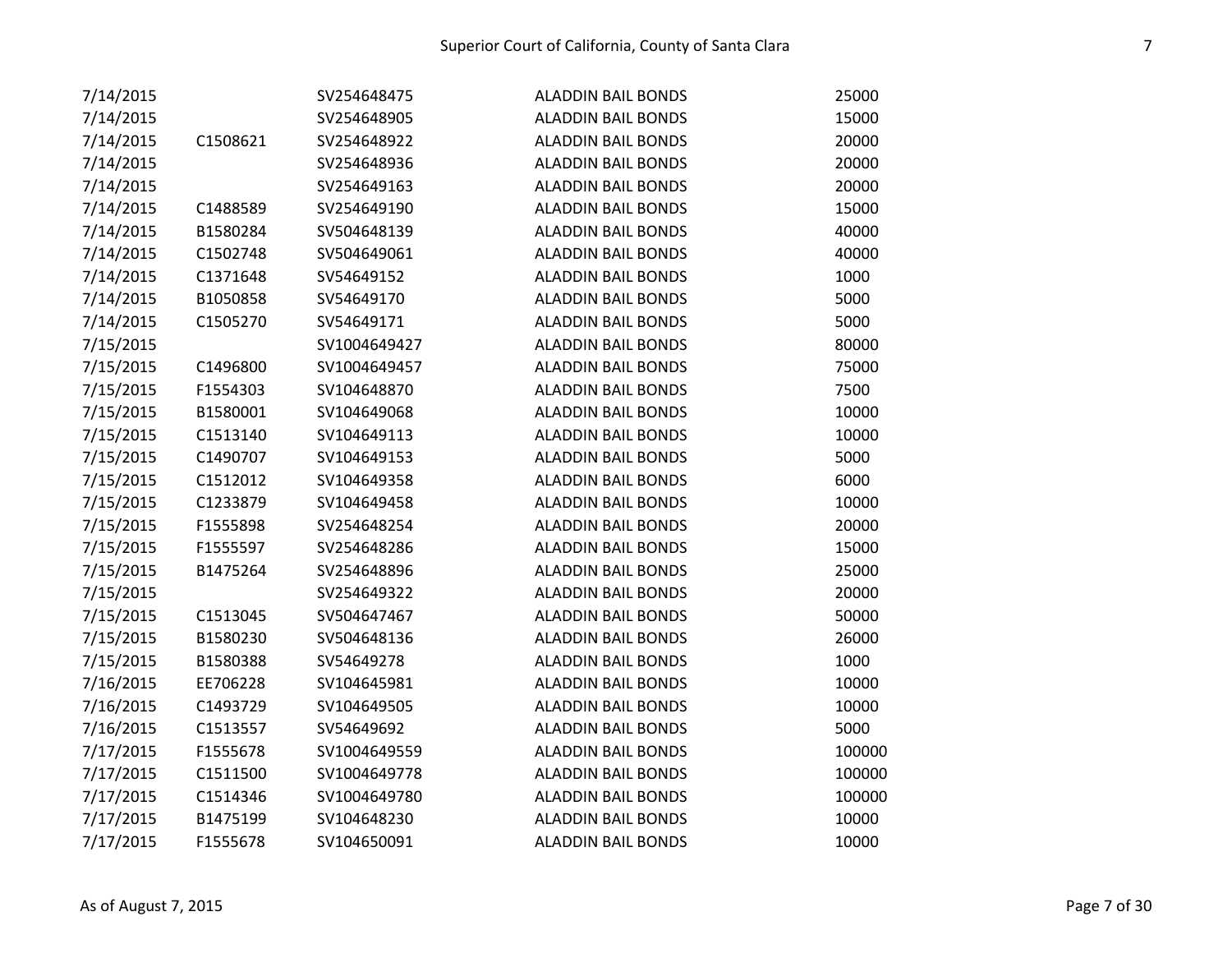| 7/17/2015 | C1489853 | SV104650095        | <b>ALADDIN BAIL BONDS</b> | 5000   | 7/17/2015 |           |
|-----------|----------|--------------------|---------------------------|--------|-----------|-----------|
| 7/17/2015 | C1490737 | SV254648885        | <b>ALADDIN BAIL BONDS</b> | 20000  |           |           |
| 7/17/2015 |          | SV254649841        | <b>ALADDIN BAIL BONDS</b> | 17000  |           |           |
| 7/17/2015 | F1556191 | SV254649919        | <b>ALADDIN BAIL BONDS</b> | 25000  |           |           |
| 7/17/2015 | C1495399 | SV254650078        | <b>ALADDIN BAIL BONDS</b> | 15000  |           |           |
| 7/17/2015 | F1348094 | SV504649761        | <b>ALADDIN BAIL BONDS</b> | 50000  | 7/29/2015 |           |
| 7/17/2015 | B1578942 | SV504650005        | <b>ALADDIN BAIL BONDS</b> | 50000  |           |           |
| 7/17/2015 |          | SV504650018        | <b>ALADDIN BAIL BONDS</b> | 35000  |           |           |
| 7/17/2015 | F1555682 | SV504650090        | <b>ALADDIN BAIL BONDS</b> | 30000  |           |           |
| 7/17/2015 | C1401260 | SV54649729         | <b>ALADDIN BAIL BONDS</b> | 5000   | 7/17/2015 |           |
| 7/17/2015 | C1496298 | SV54649779         | <b>ALADDIN BAIL BONDS</b> | 5000   |           |           |
| 7/17/2015 | C1512019 | SV54649872         | <b>ALADDIN BAIL BONDS</b> | 1000   |           | 7/20/2015 |
| 7/17/2015 |          | SV54650094         | <b>ALADDIN BAIL BONDS</b> | 3000   |           |           |
| 7/20/2015 | C1514449 | SV1004649695       | <b>ALADDIN BAIL BONDS</b> | 60000  |           |           |
| 7/20/2015 |          | SV1004650529       | <b>ALADDIN BAIL BONDS</b> | 35000  |           |           |
| 7/20/2015 |          | SV1004650964       | <b>ALADDIN BAIL BONDS</b> | 100000 |           |           |
| 7/20/2015 |          | SV1004650993       | <b>ALADDIN BAIL BONDS</b> | 75000  |           |           |
| 7/20/2015 | C1514359 | SV104650836        | <b>ALADDIN BAIL BONDS</b> | 10000  |           |           |
| 7/20/2015 | C1511499 | SV254650134        | <b>ALADDIN BAIL BONDS</b> | 20000  |           |           |
| 7/20/2015 |          | SV254650172        | <b>ALADDIN BAIL BONDS</b> | 10000  |           |           |
| 7/20/2015 |          | SV254650206        | <b>ALADDIN BAIL BONDS</b> | 25000  |           |           |
| 7/20/2015 | C1490703 | SV254650742        | <b>ALADDIN BAIL BONDS</b> | 25000  |           |           |
| 7/20/2015 |          | SV254650795        | <b>ALADDIN BAIL BONDS</b> | 10000  |           |           |
| 7/20/2015 |          | SV254650806        | <b>ALADDIN BAIL BONDS</b> | 15000  |           |           |
| 7/20/2015 |          | SV254650888        | <b>ALADDIN BAIL BONDS</b> | 20000  |           |           |
| 7/20/2015 |          | SV254651026        | <b>ALADDIN BAIL BONDS</b> | 11000  |           |           |
| 7/20/2015 | C1488622 | SV5004650955       | <b>ALADDIN BAIL BONDS</b> | 300000 |           |           |
| 7/20/2015 | F1451935 | SV504247210        | <b>ALADDIN BAIL BONDS</b> | 20000  |           |           |
| 7/20/2015 | C1486695 | SV504648564        | <b>ALADDIN BAIL BONDS</b> | 45000  |           |           |
| 7/20/2015 |          | SV504650132        | <b>ALADDIN BAIL BONDS</b> | 35000  |           |           |
| 7/20/2015 |          | SV504650190        | <b>ALADDIN BAIL BONDS</b> | 35000  |           |           |
| 7/20/2015 |          | SV504650216        | <b>ALADDIN BAIL BONDS</b> | 42000  |           |           |
| 7/20/2015 |          | 212105 SV504650386 | <b>ALADDIN BAIL BONDS</b> | 50000  |           |           |
| 7/20/2015 |          | SV504650416        | <b>ALADDIN BAIL BONDS</b> | 25000  |           |           |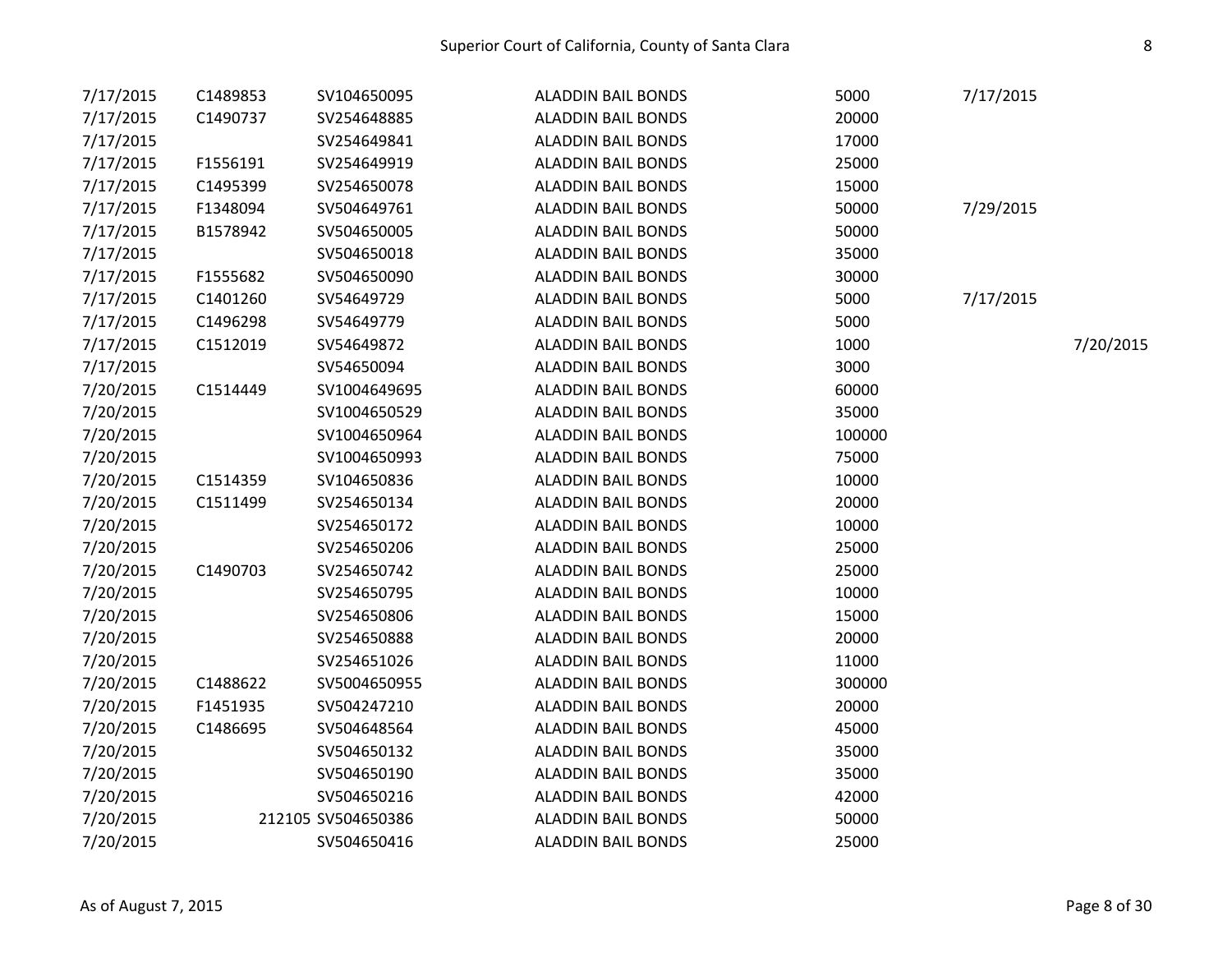| 7/20/2015 |          | SV504650458   | <b>ALADDIN BAIL BONDS</b> | 50000  |
|-----------|----------|---------------|---------------------------|--------|
| 7/20/2015 | C1231734 | SV504650531   | <b>ALADDIN BAIL BONDS</b> | 50000  |
| 7/20/2015 | C1511345 | SV54650385    | <b>ALADDIN BAIL BONDS</b> | 1000   |
| 7/20/2015 |          | SV54650533    | <b>ALADDIN BAIL BONDS</b> | 5000   |
| 7/20/2015 |          | SV54650743    | <b>ALADDIN BAIL BONDS</b> | 5000   |
| 7/20/2015 | C1512563 | SV54650785    | <b>ALADDIN BAIL BONDS</b> | 1000   |
| 7/20/2015 | C1512569 | SV54650941    | <b>ALADDIN BAIL BONDS</b> | 5000   |
| 7/21/2015 | F1555679 | SV1004649665  | <b>ALADDIN BAIL BONDS</b> | 100000 |
| 7/21/2015 | F1555090 | SV1004650334  | <b>ALADDIN BAIL BONDS</b> | 75000  |
| 7/21/2015 | C1514556 | SV100-4651228 | <b>ALADDIN BAIL BONDS</b> | 75000  |
| 7/21/2015 | C1511609 | SV104648379   | <b>ALADDIN BAIL BONDS</b> | 10000  |
| 7/21/2015 | BB620070 | SV104648693   | <b>ALADDIN BAIL BONDS</b> | 10000  |
| 7/21/2015 | C1400798 | SV104648962   | <b>ALADDIN BAIL BONDS</b> | 10000  |
| 7/21/2015 | C1506988 | SV104649548   | <b>ALADDIN BAIL BONDS</b> | 10000  |
| 7/21/2015 | F1555218 | SV104650341   | <b>ALADDIN BAIL BONDS</b> | 10000  |
| 7/21/2015 | B1471079 | SV104650497   | <b>ALADDIN BAIL BONDS</b> | 10000  |
| 7/21/2015 | C1508375 | SV104651147   | <b>ALADDIN BAIL BONDS</b> | 5000   |
| 7/21/2015 |          | SV104651224   | <b>ALADDIN BAIL BONDS</b> | 10000  |
| 7/21/2015 | C1109944 | SV254632431   | <b>ALADDIN BAIL BONDS</b> | 5000   |
| 7/21/2015 | C1514272 | SV254650335   | <b>ALADDIN BAIL BONDS</b> | 15000  |
| 7/21/2015 | F1554945 | SV254650338   | <b>ALADDIN BAIL BONDS</b> | 15000  |
| 7/21/2015 | F1556297 | SV254651022   | <b>ALADDIN BAIL BONDS</b> | 25000  |
| 7/21/2015 | B1580131 | SV254651029   | <b>ALADDIN BAIL BONDS</b> | 7500   |
| 7/21/2015 |          | SV254651127   | <b>ALADDIN BAIL BONDS</b> | 20000  |
| 7/21/2015 | C1512812 | SV254651146   | <b>ALADDIN BAIL BONDS</b> | 10000  |
| 7/21/2015 | C1513423 | SV254651229   | <b>ALADDIN BAIL BONDS</b> | 15000  |
| 7/21/2015 |          | SV254651230   | <b>ALADDIN BAIL BONDS</b> | 5000   |
| 7/21/2015 | C1365576 | SV254651314   | <b>ALADDIN BAIL BONDS</b> | 15000  |
| 7/21/2015 | C1356899 | SV254651324   | <b>ALADDIN BAIL BONDS</b> | 10000  |
| 7/21/2015 | C1514003 | SV254651361   | <b>ALADDIN BAIL BONDS</b> | 15000  |
| 7/21/2015 | BB515833 | SV504648858   | <b>ALADDIN BAIL BONDS</b> | 30000  |
| 7/21/2015 | C1510385 | SV504649359   | <b>ALADDIN BAIL BONDS</b> | 30000  |
| 7/21/2015 |          | SV504651111   | <b>ALADDIN BAIL BONDS</b> | 16000  |
| 7/21/2015 | F1555198 | SV54649114    | <b>ALADDIN BAIL BONDS</b> | 5000   |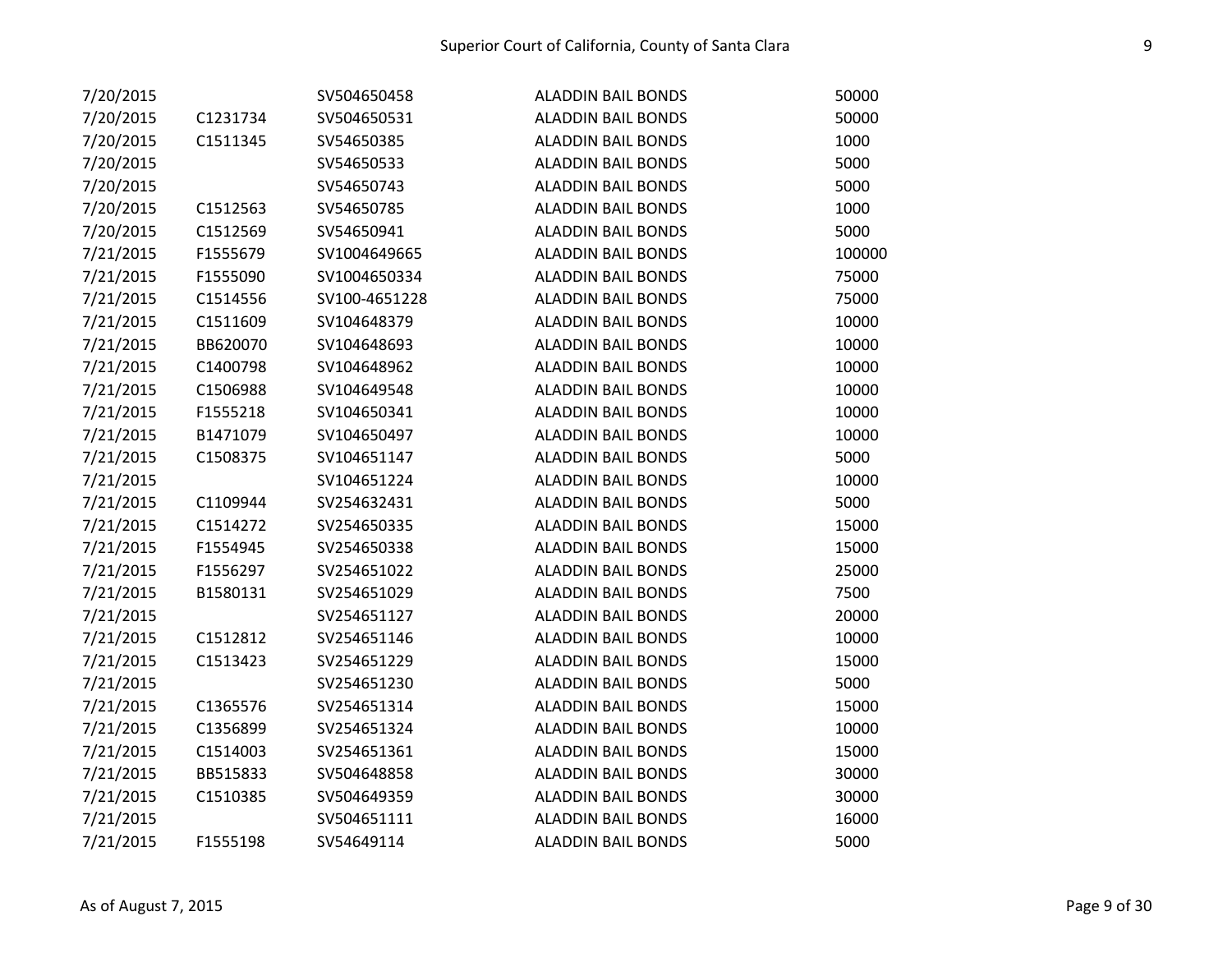| 7/21/2015 | F1451349 | SV54649646   | <b>ALADDIN BAIL BONDS</b> | 5000  |           |
|-----------|----------|--------------|---------------------------|-------|-----------|
| 7/21/2015 | F1555472 | SV54650339   | <b>ALADDIN BAIL BONDS</b> | 5000  |           |
| 7/21/2015 | B1579525 | SV54650734   | <b>ALADDIN BAIL BONDS</b> | 5000  |           |
| 7/21/2015 |          | SV54650814   | <b>ALADDIN BAIL BONDS</b> | 1250  |           |
| 7/22/2015 |          | SV1004651437 | <b>ALADDIN BAIL BONDS</b> | 50000 |           |
| 7/22/2015 |          | SV1004651542 | <b>ALADDIN BAIL BONDS</b> | 61000 |           |
| 7/22/2015 | C1513162 | SV1004651562 | <b>ALADDIN BAIL BONDS</b> | 75000 | 8/3/2015  |
| 7/22/2015 | B1473415 | SV104651315  | <b>ALADDIN BAIL BONDS</b> | 10000 |           |
| 7/22/2015 | C1488328 | SV104651316  | <b>ALADDIN BAIL BONDS</b> | 10000 |           |
| 7/22/2015 | B1580785 | SV104651588  | <b>ALADDIN BAIL BONDS</b> | 10000 |           |
| 7/22/2015 | B1580452 | SV254650068  | <b>ALADDIN BAIL BONDS</b> | 20000 |           |
| 7/22/2015 | B1473173 | SV254651312  | <b>ALADDIN BAIL BONDS</b> | 20000 |           |
| 7/22/2015 |          | SV254651419  | <b>ALADDIN BAIL BONDS</b> | 10000 |           |
| 7/22/2015 | F1555803 | SV504650231  | <b>ALADDIN BAIL BONDS</b> | 25000 |           |
| 7/22/2015 |          | SV504651205  | <b>ALADDIN BAIL BONDS</b> | 41000 |           |
| 7/22/2015 | B1580142 | SV54651189   | <b>ALADDIN BAIL BONDS</b> | 5000  |           |
| 7/22/2015 | C1512973 | SV54651563   | <b>ALADDIN BAIL BONDS</b> | 5000  |           |
| 7/23/2015 | C1513853 | SV1004651376 | <b>ALADDIN BAIL BONDS</b> | 70000 |           |
| 7/23/2015 | C1226531 | SV104649700  | <b>ALADDIN BAIL BONDS</b> | 6000  |           |
| 7/23/2015 | C1511998 | SV104650179  | <b>ALADDIN BAIL BONDS</b> | 10000 |           |
| 7/23/2015 | C1491769 | SV104650745  | <b>ALADDIN BAIL BONDS</b> | 10000 |           |
| 7/23/2015 | C1506255 | SV104650746  | <b>ALADDIN BAIL BONDS</b> | 10000 |           |
| 7/23/2015 |          | SV104651090  | <b>ALADDIN BAIL BONDS</b> | 5000  |           |
| 7/23/2015 | F1555348 | SV104651425  | <b>ALADDIN BAIL BONDS</b> | 5000  |           |
| 7/23/2015 | C1514170 | SV104651817  | <b>ALADDIN BAIL BONDS</b> | 5000  | 7/27/2015 |
| 7/23/2015 | C1513707 | SV254647724  | <b>ALADDIN BAIL BONDS</b> | 20000 |           |
| 7/23/2015 | C1491144 | SV254651348  | <b>ALADDIN BAIL BONDS</b> | 10000 |           |
| 7/23/2015 | F1556137 | SV504650351  | <b>ALADDIN BAIL BONDS</b> | 40000 |           |
| 7/23/2015 | C1484744 | SV504651115  | <b>ALADDIN BAIL BONDS</b> | 50000 |           |
| 7/23/2015 |          | SV504651785  | <b>ALADDIN BAIL BONDS</b> | 40000 |           |
| 7/23/2015 | F1556274 | SV504651858  | <b>ALADDIN BAIL BONDS</b> | 15000 |           |
| 7/23/2015 | C1502413 | SV504651888  | <b>ALADDIN BAIL BONDS</b> | 26000 |           |
| 7/23/2015 | C1513689 | SV54651248   | <b>ALADDIN BAIL BONDS</b> | 5000  |           |
| 7/24/2015 | C1515943 | SV1004652182 | <b>ALADDIN BAIL BONDS</b> | 70000 |           |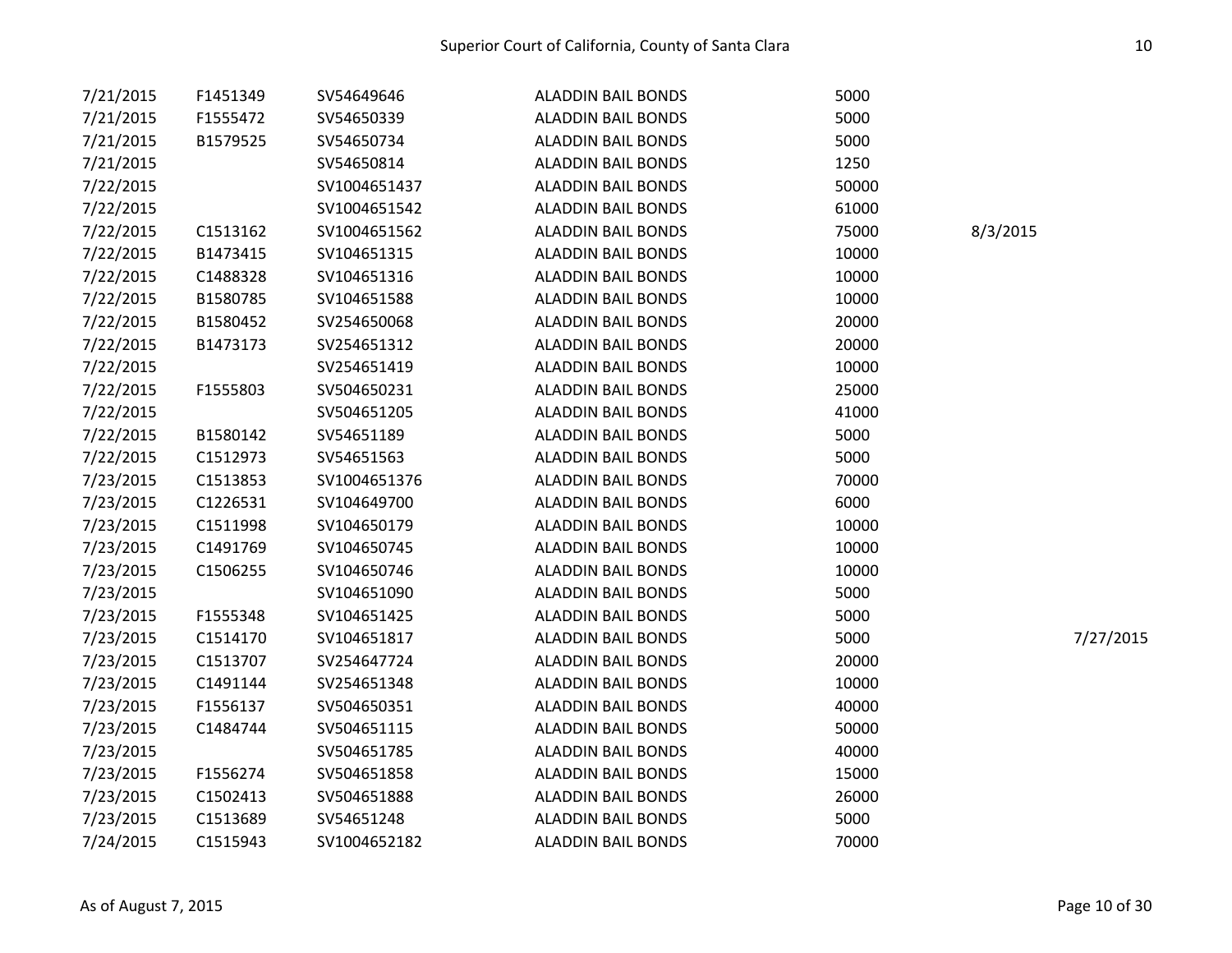| 7/24/2015 |          | SV1004652322 | <b>ALADDIN BAIL BONDS</b> | 61000        |           |
|-----------|----------|--------------|---------------------------|--------------|-----------|
| 7/24/2015 | BB516964 | SV104650263  | <b>ALADDIN BAIL BONDS</b> | 10000        |           |
| 7/24/2015 | C1502484 | SV104651574  | <b>ALADDIN BAIL BONDS</b> | 10000        |           |
| 7/24/2015 | B1578486 | SV104651719  | <b>ALADDIN BAIL BONDS</b> | 5000         |           |
| 7/24/2015 | C1511821 | SV254651474  | <b>ALADDIN BAIL BONDS</b> | 25000        |           |
| 7/24/2015 | C1489649 | SV254651593  | <b>ALADDIN BAIL BONDS</b> | 15000        |           |
| 7/24/2015 | C1481219 | SV254652205  | <b>ALADDIN BAIL BONDS</b> | 15000        |           |
| 7/24/2015 | C1515229 | SV504651565  | <b>ALADDIN BAIL BONDS</b> | 50000        |           |
| 7/24/2015 | C1503722 | SV504652001  | <b>ALADDIN BAIL BONDS</b> | 30000        | 7/24/2015 |
| 7/24/2015 |          | SV504652223  | <b>ALADDIN BAIL BONDS</b> | 35000        |           |
| 7/24/2015 | C1514073 | SV504652331  | <b>ALADDIN BAIL BONDS</b> | 20000        |           |
| 7/24/2015 | B1370151 | SV54632678   | <b>ALADDIN BAIL BONDS</b> | 25000        |           |
| 7/24/2015 | C1401218 | SV54652000   | <b>ALADDIN BAIL BONDS</b> | 5000         |           |
| 7/27/2015 |          | SV1004652873 | <b>ALADDIN BAIL BONDS</b> | 25000        |           |
| 7/27/2015 | C1511565 | SV104652937  | <b>ALADDIN BAIL BONDS</b> | 7000         |           |
| 7/27/2015 |          | SV254652057  | <b>ALADDIN BAIL BONDS</b> | 15000        |           |
| 7/27/2015 |          | SV254652530  | <b>ALADDIN BAIL BONDS</b> | 23000        |           |
| 7/27/2015 | C1507100 | SV254652715  | <b>ALADDIN BAIL BONDS</b> | 20000        |           |
| 7/27/2015 | C1474381 | SV254652775  | <b>ALADDIN BAIL BONDS</b> | 10000        |           |
| 7/27/2015 |          | SV254653076  | <b>ALADDIN BAIL BONDS</b> | 21000        |           |
| 7/27/2015 | C1512914 | SV254653097  | <b>ALADDIN BAIL BONDS</b> | 5000         |           |
| 7/27/2015 | C1090205 | SV254653315  | <b>ALADDIN BAIL BONDS</b> | 10000        |           |
| 7/27/2015 | C1491842 | SV504652871  | <b>ALADDIN BAIL BONDS</b> | 40000        |           |
| 7/27/2015 |          | SV504653151  | <b>ALADDIN BAIL BONDS</b> | $\mathbf{1}$ |           |
| 7/27/2015 |          | SV504653313  | <b>ALADDIN BAIL BONDS</b> | 36000        |           |
| 7/27/2015 | C1497246 | SV54652433   | <b>ALADDIN BAIL BONDS</b> | 5000         |           |
| 7/27/2015 | C1496051 | SV54652716   | <b>ALADDIN BAIL BONDS</b> | 5000         |           |
| 7/27/2015 |          | SV54652795   | <b>ALADDIN BAIL BONDS</b> | 1000         |           |
| 7/27/2015 | C1511347 | SV54652959   | <b>ALADDIN BAIL BONDS</b> | 5000         |           |
| 7/27/2015 | C1513070 | SV54653202   | <b>ALADDIN BAIL BONDS</b> | 5000         |           |
| 7/28/2015 | C1514184 | SV1004653572 | <b>ALADDIN BAIL BONDS</b> | 75000        |           |
| 7/28/2015 |          | SV104652052  | <b>ALADDIN BAIL BONDS</b> | 10000        |           |
| 7/28/2015 | C1482406 | SV104652206  | <b>ALADDIN BAIL BONDS</b> | 10000        |           |
| 7/28/2015 | C1514585 | SV104652524  | <b>ALADDIN BAIL BONDS</b> | 6000         |           |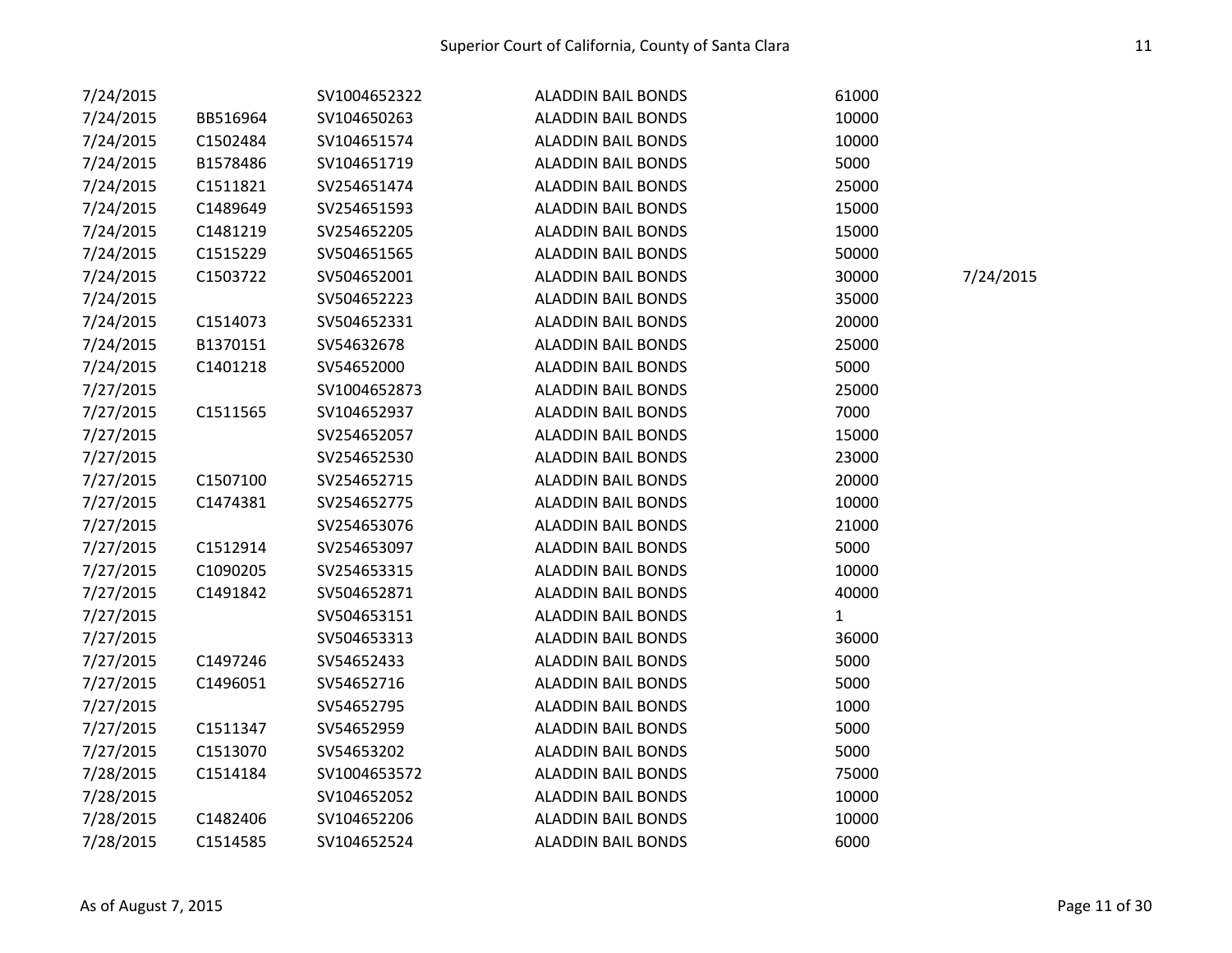| 7/28/2015 | F1554925 | SV104652741  | <b>ALADDIN BAIL BONDS</b> | 10000 |           |           |
|-----------|----------|--------------|---------------------------|-------|-----------|-----------|
| 7/28/2015 | C1507604 | SV104653606  | <b>ALADDIN BAIL BONDS</b> | 5000  |           |           |
| 7/28/2015 | F1556278 | SV25462539   | <b>ALADDIN BAIL BONDS</b> | 20000 |           |           |
| 7/28/2015 | C1497119 | SV254643542  | <b>ALADDIN BAIL BONDS</b> | 15000 |           |           |
| 7/28/2015 | C1508867 | SV254650981  | <b>ALADDIN BAIL BONDS</b> | 25000 |           |           |
| 7/28/2015 | B1579194 | SV254652216  | <b>ALADDIN BAIL BONDS</b> | 20000 |           |           |
| 7/28/2015 |          | SV254652971  | <b>ALADDIN BAIL BONDS</b> | 25000 |           |           |
| 7/28/2015 |          | SV254653098  | <b>ALADDIN BAIL BONDS</b> | 20000 |           |           |
| 7/28/2015 | F1556085 | SV254653245  | <b>ALADDIN BAIL BONDS</b> | 15000 | 7/30/2015 |           |
| 7/28/2015 | C1511532 | SV254653327  | <b>ALADDIN BAIL BONDS</b> | 5000  |           | 7/28/2015 |
| 7/28/2015 | C1493230 | SV254653555  | <b>ALADDIN BAIL BONDS</b> | 25000 |           |           |
| 7/28/2015 | C1483632 | SV504652559  | <b>ALADDIN BAIL BONDS</b> | 25000 |           |           |
| 7/28/2015 | B1580551 | SV504652596  | <b>ALADDIN BAIL BONDS</b> | 5000  |           |           |
| 7/28/2015 |          | SV504652691  | <b>ALADDIN BAIL BONDS</b> | 35000 |           |           |
| 7/28/2015 |          | SV504653204  | <b>ALADDIN BAIL BONDS</b> | 30000 |           |           |
| 7/28/2015 | C1515095 | SV54647701   | <b>ALADDIN BAIL BONDS</b> | 5000  |           |           |
| 7/28/2015 |          | SV54652812   | <b>ALADDIN BAIL BONDS</b> | 1000  |           |           |
| 7/28/2015 | F1554923 | SV54652813   | <b>ALADDIN BAIL BONDS</b> | 5000  |           |           |
| 7/28/2015 | F1555921 | SV54653278   | <b>ALADDIN BAIL BONDS</b> | 5000  |           |           |
| 7/28/2015 |          | SV54653328   | <b>ALADDIN BAIL BONDS</b> | 1000  |           |           |
| 7/28/2015 | C1497112 | SV54653574   | <b>ALADDIN BAIL BONDS</b> | 5000  |           |           |
| 7/28/2015 | C1512937 | SV54653614   | <b>ALADDIN BAIL BONDS</b> | 3000  |           |           |
| 7/29/2015 | B1577133 | SA104652434  | <b>ALADDIN BAIL BONDS</b> | 10000 |           |           |
| 7/29/2015 | C1499111 | SV104653338  | <b>ALADDIN BAIL BONDS</b> | 6000  |           |           |
| 7/29/2015 | C1494893 | SV104653573  | <b>ALADDIN BAIL BONDS</b> | 7000  |           |           |
| 7/29/2015 |          | SV254653673  | <b>ALADDIN BAIL BONDS</b> | 20000 |           |           |
| 7/29/2015 |          | SV254653678  | <b>ALADDIN BAIL BONDS</b> | 25000 |           |           |
| 7/29/2015 |          | SV504653892  | <b>ALADDIN BAIL BONDS</b> | 25000 |           |           |
| 7/30/2015 | C1512643 | SV1004654092 | <b>ALADDIN BAIL BONDS</b> | 60000 |           |           |
| 7/30/2015 |          | SV104653594  | <b>ALADDIN BAIL BONDS</b> | 10000 |           |           |
| 7/30/2015 | C1513926 | SV104654060  | <b>ALADDIN BAIL BONDS</b> | 10000 |           |           |
| 7/30/2015 | C1505635 | SV104654105  | <b>ALADDIN BAIL BONDS</b> | 10000 |           |           |
| 7/30/2015 | C1361956 | SV104654125  | <b>ALADDIN BAIL BONDS</b> | 5000  |           |           |
| 7/30/2015 |          | SV254653365  | <b>ALADDIN BAIL BONDS</b> | 15000 |           |           |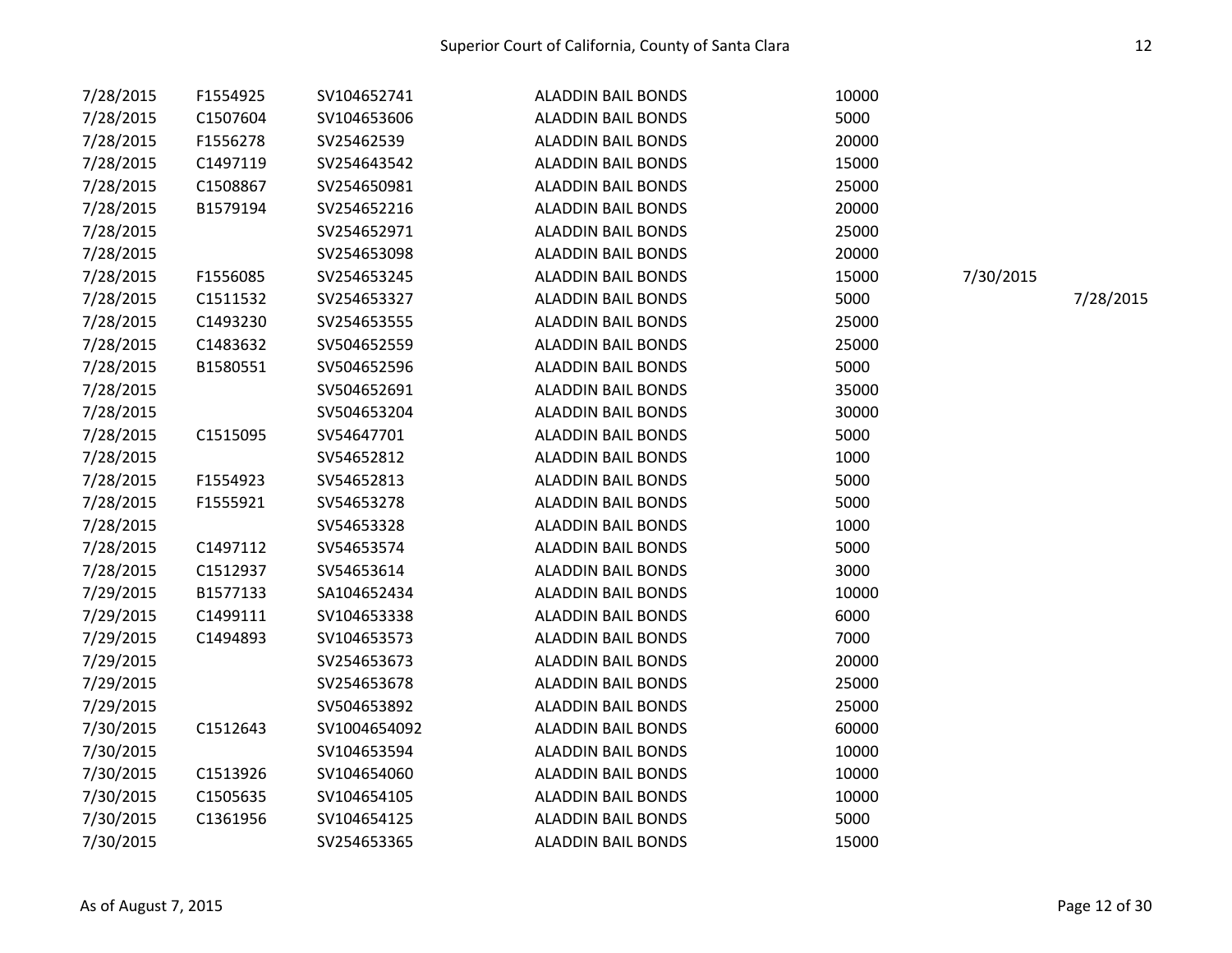| 7/30/2015 | C1512378 | SV254653437  | <b>ALADDIN BAIL BONDS</b> | 25000   |           |           |
|-----------|----------|--------------|---------------------------|---------|-----------|-----------|
| 7/30/2015 | C1492730 | SV254653862  | <b>ALADDIN BAIL BONDS</b> | 25000   |           |           |
| 7/30/2015 |          | SV254653902  | <b>ALADDIN BAIL BONDS</b> | 20000   |           |           |
| 7/30/2015 |          | SV254654058  | <b>ALADDIN BAIL BONDS</b> | 20000   |           |           |
| 7/30/2015 | F1556322 | SV54653539   | <b>ALADDIN BAIL BONDS</b> | 5000    |           |           |
| 7/31/2015 | C1512540 | SV1004654171 | <b>ALADDIN BAIL BONDS</b> | 50000   |           |           |
| 7/31/2015 | C1516565 | SV104654176  | <b>ALADDIN BAIL BONDS</b> | 10000   |           |           |
| 7/31/2015 | C1516356 | SV104654280  | <b>ALADDIN BAIL BONDS</b> | 10000   |           |           |
| 7/31/2015 | B1157796 | SV254649017  | <b>ALADDIN BAIL BONDS</b> | 10000   |           |           |
| 7/31/2015 | C1513235 | SV254650360  | <b>ALADDIN BAIL BONDS</b> | 5000    |           |           |
| 7/31/2015 | C1507627 | SV254650361  | <b>ALADDIN BAIL BONDS</b> | 10000   |           |           |
| 7/31/2015 | B1579449 | SV254653918  | <b>ALADDIN BAIL BONDS</b> | 15000   |           |           |
| 7/31/2015 |          | SV254654351  | <b>ALADDIN BAIL BONDS</b> | 12000   |           |           |
| 7/31/2015 |          | SV254654487  | <b>ALADDIN BAIL BONDS</b> | 25000   |           |           |
| 7/31/2015 | C1491888 | SV504654395  | <b>ALADDIN BAIL BONDS</b> | 50000   |           |           |
| 7/31/2015 | C1227606 | SV54650568   | <b>ALADDIN BAIL BONDS</b> | 5000    |           |           |
| 7/31/2015 | C1515222 | SV54652708   | <b>ALADDIN BAIL BONDS</b> | 5000    |           |           |
| 7/31/2015 | C1513693 | SV54653388   | <b>ALADDIN BAIL BONDS</b> | 5000    |           |           |
| 7/31/2015 | C1357268 | SV54653407   | <b>ALADDIN BAIL BONDS</b> | 5000    |           |           |
| 7/31/2015 | C1508347 | SV54653461   | <b>ALADDIN BAIL BONDS</b> | 2000    |           |           |
| 7/31/2015 | C1513855 | SV54653567   | <b>ALADDIN BAIL BONDS</b> | 5000    |           |           |
| 7/31/2015 | C1508816 | SV54653605   | <b>ALADDIN BAIL BONDS</b> | 5000    |           |           |
| 7/1/2015  | C1482046 | 2015AA064769 | ALICE CORTEZ BAIL BONDS   | 5500    |           |           |
| 7/7/2015  |          | 2015CC013259 | ALICE CORTEZ BAIL BONDS   | 25000   |           |           |
| 7/8/2015  | F1555997 | 2015AA064770 | ALICE CORTEZ BAIL BONDS   | 5000    |           |           |
| 7/16/2015 | F1554827 | 2015AA064771 | ALICE CORTEZ BAIL BONDS   | 5000    |           | 7/24/2015 |
| 7/20/2015 | F1554139 | 2015CC012998 | ALICE CORTEZ BAIL BONDS   | 7132015 |           | 7/20/2015 |
| 7/1/2015  | C1118968 | 5112998756   | ALL PRO BAIL BONDS        | 5000    | 7/30/2015 |           |
| 7/1/2015  | B1579177 | 5272295267   | ALL PRO BAIL BONDS        | 25000   |           |           |
| 7/1/2015  | C1486137 | 5272369586   | ALL PRO BAIL BONDS        | 10000   |           |           |
| 7/1/2015  | F1555236 | 5272369700   | ALL PRO BAIL BONDS        | 20000   |           |           |
| 7/2/2015  | B1475916 | 5112973517   | ALL PRO BAIL BONDS        | 10000   |           |           |
| 7/2/2015  | C1400330 | 5112998743   | ALL PRO BAIL BONDS        | 10000   | 7/31/2015 |           |
| 7/2/2015  |          | 5272369573   | ALL PRO BAIL BONDS        | 25000   |           |           |
|           |          |              |                           |         |           |           |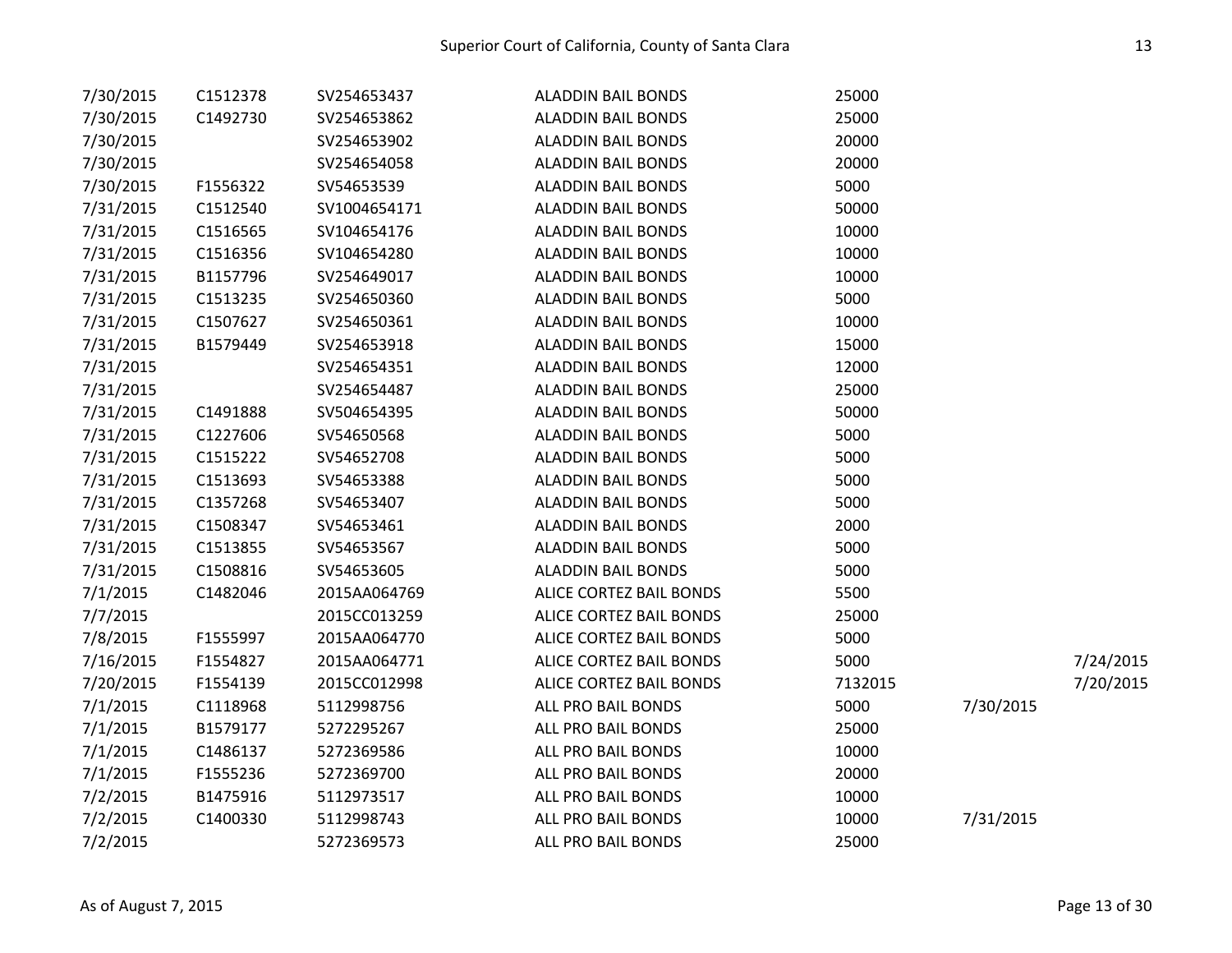| 7/2/2015  | C1514266 | 5272369713 | ALL PRO BAIL BONDS | 20000  |           |           |
|-----------|----------|------------|--------------------|--------|-----------|-----------|
| 7/2/2015  | B1578385 | 5272370700 | ALL PRO BAIL BONDS | 15000  |           |           |
| 7/2/2015  |          | 5272372779 | ALL PRO BAIL BONDS | 25000  |           |           |
| 7/2/2015  |          | 5272372795 | ALL PRO BAIL BONDS | 17000  |           |           |
| 7/2/2015  | B1474485 | 5551376311 | ALL PRO BAIL BONDS | 25000  |           |           |
| 7/2/2015  |          | 5551391662 | ALL PRO BAIL BONDS | 35000  |           |           |
| 7/6/2015  | C1489944 | 5105506038 | ALL PRO BAIL BONDS | 60000  |           |           |
| 7/6/2015  |          | 5105506041 | ALL PRO BAIL BONDS | 100000 |           |           |
| 7/6/2015  |          | 5105506054 | ALL PRO BAIL BONDS | 100000 |           |           |
| 7/6/2015  |          | 5112956514 | ALL PRO BAIL BONDS | 5000   |           |           |
| 7/6/2015  | C1507197 | 5112976279 | ALL PRO BAIL BONDS | 5000   |           |           |
| 7/6/2015  |          | 5112998714 | ALL PRO BAIL BONDS | 10000  |           |           |
| 7/6/2015  |          | 5112998727 | ALL PRO BAIL BONDS | 10000  |           |           |
| 7/6/2015  |          | 5112998730 | ALL PRO BAIL BONDS | 10000  |           |           |
| 7/6/2015  | C1502688 | 5112998897 | ALL PRO BAIL BONDS | 5000   | 8/4/2015  |           |
| 7/6/2015  |          | 5113003552 | ALL PRO BAIL BONDS | 10000  |           |           |
| 7/6/2015  |          | 5113003565 | ALL PRO BAIL BONDS | 10000  |           |           |
| 7/6/2015  |          | 5150033033 | ALL PRO BAIL BONDS | 130000 |           |           |
| 7/6/2015  |          | 5272369742 | ALL PRO BAIL BONDS | 26000  |           |           |
| 7/6/2015  | C1512416 | 5272369797 | ALL PRO BAIL BONDS | 15000  |           |           |
| 7/6/2015  |          | 5272369809 | ALL PRO BAIL BONDS | 20000  |           |           |
| 7/7/2015  | F1450810 | 5112998855 | ALL PRO BAIL BONDS | 10000  |           |           |
| 7/7/2015  | F1555827 | 5112998884 | ALL PRO BAIL BONDS | 5000   |           |           |
| 7/7/2015  | F1555368 | 5112998909 | ALL PRO BAIL BONDS | 5000   |           |           |
| 7/7/2015  | C1513501 | 5200109741 | ALL PRO BAIL BONDS | 500000 |           |           |
| 7/7/2015  | B1580052 | 5272369726 | ALL PRO BAIL BONDS | 20000  |           | 7/30/2015 |
| 7/7/2015  | B1473528 | 5272369739 | ALL PRO BAIL BONDS | 25000  |           | 7/30/2015 |
| 7/7/2015  |          | 5272369825 | ALL PRO BAIL BONDS | 15000  |           |           |
| 7/8/2015  |          | 5112998938 | ALL PRO BAIL BONDS | 11000  |           |           |
| 7/8/2015  | C1513168 | 5551376337 | ALL PRO BAIL BONDS | 50000  | 7/31/2015 |           |
| 7/9/2015  | B1474064 | 5105534217 | ALL PRO BAIL BONDS | 105000 |           |           |
| 7/9/2015  | F1453397 | 5112891000 | ALL PRO BAIL BONDS | 10000  |           |           |
| 7/9/2015  | F1452783 | 5112891013 | ALL PRO BAIL BONDS | 10000  |           |           |
| 7/10/2015 | C1512436 | 5105523466 | ALL PRO BAIL BONDS | 60000  |           |           |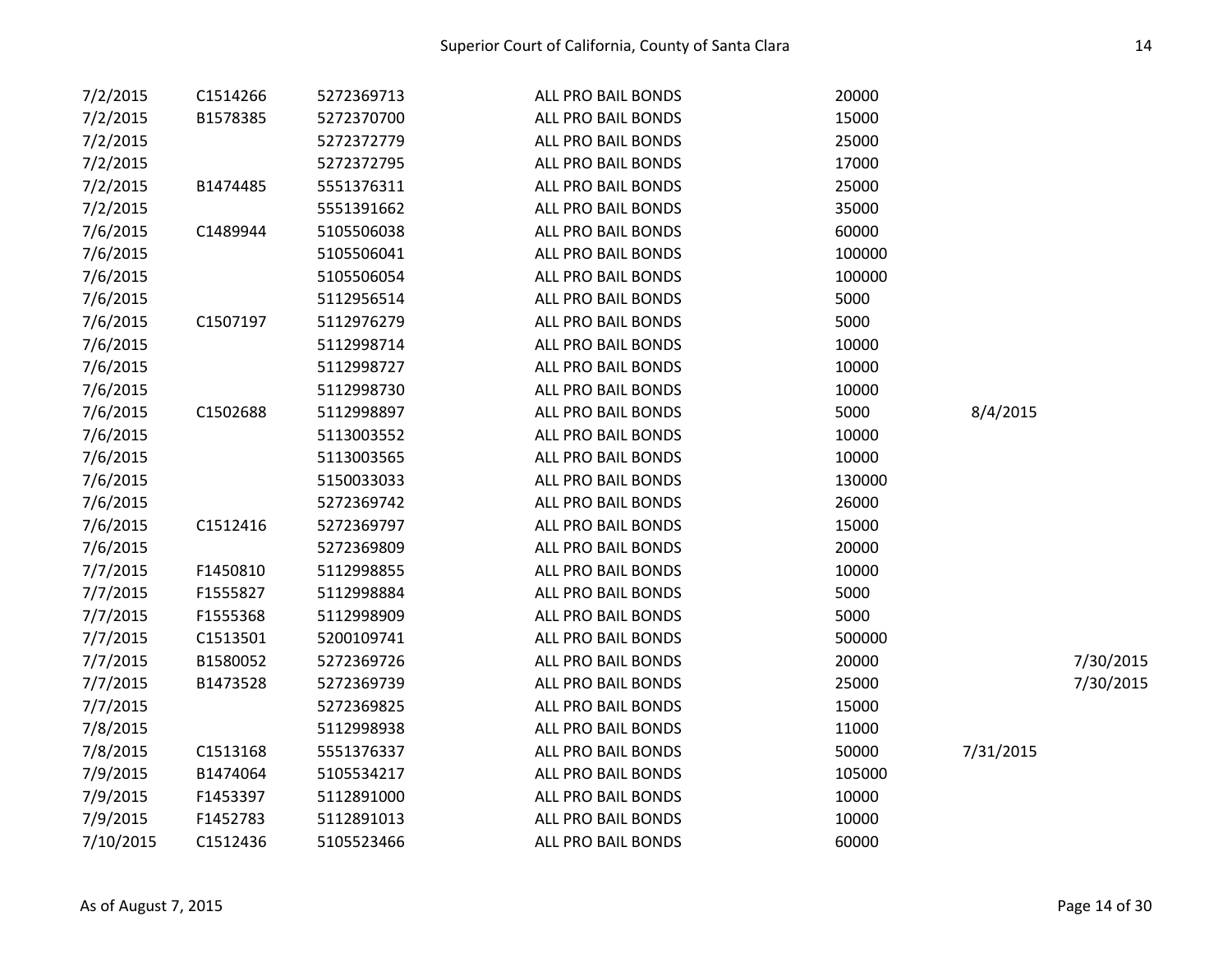| 7/10/2015 | F1555827 | 5112998954 | ALL PRO BAIL BONDS | 5000   |           |
|-----------|----------|------------|--------------------|--------|-----------|
| 7/10/2015 | B1580245 | 5551377631 | ALL PRO BAIL BONDS | 50000  |           |
| 7/13/2015 | F1554901 | 5112998912 | ALL PRO BAIL BONDS | 10000  |           |
| 7/13/2015 | B1579321 | 5112998941 | ALL PRO BAIL BONDS | 10000  |           |
| 7/13/2015 | C1513181 | 5112999005 | ALL PRO BAIL BONDS | 5000   |           |
| 7/13/2015 | C1509862 | 5113003578 | ALL PRO BAIL BONDS | 10000  |           |
| 7/13/2015 |          | 5272369560 | ALL PRO BAIL BONDS | 21000  |           |
| 7/13/2015 | F1555157 | 5272369755 | ALL PRO BAIL BONDS | 10000  |           |
| 7/13/2015 |          | 5272369838 | ALL PRO BAIL BONDS | 25000  |           |
| 7/13/2015 | F1452790 | 5272372807 | ALL PRO BAIL BONDS | 20000  |           |
| 7/13/2015 | C1400195 | 5551391646 | ALL PRO BAIL BONDS | 50000  |           |
| 7/13/2015 |          | 5551408807 | ALL PRO BAIL BONDS | 50000  |           |
| 7/14/2015 | C1495285 | 5272369119 | ALL PRO BAIL BONDS | 25000  |           |
| 7/14/2015 |          | 5272369768 | ALL PRO BAIL BONDS | 15000  |           |
| 7/14/2015 | C1507186 | 5272369812 | ALL PRO BAIL BONDS | 25000  |           |
| 7/14/2015 |          | 5272370098 | ALL PRO BAIL BONDS | 25000  |           |
| 7/14/2015 | B1580298 | 5551377644 | ALL PRO BAIL BONDS | 45000  |           |
| 7/14/2015 |          | 5551408795 | ALL PRO BAIL BONDS | 50000  |           |
| 7/15/2015 | C1365959 | 5112998996 | ALL PRO BAIL BONDS | 500    |           |
| 7/15/2015 |          | 5112999034 | ALL PRO BAIL BONDS | 10000  |           |
| 7/16/2015 | B1579863 | 5105534077 | ALL PRO BAIL BONDS | 60000  |           |
| 7/16/2015 |          | 5272369784 | ALL PRO BAIL BONDS | 25000  |           |
| 7/16/2015 | C1507012 | 5551377657 | ALL PRO BAIL BONDS | 50000  |           |
| 7/17/2015 | C1507715 | 5105489487 | ALL PRO BAIL BONDS | 100000 |           |
| 7/17/2015 | F1555549 | 5112998970 | ALL PRO BAIL BONDS | 5000   |           |
| 7/20/2015 | B1580124 | 555137760  | ALL PRO BAIL BONDS | 45000  |           |
| 7/20/2015 | B1578724 | 5112998925 | ALL PRO BAIL BONDS | 5000   |           |
| 7/20/2015 | C1502481 | 5112999018 | ALL PRO BAIL BONDS | 10000  | 7/20/2015 |
| 7/20/2015 | C1371234 | 5113003594 | ALL PRO BAIL BONDS | 7000   |           |
| 7/20/2015 |          | 5113021440 | ALL PRO BAIL BONDS | 2000   |           |
| 7/20/2015 |          | 5113021453 | ALL PRO BAIL BONDS | 1000   |           |
| 7/20/2015 | C1514385 | 5113021466 | ALL PRO BAIL BONDS | 10000  | 7/20/2015 |
| 7/20/2015 | C1504400 | 5113021479 | ALL PRO BAIL BONDS | 10000  | 7/20/2015 |
| 7/20/2015 |          | 5113021495 | ALL PRO BAIL BONDS | 5000   |           |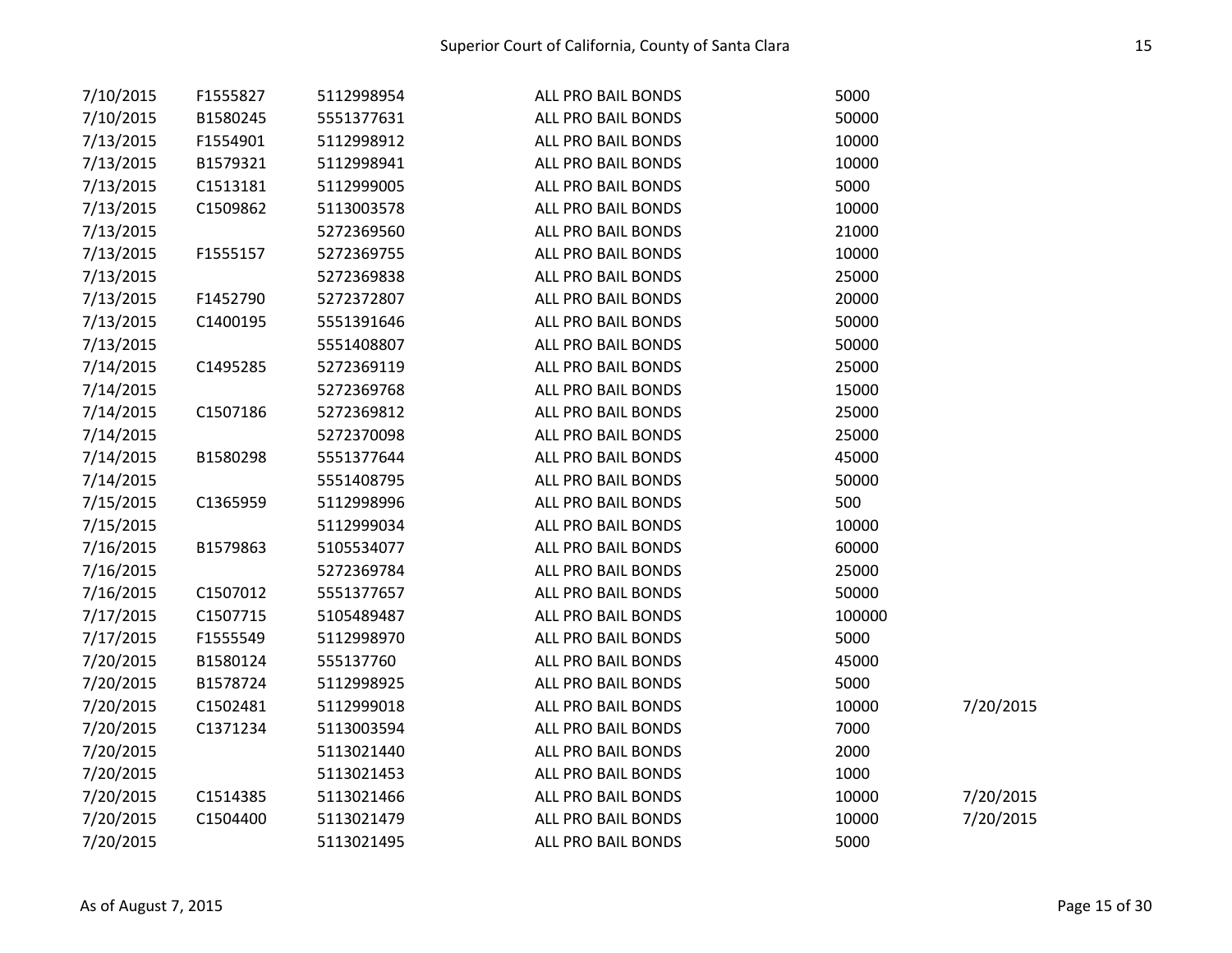| 7/20/2015 | C1502128 | 5113021549 | ALL PRO BAIL BONDS | 5000  |           |
|-----------|----------|------------|--------------------|-------|-----------|
| 7/20/2015 |          | 5113021552 | ALL PRO BAIL BONDS | 250   |           |
| 7/20/2015 |          | 5272369854 | ALL PRO BAIL BONDS | 20000 |           |
| 7/20/2015 |          | 5272369867 | ALL PRO BAIL BONDS | 25000 |           |
| 7/20/2015 |          | 5272369870 | ALL PRO BAIL BONDS | 20000 |           |
| 7/20/2015 |          | 5272369883 | ALL PRO BAIL BONDS | 25000 |           |
| 7/20/2015 |          | 5272388455 | ALL PRO BAIL BONDS | 20000 |           |
| 7/21/2015 | C1512636 | 551408779  | ALL PRO BAIL BONDS | 25000 |           |
| 7/21/2015 | F1555556 | 5112998967 | ALL PRO BAIL BONDS | 5000  |           |
| 7/21/2015 | C1513043 | 5112998983 | ALL PRO BAIL BONDS | 5000  |           |
| 7/21/2015 | C1506346 | 5112999021 | ALL PRO BAIL BONDS | 5000  |           |
| 7/21/2015 |          | 5112999328 | ALL PRO BAIL BONDS | 10000 |           |
| 7/21/2015 | C1510982 | 5113003581 | ALL PRO BAIL BONDS | 10000 |           |
| 7/21/2015 | B1579494 | 5113003606 | ALL PRO BAIL BONDS | 5000  |           |
| 7/21/2015 | F1556271 | 5113021482 | ALL PRO BAIL BONDS | 5000  |           |
| 7/21/2015 | C1509256 | 5272369557 | ALL PRO BAIL BONDS | 20000 |           |
| 7/21/2015 |          | 5272369841 | ALL PRO BAIL BONDS | 16000 |           |
| 7/22/2015 |          | 5112999290 | ALL PRO BAIL BONDS | 11000 |           |
| 7/22/2015 | C1515685 | 5113021565 | ALL PRO BAIL BONDS | 5000  | 7/28/2015 |
| 7/22/2015 | C1498132 | 5113021578 | ALL PRO BAIL BONDS | 5000  |           |
| 7/22/2015 | B1577440 | 5272369908 | ALL PRO BAIL BONDS | 20000 |           |
| 7/22/2015 | B1472143 | 5272388497 | ALL PRO BAIL BONDS | 20000 |           |
| 7/23/2015 | C1513573 | 5112999302 | ALL PRO BAIL BONDS | 5000  |           |
| 7/23/2015 | C1486580 | 5272369656 | ALL PRO BAIL BONDS | 15000 |           |
| 7/23/2015 | C1513336 | 5272369771 | ALL PRO BAIL BONDS | 20000 |           |
| 7/23/2015 | C1496011 | 5272372782 | ALL PRO BAIL BONDS | 15000 |           |
| 7/23/2015 | F1452834 | 5272388471 | ALL PRO BAIL BONDS | 25000 |           |
| 7/24/2015 | B1580431 | 5112999261 | ALL PRO BAIL BONDS | 10000 |           |
| 7/24/2015 | C1505921 | 5112999331 | ALL PRO BAIL BONDS | 5000  |           |
| 7/24/2015 | C1511900 | 5112999344 | ALL PRO BAIL BONDS | 5000  |           |
| 7/24/2015 | C1515846 | 5272388468 | ALL PRO BAIL BONDS | 25000 |           |
| 7/24/2015 | C1400441 | 5551408782 | ALL PRO BAIL BONDS | 41000 |           |
| 7/27/2015 |          | 5113021507 | ALL PRO BAIL BONDS | 6000  |           |
| 7/27/2015 | C1502481 | 5113021510 | ALL PRO BAIL BONDS | 10000 |           |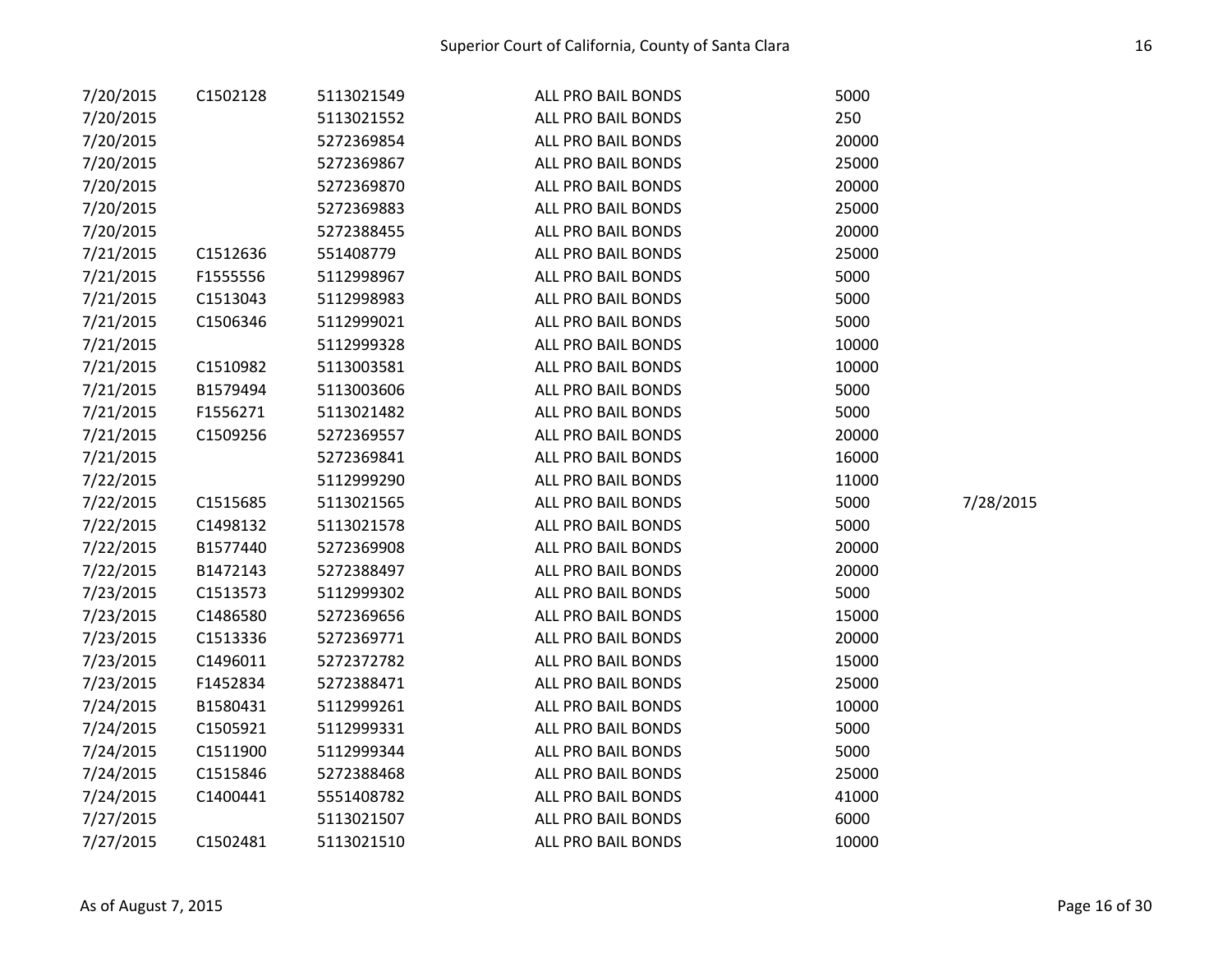| 7/27/2015 |          | 5113021536        | ALL PRO BAIL BONDS         | 10000  |
|-----------|----------|-------------------|----------------------------|--------|
| 7/27/2015 | C1514385 | 5272388426        | ALL PRO BAIL BONDS         | 10000  |
| 7/27/2015 | C1504400 | 5272388439        | ALL PRO BAIL BONDS         | 10000  |
| 7/27/2015 |          | 5272388509        | ALL PRO BAIL BONDS         | 25000  |
| 7/27/2015 | C1476201 | 5551391547        | ALL PRO BAIL BONDS         | 40000  |
| 7/27/2015 |          | 5551420946        | ALL PRO BAIL BONDS         | 10000  |
| 7/28/2015 | C1475723 | 5112999216        | ALL PRO BAIL BONDS         | 5000   |
| 7/28/2015 | C1364766 | 5112999229        | ALL PRO BAIL BONDS         | 5000   |
| 7/28/2015 |          | 5113021523        | ALL PRO BAIL BONDS         | 10000  |
| 7/28/2015 |          | 5113021581        | ALL PRO BAIL BONDS         | 5000   |
| 7/28/2015 | F1453645 | 5272369896        | ALL PRO BAIL BONDS         | 15000  |
| 7/28/2015 |          | 5272369966        | ALL PRO BAIL BONDS         | 21000  |
| 7/28/2015 |          | 5272388413        | ALL PRO BAIL BONDS         | 15000  |
| 7/28/2015 |          | 5551391604        | ALL PRO BAIL BONDS         | 35000  |
| 7/29/2015 |          | 5272369982        | ALL PRO BAIL BONDS         | 15000  |
| 7/29/2015 |          | 5272388512        | ALL PRO BAIL BONDS         | 25000  |
| 7/29/2015 | C1355493 | 5272388525        | ALL PRO BAIL BONDS         | 15000  |
| 7/29/2015 | C1506318 | 5272388538        | ALL PRO BAIL BONDS         | 15000  |
| 7/29/2015 | C1357582 | 5551420959        | ALL PRO BAIL BONDS         | 30000  |
| 7/30/2015 | B1580017 | 527388400         | ALL PRO BAIL BONDS         | 10000  |
| 7/30/2015 |          | 5112999274        | ALL PRO BAIL BONDS         | 1000   |
| 7/30/2015 | B1369270 | 5113021594        | ALL PRO BAIL BONDS         | 5000   |
| 7/30/2015 | F1449911 | 5113021606        | ALL PRO BAIL BONDS         | 1000   |
| 7/30/2015 | C1515685 | 5113021622        | ALL PRO BAIL BONDS         | 8000   |
| 7/31/2015 | C1512823 | 5112998107        | ALL PRO BAIL BONDS         | 10000  |
| 7/31/2015 |          | 123232 5112998628 | ALL PRO BAIL BONDS         | 5000   |
| 7/31/2015 | C1511570 | 5112999203        | ALL PRO BAIL BONDS         | 5000   |
| 7/31/2015 |          | 5113021635        | ALL PRO BAIL BONDS         | 10000  |
| 7/31/2015 | C1510670 | 5150050375        | ALL PRO BAIL BONDS         | 150000 |
| 7/31/2015 | C1116561 | 5272369937        | ALL PRO BAIL BONDS         | 25000  |
| 7/14/2015 | C1093119 | IS30K174438       | <b>AMIGO BAIL BONDS</b>    | 5000   |
| 7/28/2015 |          | IS50K112537       | <b>AMIGO BAIL BONDS</b>    | 25000  |
| 7/1/2015  | C1493117 | T10050515221      | <b>BAD BOYS BAIL BONDS</b> | 100000 |
| 7/1/2015  | C1511330 | T1050512239       | <b>BAD BOYS BAIL BONDS</b> | 7000   |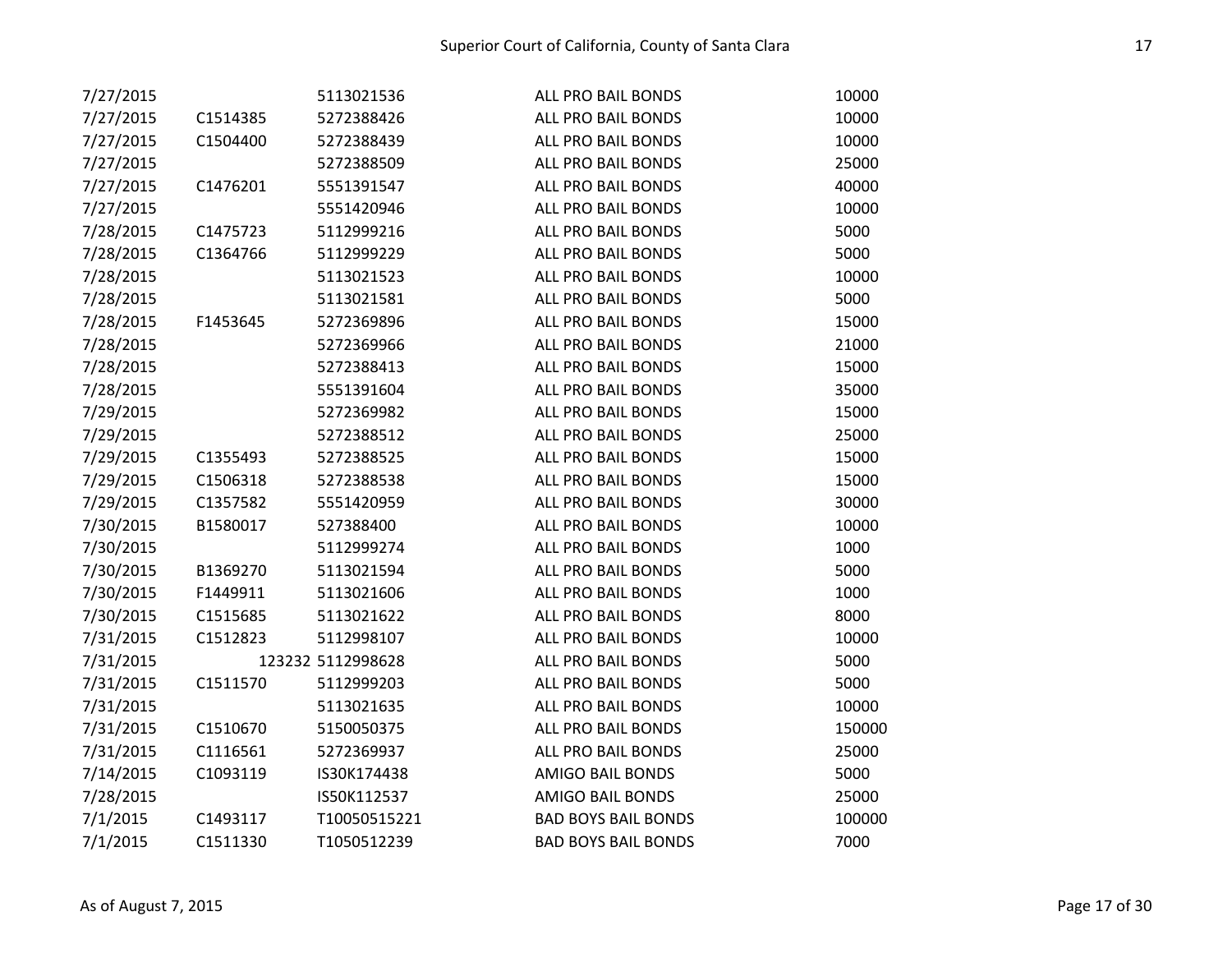| 7/1/2015 | C1510666 | T1050514840  | <b>BAD BOYS BAIL BONDS</b> | 10000  | 7/30/2015 |
|----------|----------|--------------|----------------------------|--------|-----------|
| 7/1/2015 | C1508925 | T1050516899  | <b>BAD BOYS BAIL BONDS</b> | 10000  |           |
| 7/1/2015 | C1357585 | T2550507146  | <b>BAD BOYS BAIL BONDS</b> | 12500  |           |
| 7/1/2015 | C1357259 | T2550507148  | <b>BAD BOYS BAIL BONDS</b> | 15000  |           |
| 7/1/2015 | C1510593 | T2550507149  | <b>BAD BOYS BAIL BONDS</b> | 25000  |           |
| 7/1/2015 | C1118779 | T5050509153  | <b>BAD BOYS BAIL BONDS</b> | 50000  |           |
| 7/1/2015 | C1369489 | T550509054   | <b>BAD BOYS BAIL BONDS</b> | 2000   |           |
| 7/1/2015 | F1348539 | T550509058   | <b>BAD BOYS BAIL BONDS</b> | 2500   |           |
| 7/2/2015 | B1580688 | T1050515143  | <b>BAD BOYS BAIL BONDS</b> | 10000  |           |
| 7/2/2015 |          | T5050515200  | <b>BAD BOYS BAIL BONDS</b> | 40000  |           |
| 7/2/2015 | B1580014 | T5050516934  | <b>BAD BOYS BAIL BONDS</b> | 50000  |           |
| 7/6/2015 | C1512144 | T10050515224 | <b>BAD BOYS BAIL BONDS</b> | 100000 |           |
| 7/6/2015 |          | T1050515136  | <b>BAD BOYS BAIL BONDS</b> | 10000  |           |
| 7/6/2015 | C1493727 | T1050515137  | <b>BAD BOYS BAIL BONDS</b> | 10000  |           |
| 7/6/2015 | C1511484 | T1050515150  | <b>BAD BOYS BAIL BONDS</b> | 10000  |           |
| 7/6/2015 |          | T1050517123  | <b>BAD BOYS BAIL BONDS</b> | 10000  |           |
| 7/6/2015 | C1509778 | T1050517124  | <b>BAD BOYS BAIL BONDS</b> | 10000  |           |
| 7/6/2015 |          | T2550517142  | <b>BAD BOYS BAIL BONDS</b> | 25000  |           |
| 7/6/2015 | C1371574 | T5050509144  | <b>BAD BOYS BAIL BONDS</b> | 20000  |           |
| 7/6/2015 | C1476086 | T5050515194  | <b>BAD BOYS BAIL BONDS</b> | 20000  |           |
| 7/6/2015 | C1498852 | T550509677   | <b>BAD BOYS BAIL BONDS</b> | 5000   |           |
| 7/7/2015 | C1510230 | T1050511742  | <b>BAD BOYS BAIL BONDS</b> | 10000  |           |
| 7/7/2015 | C1514253 | T1050517120  | <b>BAD BOYS BAIL BONDS</b> | 7500   | 8/4/2015  |
| 7/7/2015 | F1555668 | T2550507147  | <b>BAD BOYS BAIL BONDS</b> | 25000  |           |
| 7/7/2015 | C1497809 | T2550517260  | <b>BAD BOYS BAIL BONDS</b> | 25000  |           |
| 7/7/2015 | C1512383 | T2550517261  | <b>BAD BOYS BAIL BONDS</b> | 25000  |           |
| 7/7/2015 | C1080877 | T5050509140  | <b>BAD BOYS BAIL BONDS</b> | 40000  |           |
| 7/7/2015 | F1554747 | T550509055   | <b>BAD BOYS BAIL BONDS</b> | 1500   |           |
| 7/7/2015 |          | T550516892   | <b>BAD BOYS BAIL BONDS</b> | 2000   |           |
| 7/8/2015 | C1512150 | T1050517128  | <b>BAD BOYS BAIL BONDS</b> | 10000  |           |
| 7/8/2015 |          | T550509057   | <b>BAD BOYS BAIL BONDS</b> | 5000   |           |
| 7/8/2015 | B1579007 | T550509059   | <b>BAD BOYS BAIL BONDS</b> | 5000   |           |
| 7/9/2015 | C1514615 | T10050515223 | <b>BAD BOYS BAIL BONDS</b> | 100000 |           |
| 7/9/2015 |          | T5050517183  | <b>BAD BOYS BAIL BONDS</b> | 50000  |           |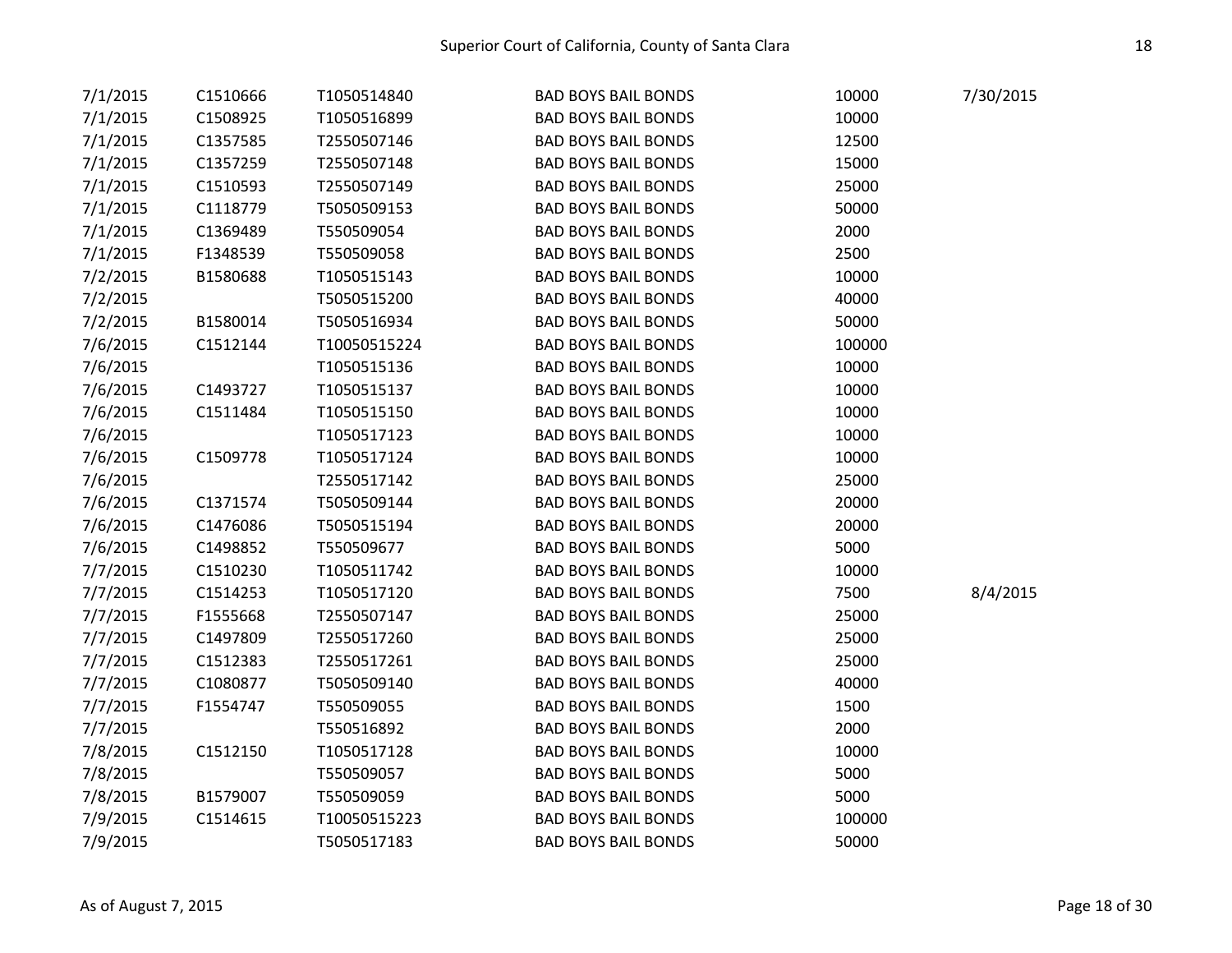| 7/10/2015 | C1510265 | T5050517981  | <b>BAD BOYS BAIL BONDS</b> | 10000  |
|-----------|----------|--------------|----------------------------|--------|
| 7/10/2015 | C1508277 | T550517110   | <b>BAD BOYS BAIL BONDS</b> | 5000   |
| 7/10/2015 | C1511728 | T550517111   | <b>BAD BOYS BAIL BONDS</b> | 500    |
| 7/13/2015 |          | T1050517122  | <b>BAD BOYS BAIL BONDS</b> | 10000  |
| 7/13/2015 | C1512572 | T1050517208  | <b>BAD BOYS BAIL BONDS</b> | 10000  |
| 7/13/2015 | C1510669 | T1050517213  | <b>BAD BOYS BAIL BONDS</b> | 10000  |
| 7/13/2015 | CC301442 | T2550517944  | <b>BAD BOYS BAIL BONDS</b> | 10000  |
| 7/13/2015 |          | T5050517273  | <b>BAD BOYS BAIL BONDS</b> | 40000  |
| 7/13/2015 | B1579299 | T550517109   | <b>BAD BOYS BAIL BONDS</b> | 3000   |
| 7/13/2015 | C1505061 | T550517116   | <b>BAD BOYS BAIL BONDS</b> | 1000   |
| 7/14/2015 |          | T2550517965  | <b>BAD BOYS BAIL BONDS</b> | 25000  |
| 7/14/2015 | C1514867 | T50050515229 | <b>BAD BOYS BAIL BONDS</b> | 250000 |
| 7/14/2015 | B1580464 | T5050517184  | <b>BAD BOYS BAIL BONDS</b> | 35000  |
| 7/14/2015 |          | T5050517977  | <b>BAD BOYS BAIL BONDS</b> | 45000  |
| 7/15/2015 | C1512168 | T1050517121  | <b>BAD BOYS BAIL BONDS</b> | 5000   |
| 7/15/2015 |          | T1050517908  | <b>BAD BOYS BAIL BONDS</b> | 10000  |
| 7/15/2015 |          | T1050517911  | <b>BAD BOYS BAIL BONDS</b> | 10000  |
| 7/15/2015 | B1580018 | T25050519209 | <b>BAD BOYS BAIL BONDS</b> | 200000 |
| 7/15/2015 | C1514867 | T50050508555 | <b>BAD BOYS BAIL BONDS</b> | 250000 |
| 7/15/2015 | C1510212 | T550517244   | <b>BAD BOYS BAIL BONDS</b> | 5000   |
| 7/15/2015 | C1514596 | T550517245   | <b>BAD BOYS BAIL BONDS</b> | 5000   |
| 7/15/2015 |          | T550517906   | <b>BAD BOYS BAIL BONDS</b> | 5000   |
| 7/16/2015 | C1492128 | T1050517907  | <b>BAD BOYS BAIL BONDS</b> | 7500   |
| 7/16/2015 | C1493145 | T1050517939  | <b>BAD BOYS BAIL BONDS</b> | 7500   |
| 7/16/2015 | C1512731 | T550519066   | <b>BAD BOYS BAIL BONDS</b> | 100000 |
| 7/16/2015 |          | T550519067   | <b>BAD BOYS BAIL BONDS</b> | 2000   |
| 7/20/2015 | C1494476 | T1050517934  | <b>BAD BOYS BAIL BONDS</b> | 10000  |
| 7/20/2015 |          | T1050517938  | <b>BAD BOYS BAIL BONDS</b> | 10000  |
| 7/20/2015 |          | T1050519093  | <b>BAD BOYS BAIL BONDS</b> | 10000  |
| 7/20/2015 |          | T2550519121  | <b>BAD BOYS BAIL BONDS</b> | 2000   |
| 7/20/2015 | B1475773 | T2550519122  | <b>BAD BOYS BAIL BONDS</b> | 25000  |
| 7/20/2015 | B1476496 | T2550519123  | <b>BAD BOYS BAIL BONDS</b> | 25000  |
| 7/20/2015 | B1475063 | T5050517970  | <b>BAD BOYS BAIL BONDS</b> | 50000  |
| 7/20/2015 | C1505961 | T5050519376  | <b>BAD BOYS BAIL BONDS</b> | 5000   |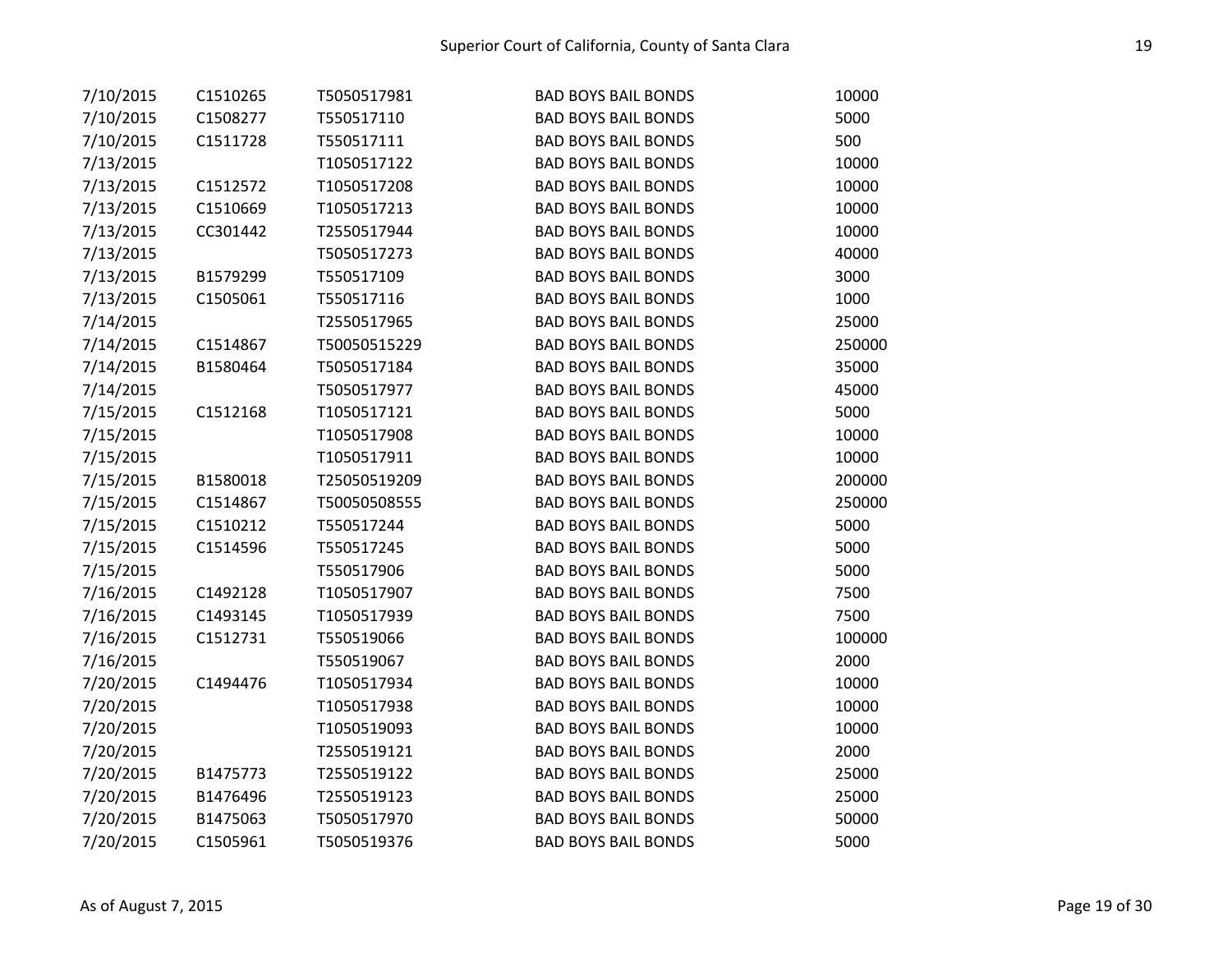| 7/20/2015 |          | T5050519377  | <b>BAD BOYS BAIL BONDS</b> | 50000  |           |          |
|-----------|----------|--------------|----------------------------|--------|-----------|----------|
| 7/20/2015 | C1512979 | T550517243   | <b>BAD BOYS BAIL BONDS</b> | 5000   |           |          |
| 7/20/2015 |          | T550519068   | <b>BAD BOYS BAIL BONDS</b> | 5000   |           |          |
| 7/21/2015 | C1505014 | T1050507140  | <b>BAD BOYS BAIL BONDS</b> | 10000  | 7/24/2015 |          |
| 7/21/2015 | C1515220 | T1050517253  | <b>BAD BOYS BAIL BONDS</b> | 10000  |           |          |
| 7/21/2015 | B1576928 | T1050517937  | <b>BAD BOYS BAIL BONDS</b> | 1000   |           |          |
| 7/21/2015 | C1496692 | T2550519120  | <b>BAD BOYS BAIL BONDS</b> | 11000  |           |          |
| 7/21/2015 |          | T2550519352  | <b>BAD BOYS BAIL BONDS</b> | 25000  |           |          |
| 7/21/2015 | C1512422 | T5050517967  | <b>BAD BOYS BAIL BONDS</b> | 35000  |           |          |
| 7/21/2015 | C1514745 | T5050517996  | <b>BAD BOYS BAIL BONDS</b> | 30000  |           |          |
| 7/22/2015 |          | T10050515225 | <b>BAD BOYS BAIL BONDS</b> | 100000 |           |          |
| 7/22/2015 | B1580033 | T1050517909  | <b>BAD BOYS BAIL BONDS</b> | 10000  |           |          |
| 7/22/2015 | B1579700 | T1050519088  | <b>BAD BOYS BAIL BONDS</b> | 10000  |           |          |
| 7/22/2015 | B1579836 | T1050519335  | <b>BAD BOYS BAIL BONDS</b> | 5000   |           |          |
| 7/22/2015 | F1241380 | T5050517272  | <b>BAD BOYS BAIL BONDS</b> | 20000  |           |          |
| 7/22/2015 | F9984259 | T5050517972  | <b>BAD BOYS BAIL BONDS</b> | 25000  |           |          |
| 7/22/2015 |          | T5050517974  | <b>BAD BOYS BAIL BONDS</b> | 25000  |           |          |
| 7/22/2015 | C1514561 | T5050517997  | <b>BAD BOYS BAIL BONDS</b> | 15000  |           |          |
| 7/22/2015 | B1579323 | T550519064   | <b>BAD BOYS BAIL BONDS</b> | 2500   |           |          |
| 7/22/2015 | F1555743 | T550519318   | <b>BAD BOYS BAIL BONDS</b> | 5000   |           |          |
| 7/23/2015 | C1513697 | T1050517936  | <b>BAD BOYS BAIL BONDS</b> | 5000   |           |          |
| 7/23/2015 | C1513024 | T2550519124  | <b>BAD BOYS BAIL BONDS</b> | 25000  |           |          |
| 7/23/2015 |          | T5050519160  | <b>BAD BOYS BAIL BONDS</b> | 41000  |           |          |
| 7/23/2015 |          | T7550517215  | <b>BAD BOYS BAIL BONDS</b> | 75000  |           |          |
| 7/24/2015 | C1513523 | T10050519203 | <b>BAD BOYS BAIL BONDS</b> | 55000  |           |          |
| 7/24/2015 | C1497655 | T10050519204 | <b>BAD BOYS BAIL BONDS</b> | 100000 |           |          |
| 7/24/2015 | C1514009 | T550519319   | <b>BAD BOYS BAIL BONDS</b> | 5000   |           |          |
| 7/27/2015 |          | T2550521164  | <b>BAD BOYS BAIL BONDS</b> | 20000  |           |          |
| 7/27/2015 |          | T5050519163  | <b>BAD BOYS BAIL BONDS</b> | 36000  |           |          |
| 7/27/2015 | C1513578 | T550519065   | <b>BAD BOYS BAIL BONDS</b> | 5000   |           |          |
| 7/28/2015 | F1556338 | T10050519202 | <b>BAD BOYS BAIL BONDS</b> | 75000  |           | 8/3/2015 |
| 7/28/2015 |          | T1050519085  | <b>BAD BOYS BAIL BONDS</b> | 3000   |           |          |
| 7/28/2015 |          | T1050521153  | <b>BAD BOYS BAIL BONDS</b> | 10000  |           |          |
| 7/28/2015 |          | T2550519349  | <b>BAD BOYS BAIL BONDS</b> | 15000  |           |          |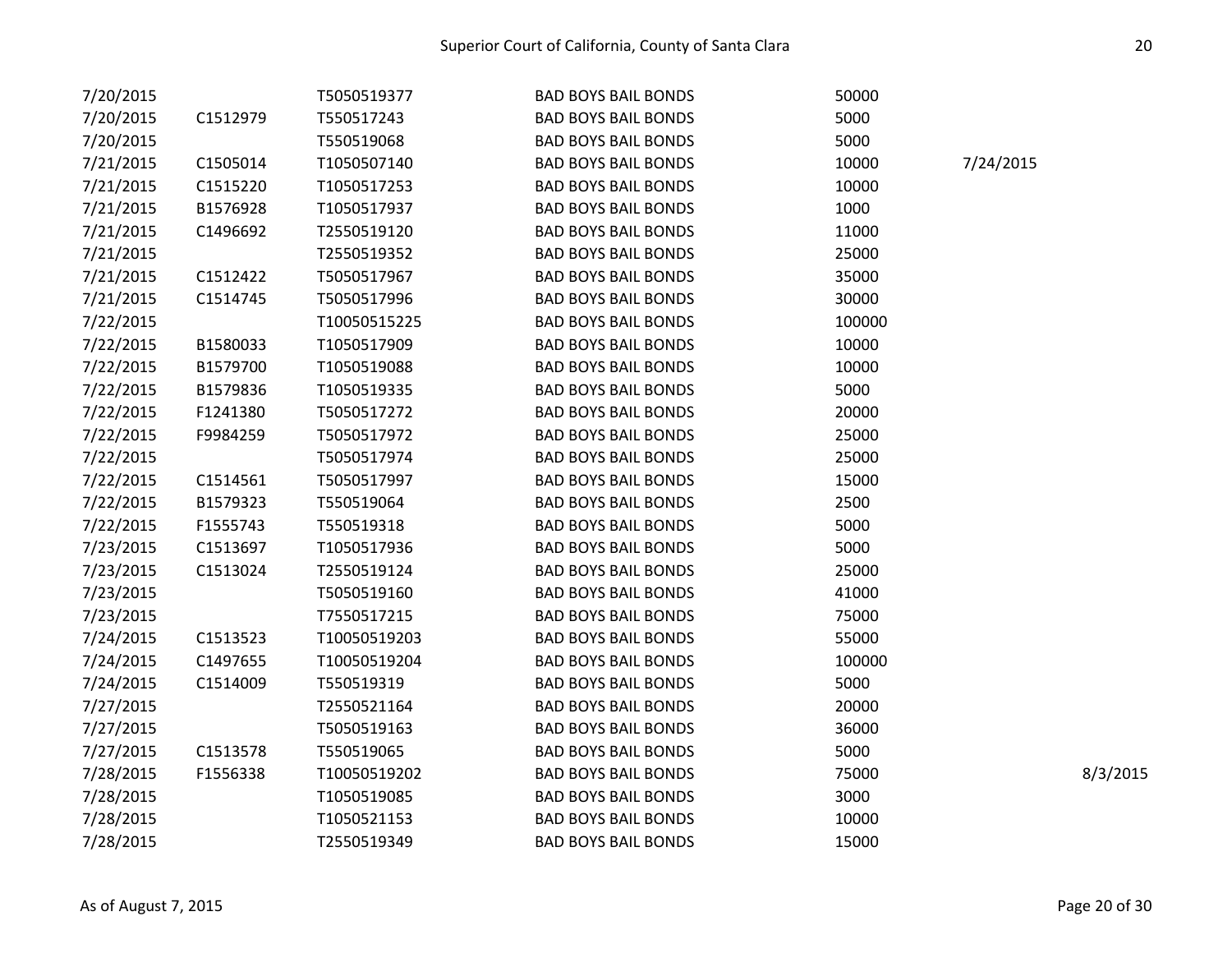| 7/29/2015 | C1507747 | T10050519205 | <b>BAD BOYS BAIL BONDS</b>     | 55000  |          |           |
|-----------|----------|--------------|--------------------------------|--------|----------|-----------|
| 7/29/2015 | C1515150 | T1050521155  | <b>BAD BOYS BAIL BONDS</b>     | 10000  |          |           |
| 7/29/2015 |          | T1M50517206  | <b>BAD BOYS BAIL BONDS</b>     | 125000 |          |           |
| 7/29/2015 | C1515034 | T2550521416  | <b>BAD BOYS BAIL BONDS</b>     | 25000  |          |           |
| 7/29/2015 | C1505661 | T2550521417  | <b>BAD BOYS BAIL BONDS</b>     | 25000  |          |           |
| 7/29/2015 | C1501619 | T2550521418  | <b>BAD BOYS BAIL BONDS</b>     | 25000  |          |           |
| 7/29/2015 |          | T2550521422  | <b>BAD BOYS BAIL BONDS</b>     | 25000  |          |           |
| 7/30/2015 | C1366998 | T2550521076  | <b>BAD BOYS BAIL BONDS</b>     | 15000  |          |           |
| 7/30/2015 |          | T5050519161  | <b>BAD BOYS BAIL BONDS</b>     | 20000  |          |           |
| 7/30/2015 | C1504210 | T550521138   | <b>BAD BOYS BAIL BONDS</b>     | 5000   |          |           |
| 7/31/2015 | C1508697 | T1050501159  | <b>BAD BOYS BAIL BONDS</b>     | 10000  |          |           |
| 7/31/2015 | C1513705 | T1050519091  | <b>BAD BOYS BAIL BONDS</b>     | 6000   |          |           |
| 7/31/2015 | C1480884 | T1050519094  | <b>BAD BOYS BAIL BONDS</b>     | 10000  |          |           |
| 7/1/2015  | C1511944 | AS15431740   | <b>BAIL HOTLINE BAIL BONDS</b> | 15000  |          |           |
| 7/1/2015  | C1486008 | AS15431742   | <b>BAIL HOTLINE BAIL BONDS</b> | 10000  |          |           |
| 7/1/2015  | C1504118 | AS15431743   | <b>BAIL HOTLINE BAIL BONDS</b> | 10000  |          | 7/17/2015 |
| 7/1/2015  | B1579322 | AS51042757   | <b>BAIL HOTLINE BAIL BONDS</b> | 5000   |          |           |
| 7/2/2015  | B1474829 | AS15431739   | <b>BAIL HOTLINE BAIL BONDS</b> | 10000  |          |           |
| 7/2/2015  | B1579938 | AS50180181   | <b>BAIL HOTLINE BAIL BONDS</b> | 50000  |          |           |
| 7/2/2015  | B1580462 | AS50180192   | <b>BAIL HOTLINE BAIL BONDS</b> | 41000  |          |           |
| 7/2/2015  |          | AS51042756   | <b>BAIL HOTLINE BAIL BONDS</b> | 5000   |          |           |
| 7/2/2015  |          | AS51042848   | <b>BAIL HOTLINE BAIL BONDS</b> | 5000   |          |           |
| 7/2/2015  | C1497139 | FCS101487166 | <b>BAIL HOTLINE BAIL BONDS</b> | 10000  |          | 7/22/2015 |
| 7/6/2015  |          | AS25241889   | <b>BAIL HOTLINE BAIL BONDS</b> | 25000  |          |           |
| 7/6/2015  | C1369515 | AS25242451   | <b>BAIL HOTLINE BAIL BONDS</b> | 25000  |          |           |
| 7/6/2015  | C1509734 | AS50180536   | <b>BAIL HOTLINE BAIL BONDS</b> | 50000  |          |           |
| 7/6/2015  | C1504563 | AS51042797   | <b>BAIL HOTLINE BAIL BONDS</b> | 5000   | 8/3/2015 |           |
| 7/6/2015  | C1507288 | AS51042846   | <b>BAIL HOTLINE BAIL BONDS</b> | 5000   | 8/4/2015 |           |
| 7/7/2015  | C1491422 | AS25241741   | <b>BAIL HOTLINE BAIL BONDS</b> | 15000  |          |           |
| 7/7/2015  |          | AS25241888   | <b>BAIL HOTLINE BAIL BONDS</b> | 25000  |          |           |
| 7/7/2015  |          | AS25242452   | <b>BAIL HOTLINE BAIL BONDS</b> | 21000  |          |           |
| 7/7/2015  |          | AS50180184   | <b>BAIL HOTLINE BAIL BONDS</b> | 50000  |          |           |
| 7/7/2015  |          | AS50180243   | <b>BAIL HOTLINE BAIL BONDS</b> | 30000  |          |           |
| 7/8/2015  | C1513857 | AS114984     | <b>BAIL HOTLINE BAIL BONDS</b> | 125000 |          |           |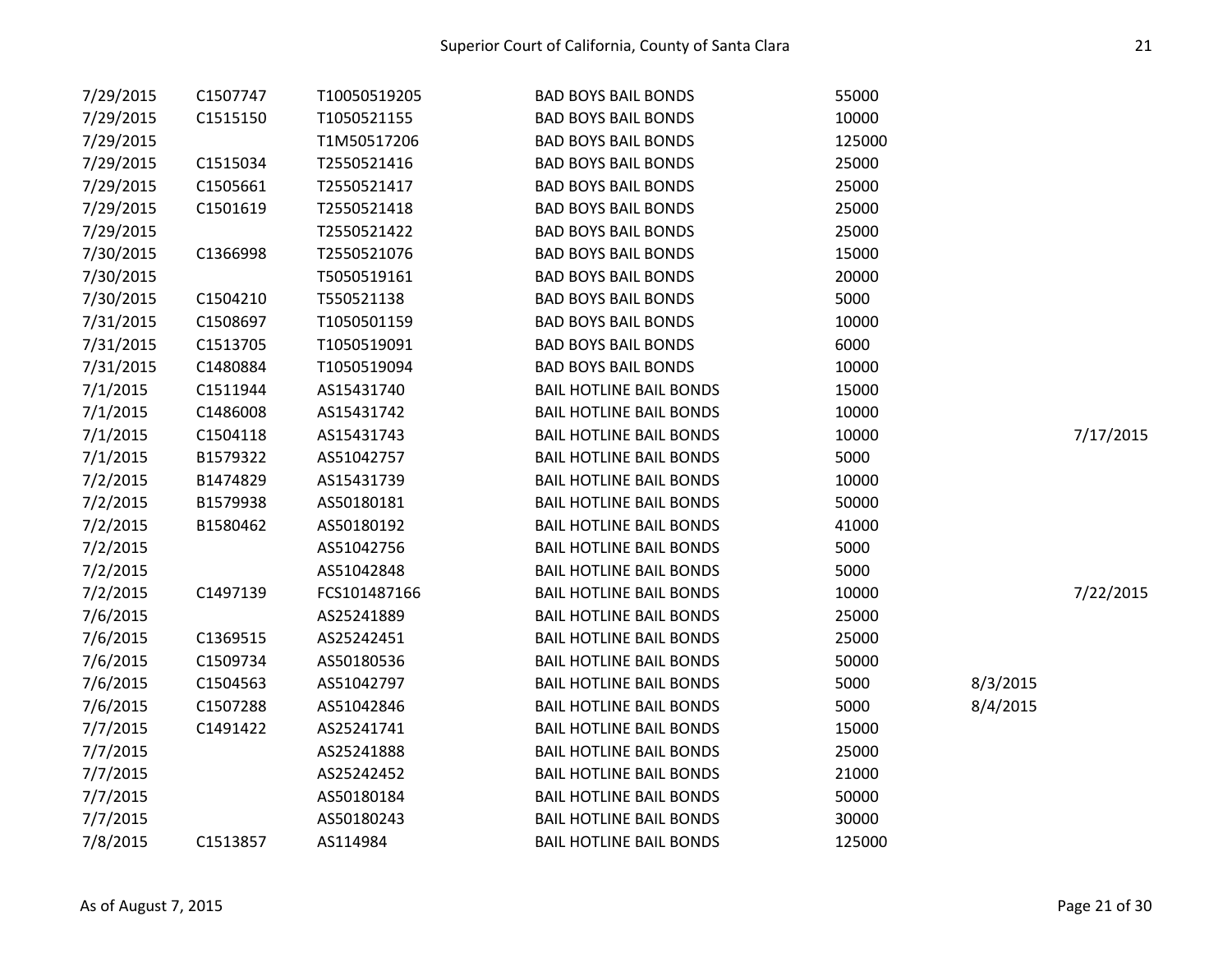| 7/8/2015  | B1579288 | AS15431809   | <b>BAIL HOTLINE BAIL BONDS</b> | 10000  |          |
|-----------|----------|--------------|--------------------------------|--------|----------|
| 7/8/2015  | C1499972 | AS50180193   | <b>BAIL HOTLINE BAIL BONDS</b> | 50000  |          |
| 7/9/2015  | C1514158 | AS100135066  | <b>BAIL HOTLINE BAIL BONDS</b> | 61000  |          |
| 7/9/2015  |          | AS25242454   | <b>BAIL HOTLINE BAIL BONDS</b> | 20000  |          |
| 7/10/2015 |          | AS1001350677 | <b>BAIL HOTLINE BAIL BONDS</b> | 70000  |          |
| 7/10/2015 | F1556177 | AS25242523   | <b>BAIL HOTLINE BAIL BONDS</b> | 25000  |          |
| 7/13/2015 | C1514391 | AS100135068  | <b>BAIL HOTLINE BAIL BONDS</b> | 75000  |          |
| 7/13/2015 | C1510987 | AS15431744   | <b>BAIL HOTLINE BAIL BONDS</b> | 7500   |          |
| 7/13/2015 | B1580244 | AS25241801   | <b>BAIL HOTLINE BAIL BONDS</b> | 25000  |          |
| 7/13/2015 | C1509914 | AS25241802   | <b>BAIL HOTLINE BAIL BONDS</b> | 25000  |          |
| 7/13/2015 | C1510109 | AS51042847   | <b>BAIL HOTLINE BAIL BONDS</b> | 1000   |          |
| 7/14/2015 |          | AS15431824   | <b>BAIL HOTLINE BAIL BONDS</b> | 10000  |          |
| 7/14/2015 | B1580332 | AS51042849   | <b>BAIL HOTLINE BAIL BONDS</b> | 5000   |          |
| 7/14/2015 | C1513892 | FCS501488785 | <b>BAIL HOTLINE BAIL BONDS</b> | 50000  |          |
| 7/14/2015 | C1506360 | FCS501503954 | <b>BAIL HOTLINE BAIL BONDS</b> | 26000  | 8/3/2015 |
| 7/15/2015 | C1512565 | AS100135069  | <b>BAIL HOTLINE BAIL BONDS</b> | 75000  |          |
| 7/15/2015 |          | AS15431305   | <b>BAIL HOTLINE BAIL BONDS</b> | 10000  |          |
| 7/15/2015 |          | AS25241918   | <b>BAIL HOTLINE BAIL BONDS</b> | 25000  |          |
| 7/15/2015 | B1580696 | AS50180187   | <b>BAIL HOTLINE BAIL BONDS</b> | 25000  |          |
| 7/15/2015 | C1511760 | AS51042850   | <b>BAIL HOTLINE BAIL BONDS</b> | 5000   |          |
| 7/16/2015 | F1449709 | AS50180196   | <b>BAIL HOTLINE BAIL BONDS</b> | 50000  |          |
| 7/16/2015 | C1483625 | AS50180197   | <b>BAIL HOTLINE BAIL BONDS</b> | 30000  |          |
| 7/16/2015 | C1514616 | FCS501488786 | <b>BAIL HOTLINE BAIL BONDS</b> | 50000  |          |
| 7/17/2015 |          | AS15431741   | <b>BAIL HOTLINE BAIL BONDS</b> | 5000   |          |
| 7/17/2015 |          | AS15431820   | <b>BAIL HOTLINE BAIL BONDS</b> | 5000   |          |
| 7/17/2015 | C1497109 | AS15431821   | <b>BAIL HOTLINE BAIL BONDS</b> | 10000  |          |
| 7/17/2015 | F1555679 | AS250114987  | <b>BAIL HOTLINE BAIL BONDS</b> | 100000 |          |
| 7/17/2015 | F1555681 | AS25242524   | <b>BAIL HOTLINE BAIL BONDS</b> | 10000  |          |
| 7/17/2015 |          | AS50180188   | <b>BAIL HOTLINE BAIL BONDS</b> | 40000  |          |
| 7/17/2015 | F1555682 | AS50180194   | <b>BAIL HOTLINE BAIL BONDS</b> | 30000  |          |
| 7/17/2015 | F1555678 | AS50180195   | <b>BAIL HOTLINE BAIL BONDS</b> | 20000  |          |
| 7/20/2015 | C1513340 | AS115019     | <b>BAIL HOTLINE BAIL BONDS</b> | 210000 |          |
| 7/20/2015 |          | AS15431823   | <b>BAIL HOTLINE BAIL BONDS</b> | 10000  |          |
| 7/20/2015 | C1507159 | AS50180295   | <b>BAIL HOTLINE BAIL BONDS</b> | 40000  |          |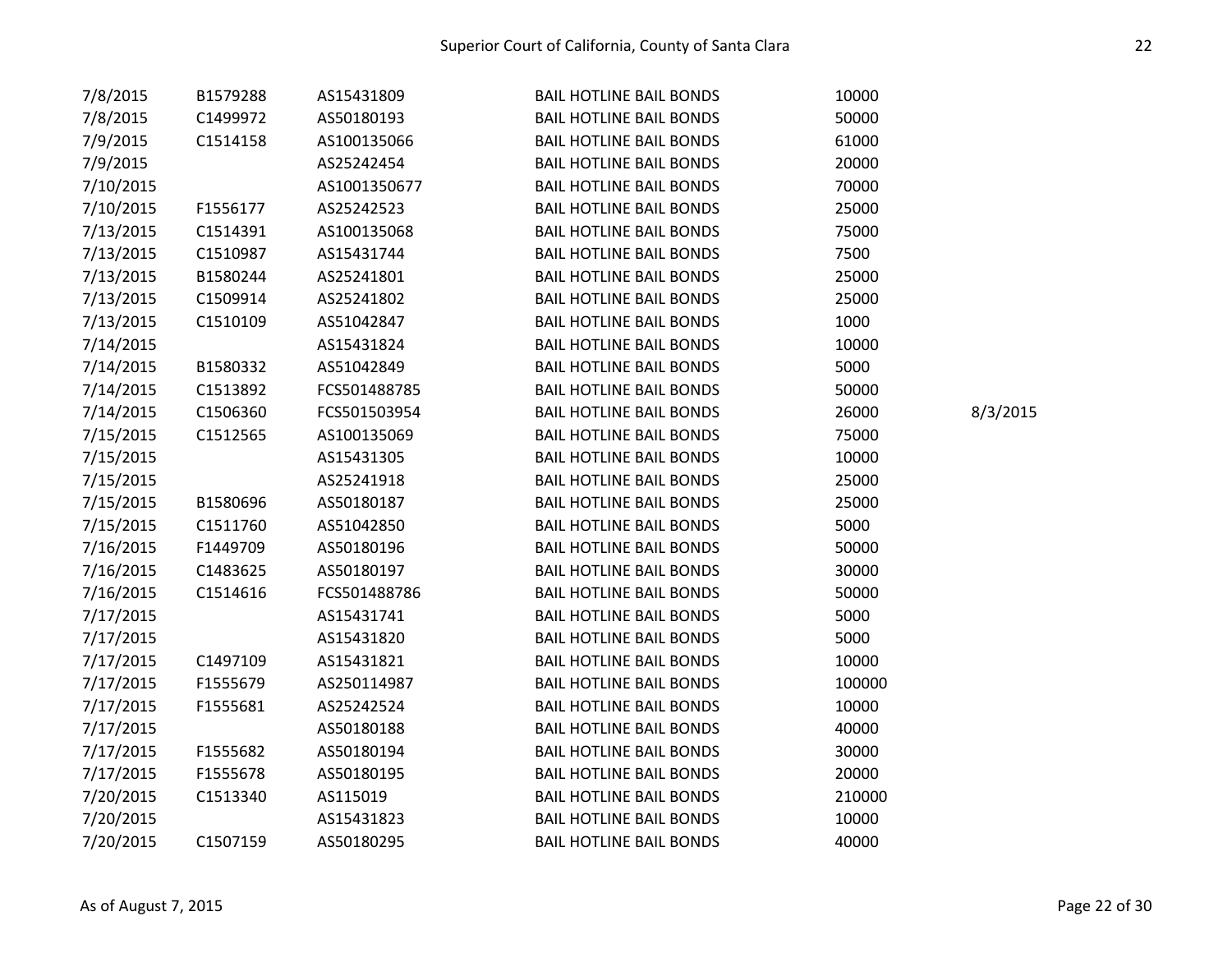| 7/20/2015 |          | AS51043053  | <b>BAIL HOTLINE BAIL BONDS</b> | 5000   |
|-----------|----------|-------------|--------------------------------|--------|
| 7/21/2015 | F1555777 | AS15431276  | <b>BAIL HOTLINE BAIL BONDS</b> | 10000  |
| 7/21/2015 |          | AS15431847  | <b>BAIL HOTLINE BAIL BONDS</b> | 10000  |
| 7/21/2015 |          | AS154318478 | <b>BAIL HOTLINE BAIL BONDS</b> | 15000  |
| 7/21/2015 | C1497153 | AS250114966 | <b>BAIL HOTLINE BAIL BONDS</b> | 120000 |
| 7/21/2015 | C1513299 | AS250114988 | <b>BAIL HOTLINE BAIL BONDS</b> | 111000 |
| 7/21/2015 | C1477851 | AS500115022 | <b>BAIL HOTLINE BAIL BONDS</b> | 285000 |
| 7/21/2015 | F1555700 | AS51042739  | <b>BAIL HOTLINE BAIL BONDS</b> | 5000   |
| 7/22/2015 | C1514732 | AS15431849  | <b>BAIL HOTLINE BAIL BONDS</b> | 15000  |
| 7/22/2015 |          | AS25241919  | <b>BAIL HOTLINE BAIL BONDS</b> | 25000  |
| 7/22/2015 |          | AS25241920  | <b>BAIL HOTLINE BAIL BONDS</b> | 22000  |
| 7/22/2015 | F1555748 | AS51043052  | <b>BAIL HOTLINE BAIL BONDS</b> | 5000   |
| 7/23/2015 | C1516004 | AS15431882  | <b>BAIL HOTLINE BAIL BONDS</b> | 1000   |
| 7/23/2015 | C1483655 | AS15431884  | <b>BAIL HOTLINE BAIL BONDS</b> | 5000   |
| 7/23/2015 | F1556229 | AS500115028 | <b>BAIL HOTLINE BAIL BONDS</b> | 200000 |
| 7/23/2015 | C1513529 | AS50180199  | <b>BAIL HOTLINE BAIL BONDS</b> | 30000  |
| 7/23/2015 | C1515232 | AS51043049  | <b>BAIL HOTLINE BAIL BONDS</b> | 5000   |
| 7/23/2015 | C1511856 | AS51043097  | <b>BAIL HOTLINE BAIL BONDS</b> | 5000   |
| 7/24/2015 | C1502312 | AS100135170 | <b>BAIL HOTLINE BAIL BONDS</b> | 86000  |
| 7/24/2015 | C1496735 | AS15431883  | <b>BAIL HOTLINE BAIL BONDS</b> | 10000  |
| 7/24/2015 | B1580418 | AS25241922  | <b>BAIL HOTLINE BAIL BONDS</b> | 25000  |
| 7/24/2015 | C1496736 | AS25242527  | <b>BAIL HOTLINE BAIL BONDS</b> | 10000  |
| 7/27/2015 | C1516000 | AS114957    | <b>BAIL HOTLINE BAIL BONDS</b> | 150000 |
| 7/27/2015 |          | AS25242528  | <b>BAIL HOTLINE BAIL BONDS</b> | 25000  |
| 7/27/2015 |          | AS25242529  | <b>BAIL HOTLINE BAIL BONDS</b> | 16000  |
| 7/27/2015 |          | AS50180241  | <b>BAIL HOTLINE BAIL BONDS</b> | 40000  |
| 7/27/2015 |          | AS51043098  | <b>BAIL HOTLINE BAIL BONDS</b> | 1000   |
| 7/27/2015 | C1509650 | AS51043099  | <b>BAIL HOTLINE BAIL BONDS</b> | 5000   |
| 7/28/2015 | C1513171 | AS114991    | <b>BAIL HOTLINE BAIL BONDS</b> | 175000 |
| 7/28/2015 | F1554563 | AS15431877  | <b>BAIL HOTLINE BAIL BONDS</b> | 10000  |
| 7/28/2015 | F1554455 | AS15431878  | <b>BAIL HOTLINE BAIL BONDS</b> | 5000   |
| 7/28/2015 |          | AS51043096  | <b>BAIL HOTLINE BAIL BONDS</b> | 5000   |
| 7/29/2015 |          | AS15431875  | <b>BAIL HOTLINE BAIL BONDS</b> | 15000  |
| 7/29/2015 |          | AS50180864  | <b>BAIL HOTLINE BAIL BONDS</b> | 50000  |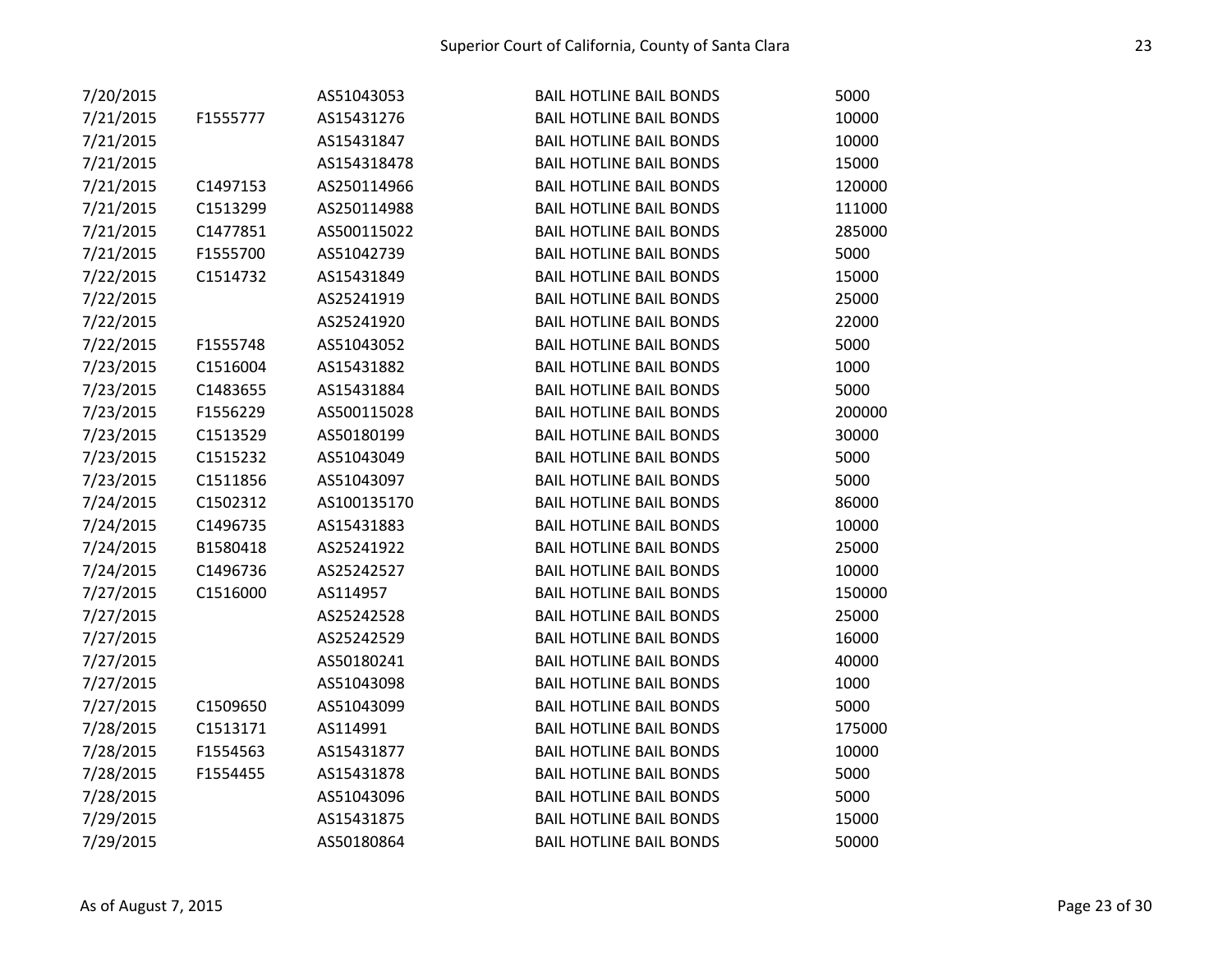| 7/29/2015 | C1506107 | AS50180868   | <b>BAIL HOTLINE BAIL BONDS</b> | 35000  |           |          |
|-----------|----------|--------------|--------------------------------|--------|-----------|----------|
| 7/30/2015 | F1453780 | AS15431880   | <b>BAIL HOTLINE BAIL BONDS</b> | 10000  |           |          |
| 7/30/2015 | F1555613 | AS25242525   | <b>BAIL HOTLINE BAIL BONDS</b> | 20000  |           |          |
| 7/30/2015 | B1579791 | AS25242530   | <b>BAIL HOTLINE BAIL BONDS</b> | 5000   |           |          |
| 7/30/2015 | C1512540 | AS25242536   | <b>BAIL HOTLINE BAIL BONDS</b> | 17000  |           |          |
| 7/30/2015 | F1555397 | AS50180244   | <b>BAIL HOTLINE BAIL BONDS</b> | 50000  |           |          |
| 7/30/2015 | F1555917 | AS50180292   | <b>BAIL HOTLINE BAIL BONDS</b> | 50000  |           |          |
| 7/30/2015 | C1513831 | AS51043100   | <b>BAIL HOTLINE BAIL BONDS</b> | 5000   |           |          |
| 7/31/2015 |          | AS25242534   | <b>BAIL HOTLINE BAIL BONDS</b> | 10000  |           |          |
| 7/31/2015 |          | AS25242535   | <b>BAIL HOTLINE BAIL BONDS</b> | 25000  |           |          |
| 7/31/2015 |          | AS25242537   | <b>BAIL HOTLINE BAIL BONDS</b> | 25000  |           |          |
| 7/6/2015  | C1511322 | 5112848471   | <b>BODYGUARD BAIL BONDS</b>    | 7500   |           |          |
| 7/7/2015  | C1512382 | 5105498317   | <b>BODYGUARD BAIL BONDS</b>    | 75000  |           |          |
| 7/27/2015 | C1115234 | 5105503318   | <b>BODYGUARD BAIL BONDS</b>    | 100000 |           |          |
| 7/7/2015  | B1576619 | 2015AA048655 | <b>DISCREET BAIL BONDS</b>     | 5000   |           | 7/7/2015 |
| 7/7/2015  | B1577223 | 2015DD008541 | <b>DISCREET BAIL BONDS</b>     | 10000  |           | 7/7/2015 |
| 7/7/2015  | B1577458 | B1577458     | <b>DISCREET BAIL BONDS</b>     | 25000  |           | 7/7/2015 |
| 7/29/2015 | B1367262 | 2015CC012412 | <b>DISCREET BAIL BONDS</b>     | 15000  |           |          |
| 7/13/2015 | C1357092 | A152202211   | <b>DRAGON BAIL BONDS</b>       | 15000  |           |          |
| 7/21/2015 |          | A302144493   | <b>DRAGON BAIL BONDS</b>       | 20000  |           |          |
| 7/1/2015  | C1515212 | 2015AA064505 | ED MUMBERT BAIL BONDS          | 5000   |           |          |
| 7/2/2015  |          | 2015BB006879 | ED MUMBERT BAIL BONDS          | 10000  |           |          |
| 7/2/2015  |          | 2015CC012739 | ED MUMBERT BAIL BONDS          | 15000  |           |          |
| 7/7/2015  | B1579573 | 2015AA064506 | ED MUMBERT BAIL BONDS          | 5000   | 7/31/2015 |          |
| 7/27/2015 |          | 2015BB018966 | ED MUMBERT BAIL BONDS          | 10000  |           |          |
| 7/28/2015 |          | 2015CC012742 | ED MUMBERT BAIL BONDS          | 15000  |           |          |
| 7/30/2015 | C1512581 | 2015CC010284 | ED MUMBERT BAIL BONDS          | 10000  |           |          |
| 7/14/2015 | F1556258 | 5551394548   | <b>EIGHT BALL BAIL BONDS</b>   | 35000  | 7/24/2015 |          |
| 7/6/2015  |          | T10050513826 | <b>GOLDEN STATE BAIL BONDS</b> | 65000  |           |          |
| 7/6/2015  | C1514451 | T1050516856  | <b>GOLDEN STATE BAIL BONDS</b> | 5000   |           |          |
| 7/6/2015  |          | T1550509475  | <b>GOLDEN STATE BAIL BONDS</b> | 15000  |           |          |
| 7/6/2015  | C1513347 | T5050506487  | <b>GOLDEN STATE BAIL BONDS</b> | 10000  |           |          |
| 7/7/2015  | C1514186 | T15050499233 | <b>GOLDEN STATE BAIL BONDS</b> | 15000  | 7/13/2015 |          |
| 7/7/2015  | B1579352 | T255050976   | <b>GOLDEN STATE BAIL BONDS</b> | 5000   |           |          |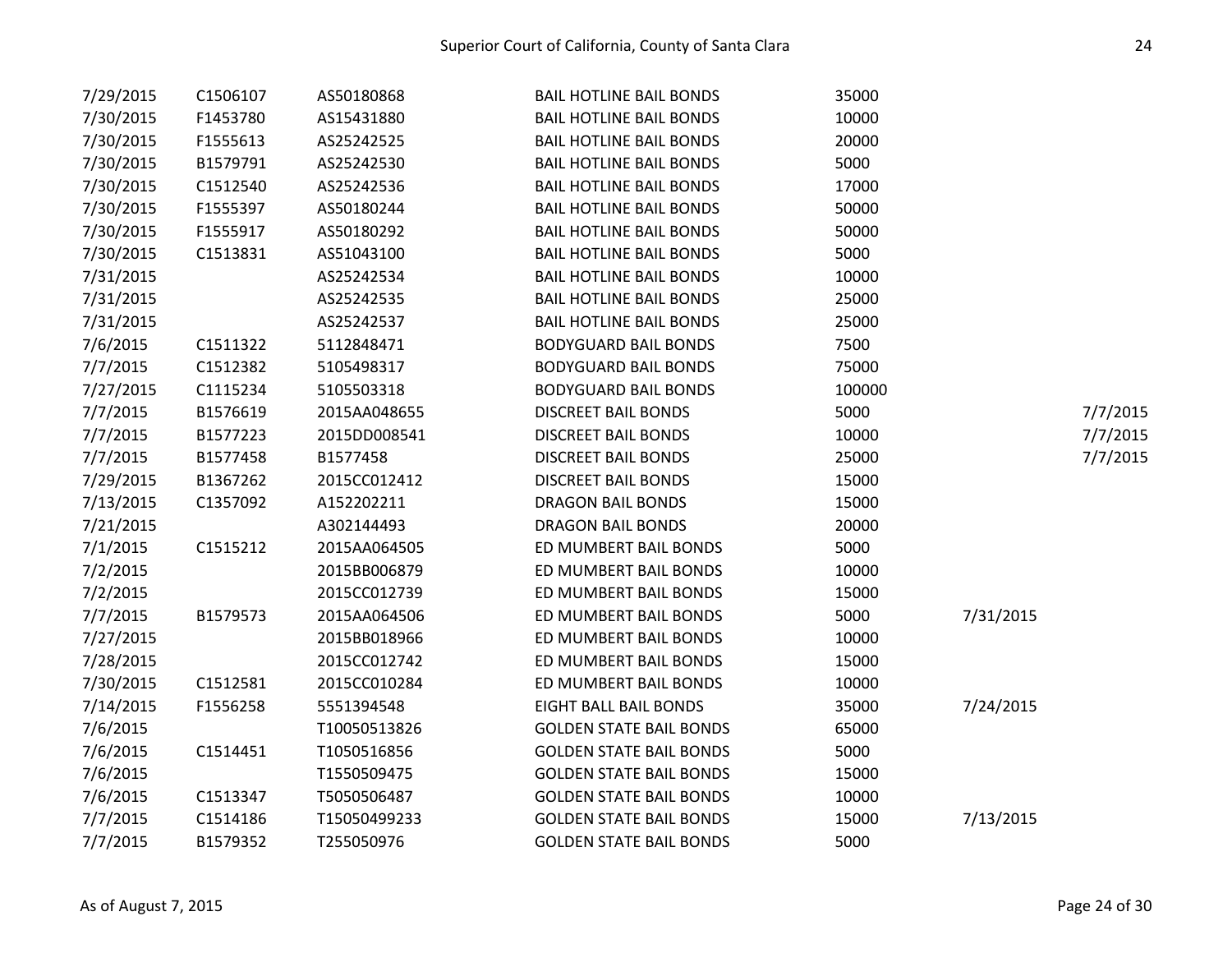| 7/8/2015  |          | T550513816  | <b>GOLDEN STATE BAIL BONDS</b>  | 1000   |
|-----------|----------|-------------|---------------------------------|--------|
| 7/10/2015 | C1508994 | T1550507057 | <b>GOLDEN STATE BAIL BONDS</b>  | 5000   |
| 7/14/2015 |          | T5050507064 | <b>GOLDEN STATE BAIL BONDS</b>  | 35000  |
| 7/23/2015 | C1501972 | T550517832  | <b>GOLDEN STATE BAIL BONDS</b>  | 5000   |
| 7/27/2015 |          | T1550517839 | <b>GOLDEN STATE BAIL BONDS</b>  | 10000  |
| 7/28/2015 | C1496870 | T5050507063 | <b>GOLDEN STATE BAIL BONDS</b>  | 35000  |
| 7/28/2015 | C1511724 | T550517835  | <b>GOLDEN STATE BAIL BONDS</b>  | 5000   |
| 7/2/2015  |          | 5802535462  | JAG BAIL BONDS, INC             | 5000   |
| 7/6/2015  |          | IS50K108851 | <b>JAKE'S BAIL BONDS</b>        | 40000  |
| 7/21/2015 | C1512113 | U1520539270 | JOHN DAVIS BAIL BONDS           | 10000  |
| 7/27/2015 |          | U5020545278 | JOSE A GONZALEZ BAIL BONDS, INC | 45000  |
| 7/13/2015 |          | S0602296185 | <b>LATINO BAIL BONDS</b>        | 1000   |
| 7/13/2015 |          | S1102302871 | <b>LATINO BAIL BONDS</b>        | 10000  |
| 7/20/2015 |          | S2602308374 | <b>LATINO BAIL BONDS</b>        | 20000  |
| 7/1/2015  | C1508193 | 5272340662  | LE BAIL BONDS                   | 20000  |
| 7/1/2015  | B1580330 | 5551401840  | LE BAIL BONDS                   | 30000  |
| 7/2/2015  | C1513739 | 5272360806  | LE BAIL BONDS                   | 25000  |
| 7/2/2015  | B1580151 | 5551393343  | LE BAIL BONDS                   | 55000  |
| 7/2/2015  | B1580337 | 5551401796  | LE BAIL BONDS                   | 50000  |
| 7/2/2015  |          | 5551412505  | LE BAIL BONDS                   | 35000  |
| 7/6/2015  | C1513742 | 5200140580  | LE BAIL BONDS                   | 500000 |
| 7/6/2015  |          | 5272340604  | LE BAIL BONDS                   | 16000  |
| 7/6/2015  | C1515147 | 5551387667  | LE BAIL BONDS                   | 25000  |
| 7/7/2015  | F1555649 | 5272340633  | LE BAIL BONDS                   | 20000  |
| 7/7/2015  |          | 5272340659  | LE BAIL BONDS                   | 25000  |
| 7/8/2015  |          | 5551387683  | LE BAIL BONDS                   | 50000  |
| 7/8/2015  |          | 5551387708  | LE BAIL BONDS                   | 25000  |
| 7/9/2015  | C1503805 | 5551383320  | LE BAIL BONDS                   | 50000  |
| 7/10/2015 | B1580213 | 5272360864  | LE BAIL BONDS                   | 25000  |
| 7/13/2015 | B1579857 | 5112927200  | LE BAIL BONDS                   | 7500   |
| 7/13/2015 | B1578788 | 5200140593  | LE BAIL BONDS                   | 300000 |
| 7/13/2015 |          | 5272360723  | LE BAIL BONDS                   | 25000  |
| 7/13/2015 |          | 5272360749  | LE BAIL BONDS                   | 15000  |
| 7/14/2015 |          | 5105500515  | LE BAIL BONDS                   | 100000 |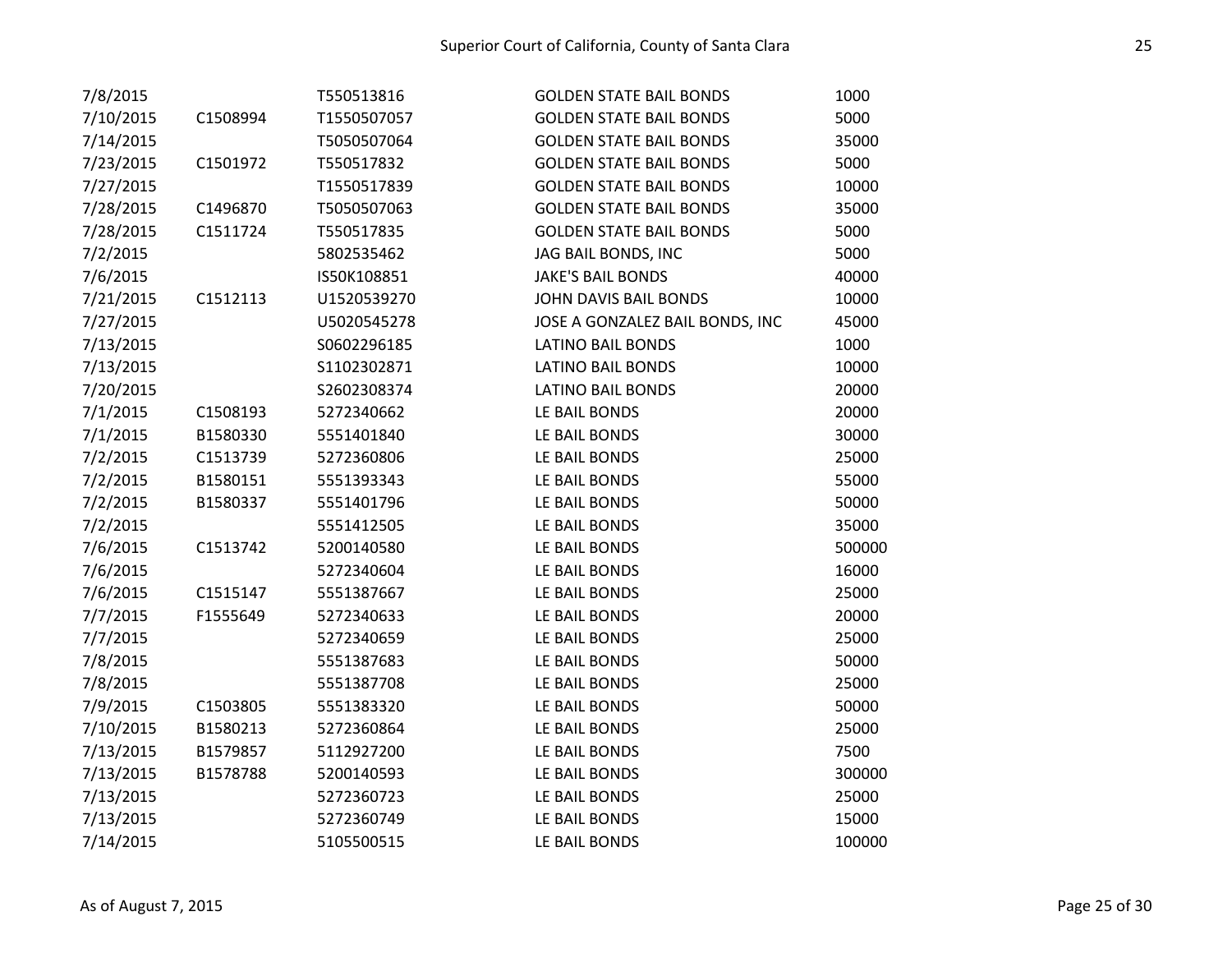| 7/14/2015 |          | 5272363625 | LE BAIL BONDS | 20000  |
|-----------|----------|------------|---------------|--------|
| 7/14/2015 |          | 5272363667 | LE BAIL BONDS | 25000  |
| 7/15/2015 | F1556245 | 5551404106 | LE BAIL BONDS | 30000  |
| 7/15/2015 | C1504228 | 5551404164 | LE BAIL BONDS | 50000  |
| 7/17/2015 | F1555679 | 5105485939 | LE BAIL BONDS | 100000 |
| 7/17/2015 | F1555682 | 5112892461 | LE BAIL BONDS | 10000  |
| 7/17/2015 | F1555678 | 5112927172 | LE BAIL BONDS | 10000  |
| 7/17/2015 | C1514373 | 5112958419 | LE BAIL BONDS | 10000  |
| 7/17/2015 | F1555679 | 5150036737 | LE BAIL BONDS | 120000 |
| 7/17/2015 | B1580372 | 5272363612 | LE BAIL BONDS | 25000  |
| 7/17/2015 | F1555678 | 5551380118 | LE BAIL BONDS | 50000  |
| 7/17/2015 | F1555678 | 5551404135 | LE BAIL BONDS | 30000  |
| 7/17/2015 | F1555681 | 5551404151 | LE BAIL BONDS | 20000  |
| 7/20/2015 |          | 5112927213 | LE BAIL BONDS | 10000  |
| 7/20/2015 |          | 5112969426 | LE BAIL BONDS | 10000  |
| 7/20/2015 |          | 5272360736 | LE BAIL BONDS | 25000  |
| 7/20/2015 |          | 5272363609 | LE BAIL BONDS | 15000  |
| 7/20/2015 |          | 5551387654 | LE BAIL BONDS | 36000  |
| 7/22/2015 |          | 551387696  | LE BAIL BONDS | 35000  |
| 7/24/2015 | C1509382 | 5551404148 | LE BAIL BONDS | 35000  |
| 7/27/2015 |          | 5272363638 | LE BAIL BONDS | 25000  |
| 7/27/2015 |          | 5272363641 | LE BAIL BONDS | 22000  |
| 7/27/2015 |          | 5272363654 | LE BAIL BONDS | 25000  |
| 7/28/2015 |          | 5105527253 | LE BAIL BONDS | 75000  |
| 7/28/2015 |          | 5551404119 | LE BAIL BONDS | 35000  |
| 7/28/2015 |          | 5551404122 | LE BAIL BONDS | 20000  |
| 7/30/2015 |          | 5105527266 | LE BAIL BONDS | 25000  |
| 7/30/2015 |          | 5105532198 | LE BAIL BONDS | 50000  |
| 7/30/2015 | F1556300 | 5112969455 | LE BAIL BONDS | 10000  |
| 7/30/2015 |          | 5272363670 | LE BAIL BONDS | 25000  |
| 7/30/2015 |          | 5551404218 | LE BAIL BONDS | 25000  |
| 7/30/2015 |          | 5551404234 | LE BAIL BONDS | 30000  |
| 7/31/2015 |          | 5272363696 | LE BAIL BONDS | 25000  |
| 7/31/2015 |          | 5272363740 | LE BAIL BONDS | 25000  |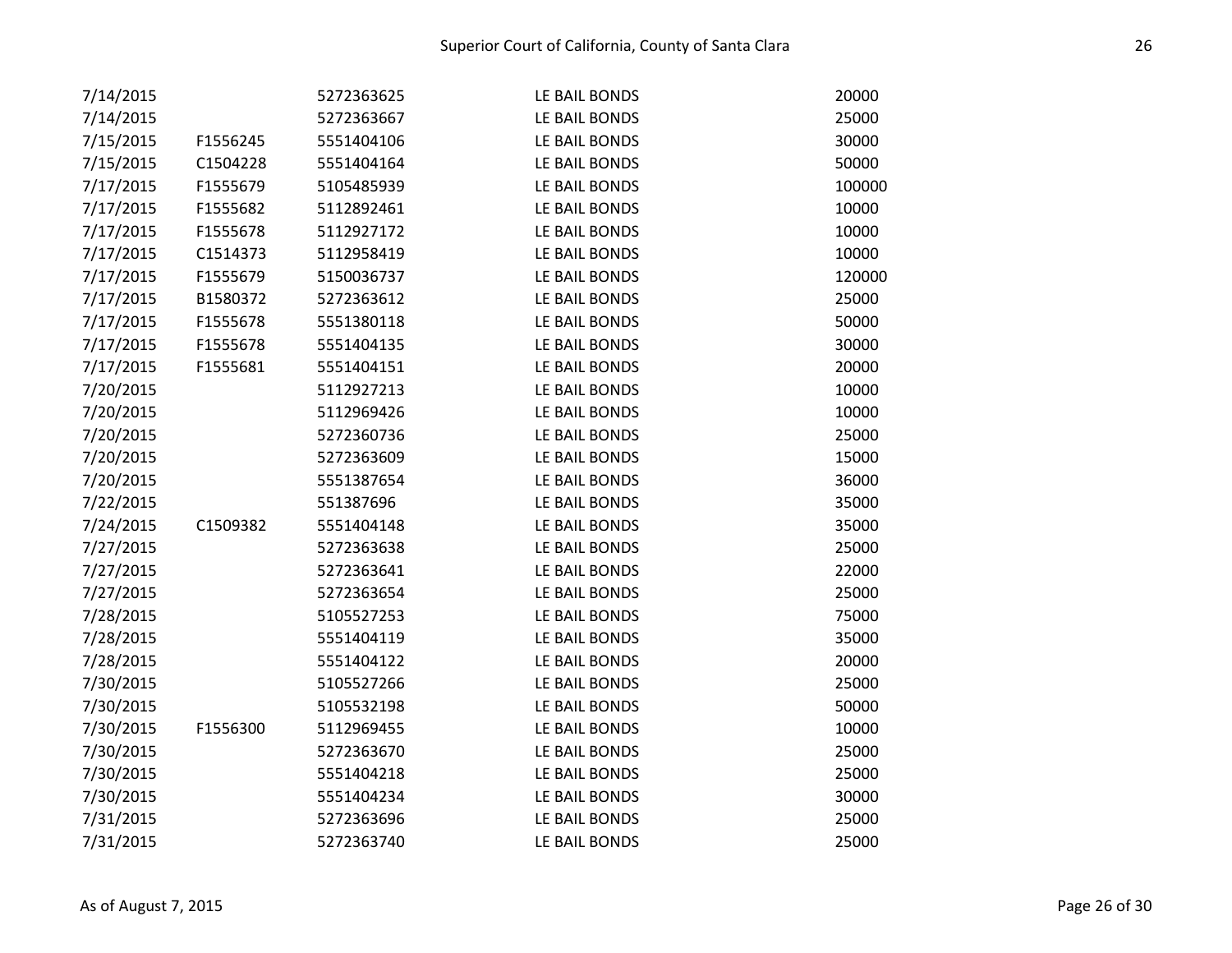| 7/6/2015  |          | 2015CC003370 | <b>LIEN TA BAIL BONDS</b> | 16000  |           |           |
|-----------|----------|--------------|---------------------------|--------|-----------|-----------|
| 7/1/2015  | F1555312 | AS51025826   | <b>LUNA BAIL BONDS</b>    | 5000   |           |           |
| 7/2/2015  | C1513740 | AS100134102  | LUNA BAIL BONDS           | 100000 |           |           |
| 7/2/2015  | B1580149 | AS25236737   | <b>LUNA BAIL BONDS</b>    | 25000  |           |           |
| 7/2/2015  | B1579366 | AS25236747   | <b>LUNA BAIL BONDS</b>    | 10000  | 7/23/2015 |           |
| 7/2/2015  |          | AS50177072   | <b>LUNA BAIL BONDS</b>    | 50000  |           |           |
| 7/6/2015  |          | AS25236758   | <b>LUNA BAIL BONDS</b>    | 10000  |           |           |
| 7/6/2015  |          | AS25237526   | LUNA BAIL BONDS           | 25000  |           |           |
| 7/6/2015  |          | AS25237529   | <b>LUNA BAIL BONDS</b>    | 16000  |           |           |
| 7/6/2015  | C1511466 | AS50176809   | LUNA BAIL BONDS           | 50000  |           |           |
| 7/6/2015  |          | AS50177077   | LUNA BAIL BONDS           | 46000  |           |           |
| 7/6/2015  | C1511473 | AS51025830   | <b>LUNA BAIL BONDS</b>    | 5000   |           |           |
| 7/7/2015  | B1580463 | AS25236693   | <b>LUNA BAIL BONDS</b>    | 10000  |           |           |
| 7/7/2015  | F1556204 | AS25236694   | <b>LUNA BAIL BONDS</b>    | 10000  |           |           |
| 7/7/2015  | F1556260 | AS25237527   | LUNA BAIL BONDS           | 25000  |           |           |
| 7/7/2015  | F1556260 | AS25237528   | <b>LUNA BAIL BONDS</b>    | 25000  |           |           |
| 7/9/2015  | B1580521 | AS50176811   | <b>LUNA BAIL BONDS</b>    | 35000  |           |           |
| 7/9/2015  | C1514762 | AS51028574   | LUNA BAIL BONDS           | 5000   |           | 7/14/2015 |
| 7/10/2015 | C1509383 | AS100135395  | <b>LUNA BAIL BONDS</b>    | 100000 |           |           |
| 7/10/2015 | F1556030 | AS15433039   | <b>LUNA BAIL BONDS</b>    | 10000  |           |           |
| 7/10/2015 | F1453398 | AS51036365   | LUNA BAIL BONDS           | 5000   |           |           |
| 7/13/2015 | C1514777 | AS50177073   | <b>LUNA BAIL BONDS</b>    | 25000  |           |           |
| 7/13/2015 |          | AS50177078   | LUNA BAIL BONDS           | 35000  |           |           |
| 7/13/2015 |          | AS51028571   | <b>LUNA BAIL BONDS</b>    | 1000   |           |           |
| 7/13/2015 |          | AS51036375   | <b>LUNA BAIL BONDS</b>    | 5000   |           |           |
| 7/14/2015 | F1556266 | AS15432300   | LUNA BAIL BONDS           | 15000  |           |           |
| 7/14/2015 |          | AS25236729   | <b>LUNA BAIL BONDS</b>    | 25000  |           |           |
| 7/14/2015 |          | AS25237533   | LUNA BAIL BONDS           | 25000  |           |           |
| 7/15/2015 |          | AS25237525   | <b>LUNA BAIL BONDS</b>    | 25000  |           |           |
| 7/15/2015 | B1578783 | AS25237531   | <b>LUNA BAIL BONDS</b>    | 5000   |           |           |
| 7/15/2015 | C1481030 | AS51036377   | LUNA BAIL BONDS           | 5000   |           |           |
| 7/17/2015 |          | AS25236751   | LUNA BAIL BONDS           | 25000  |           |           |
| 7/17/2015 | C1115533 | AS25240202   | <b>LUNA BAIL BONDS</b>    | 10000  |           |           |
| 7/17/2015 |          | AS25240203   | <b>LUNA BAIL BONDS</b>    | 25000  |           |           |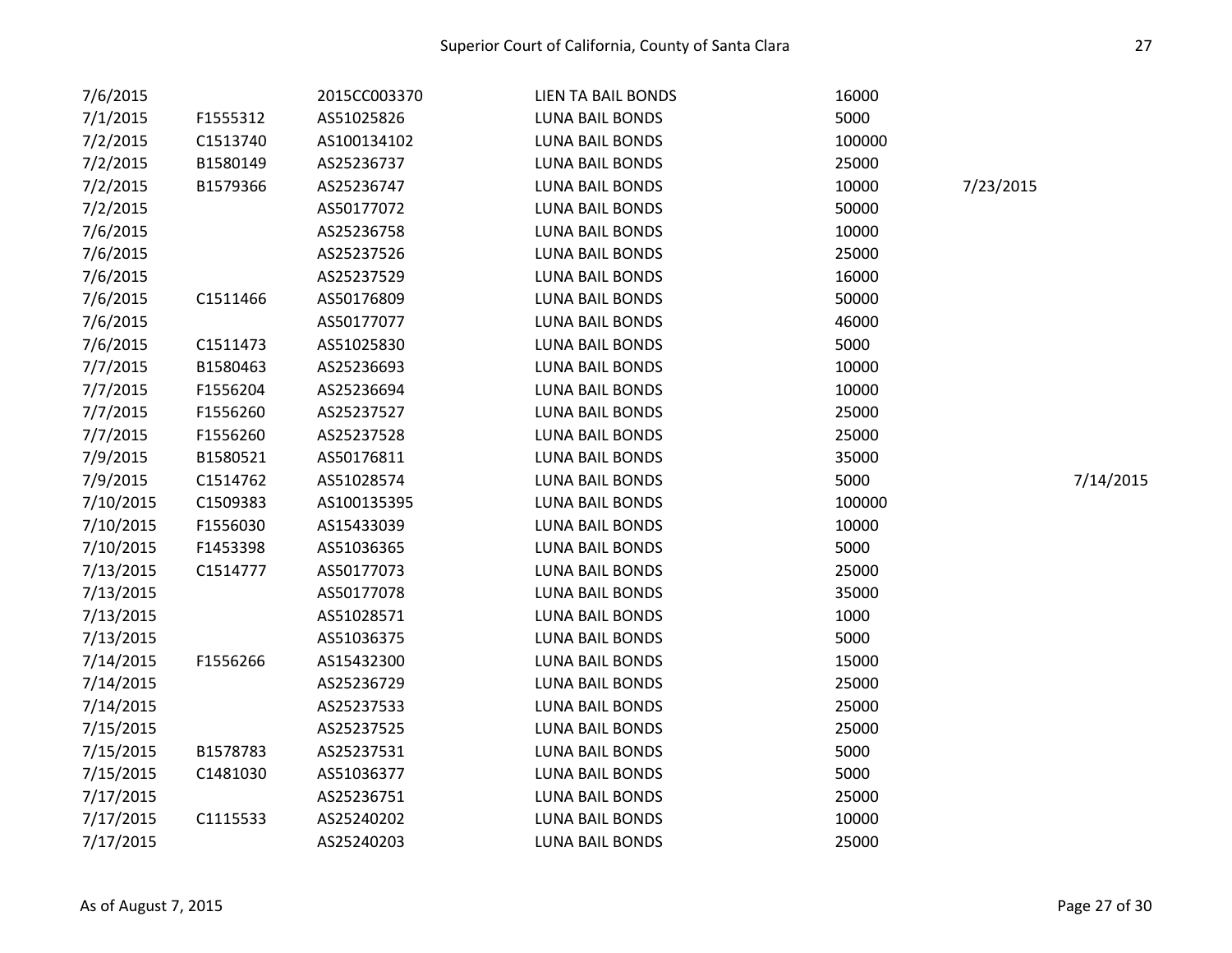| 7/17/2015 | C1475134 | AS50177054   | <b>LUNA BAIL BONDS</b>   | 37000  |          |
|-----------|----------|--------------|--------------------------|--------|----------|
| 7/20/2015 | CC825511 | AS15433348   | LUNA BAIL BONDS          | 10000  |          |
| 7/21/2015 | F1556298 | AS100134737  | LUNA BAIL BONDS          | 75000  |          |
| 7/21/2015 |          | AS15433347   | LUNA BAIL BONDS          | 15000  |          |
| 7/21/2015 | F1555769 | AS25237521   | <b>LUNA BAIL BONDS</b>   | 10000  |          |
| 7/21/2015 |          | AS25240198   | <b>LUNA BAIL BONDS</b>   | 25000  |          |
| 7/21/2015 | F1555682 | AS25240200   | LUNA BAIL BONDS          | 10000  |          |
| 7/21/2015 | F1555678 | AS25240201   | <b>LUNA BAIL BONDS</b>   | 10000  |          |
| 7/21/2015 | C1514558 | AS50177865   | <b>LUNA BAIL BONDS</b>   | 40000  |          |
| 7/21/2015 | F1555996 | AS50177867   | <b>LUNA BAIL BONDS</b>   | 35000  |          |
| 7/27/2015 | C1507613 | 2015BB007098 | LUNA BAIL BONDS          | 10000  |          |
| 7/27/2015 | C1505484 | AS114891     | <b>LUNA BAIL BONDS</b>   | 195000 |          |
| 7/27/2015 |          | AS25237522   | LUNA BAIL BONDS          | 25000  |          |
| 7/27/2015 | F1555678 | AS25240196   | <b>LUNA BAIL BONDS</b>   | 10000  |          |
| 7/27/2015 |          | AS51028565   | <b>LUNA BAIL BONDS</b>   | 5000   |          |
| 7/28/2015 |          | AS25236752   | <b>LUNA BAIL BONDS</b>   | 25000  |          |
| 7/28/2015 |          | AS25240190   | LUNA BAIL BONDS          | 25000  |          |
| 7/29/2015 |          | AS25236720   | LUNA BAIL BONDS          | 22250  |          |
| 7/30/2015 | F1555883 | AS25236744   | LUNA BAIL BONDS          | 5000   |          |
| 7/30/2015 | B1578462 | AS25240181   | <b>LUNA BAIL BONDS</b>   | 10000  |          |
| 7/30/2015 |          | AS25240195   | LUNA BAIL BONDS          | 10000  |          |
| 7/31/2015 | C1512585 | AS51028572   | LUNA BAIL BONDS          | 5000   |          |
| 7/1/2015  | C1515080 | 2015DD009721 | PACIFIC COAST BAIL BONDS | 50000  |          |
| 7/1/2015  |          | 2015DD009874 | PACIFIC COAST BAIL BONDS | 10000  |          |
| 7/6/2015  | C1499649 | 2015DD009876 | PACIFIC COAST BAIL BONDS | 5000   | 8/3/2015 |
| 7/7/2015  | B1580760 | 2015EE004661 | PACIFIC COAST BAIL BONDS | 35000  |          |
| 7/13/2015 | C1485824 | 2015EE004666 | PACIFIC COAST BAIL BONDS | 25000  |          |
| 7/16/2015 |          | 2015EE004669 | PACIFIC COAST BAIL BONDS | 25000  |          |
| 7/20/2015 | C1499029 | 2015FF000832 | PACIFIC COAST BAIL BONDS | 150000 |          |
| 7/21/2015 | C1352414 | 2015EE004667 | PACIFIC COAST BAIL BONDS | 6000   |          |
| 7/24/2015 | C1514819 | 2015EE004622 | PACIFIC COAST BAIL BONDS | 10000  |          |
| 7/24/2015 | C1513524 | 2015EE004662 | PACIFIC COAST BAIL BONDS | 25000  |          |
| 7/24/2015 | C1514970 | 2015FF000831 | PACIFIC COAST BAIL BONDS | 10000  |          |
| 7/28/2015 | C1513567 | A302142905   | PREMIERE BAIL BONDS      | 25000  |          |
|           |          |              |                          |        |          |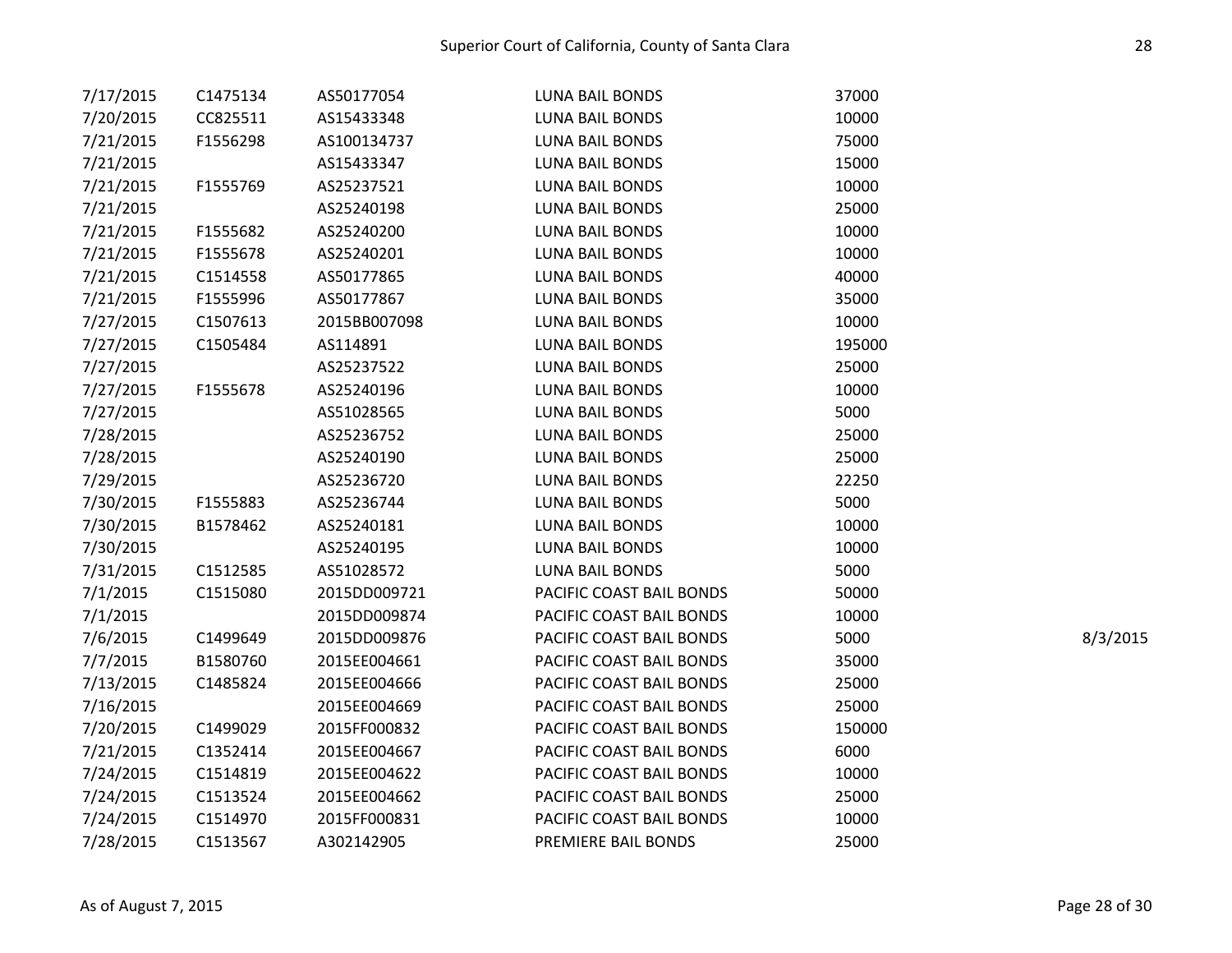| 7/17/2015 | F1556296 | 2015DD009621 | RAMIREZ BAIL BONDS                | 25000  |
|-----------|----------|--------------|-----------------------------------|--------|
| 7/27/2015 |          | 2015DD008726 | RAMIREZ BAIL BONDS                | 15000  |
| 7/30/2015 | F1451723 | 2015CC015976 | RAMIREZ BAIL BONDS                | 10000  |
| 7/16/2015 | BB514529 | IS15K333549  | <b>REIDY BAIL BONDS</b>           | 6000   |
| 7/31/2015 | C1506108 | AS15K203285  | <b>SANTA CRUZ BAIL BONDS</b>      | 10000  |
| 7/2/2015  |          | U1020546041  | <b>SCOTT STEVENSON BAIL BONDS</b> | 10000  |
| 7/15/2015 |          | U2520552329  | <b>SCOTT STEVENSON BAIL BONDS</b> | 25000  |
| 7/6/2015  | C1512561 | 2015CC012927 | <b>TAPOUT BAIL BONDS</b>          | 12000  |
| 7/9/2015  |          | 2015DD004079 | <b>TAPOUT BAIL BONDS</b>          | 25000  |
| 7/13/2015 | C1515228 | 2015BB007559 | <b>TAPOUT BAIL BONDS</b>          | 5000   |
| 7/13/2015 | C1505039 | 2015DD004080 | <b>TAPOUT BAIL BONDS</b>          | 50000  |
| 7/13/2015 | C1505039 | 2015DD009321 | <b>TAPOUT BAIL BONDS</b>          | 50000  |
| 7/22/2015 | C1515677 | 2015BB019290 | <b>TAPOUT BAIL BONDS</b>          | 10000  |
| 7/29/2015 | B1578451 | 2015CC011154 | <b>TAPOUT BAIL BONDS</b>          | 5000   |
| 7/10/2015 |          | IS50K109528  | <b>TEDD WALLACE BAIL BONDS</b>    | 1000   |
| 7/29/2015 |          | AS50K59285   | <b>THANG VO BAIL BONDS</b>        | 25000  |
| 7/30/2015 | B1580032 | AS30K90373   | <b>THANG VO BAIL BONDS</b>        | 7500   |
| 7/30/2015 | B1580035 | AS50K58649   | <b>THANG VO BAIL BONDS</b>        | 10000  |
| 7/6/2015  |          | 2015DD010058 | <b>VERONICA MELERO BAIL BONDS</b> | 36000  |
| 7/9/2015  | C1514869 | 2015DD009138 | <b>VERONICA MELERO BAIL BONDS</b> | 40000  |
| 7/9/2015  |          | 2015DD010059 | <b>VERONICA MELERO BAIL BONDS</b> | 32000  |
| 7/13/2015 | C1513172 | 2015AA072380 | <b>VERONICA MELERO BAIL BONDS</b> | 5000   |
| 7/13/2015 | C1509835 | 2015EE003923 | <b>VERONICA MELERO BAIL BONDS</b> | 85000  |
| 7/14/2015 | B1580553 | 2015BB024778 | <b>VERONICA MELERO BAIL BONDS</b> | 10000  |
| 7/17/2015 |          | 2015BB024776 | <b>VERONICA MELERO BAIL BONDS</b> | 10000  |
| 7/17/2015 |          | 2015CC004589 | <b>VERONICA MELERO BAIL BONDS</b> | 25000  |
| 7/17/2015 | F1555679 | 2015EE004727 | <b>VERONICA MELERO BAIL BONDS</b> | 100000 |
| 7/20/2015 |          | 2015CC012712 | <b>VERONICA MELERO BAIL BONDS</b> | 25000  |
| 7/21/2015 |          | 2015CC012711 | <b>VERONICA MELERO BAIL BONDS</b> | 15000  |
| 7/30/2015 | F1555682 | 2015EE004728 | <b>VERONICA MELERO BAIL BONDS</b> | 100000 |
| 7/6/2015  |          | AUL2097938   | <b>VU BAIL BONDS</b>              | 21000  |
| 7/8/2015  | B1580147 | AUL2099312   | <b>VU BAIL BONDS</b>              | 75000  |
| 7/16/2015 |          | A302145670   | <b>VU BAIL BONDS</b>              | 20000  |
| 7/23/2015 | C1513125 | A152203683   | <b>VU BAIL BONDS</b>              | 15000  |